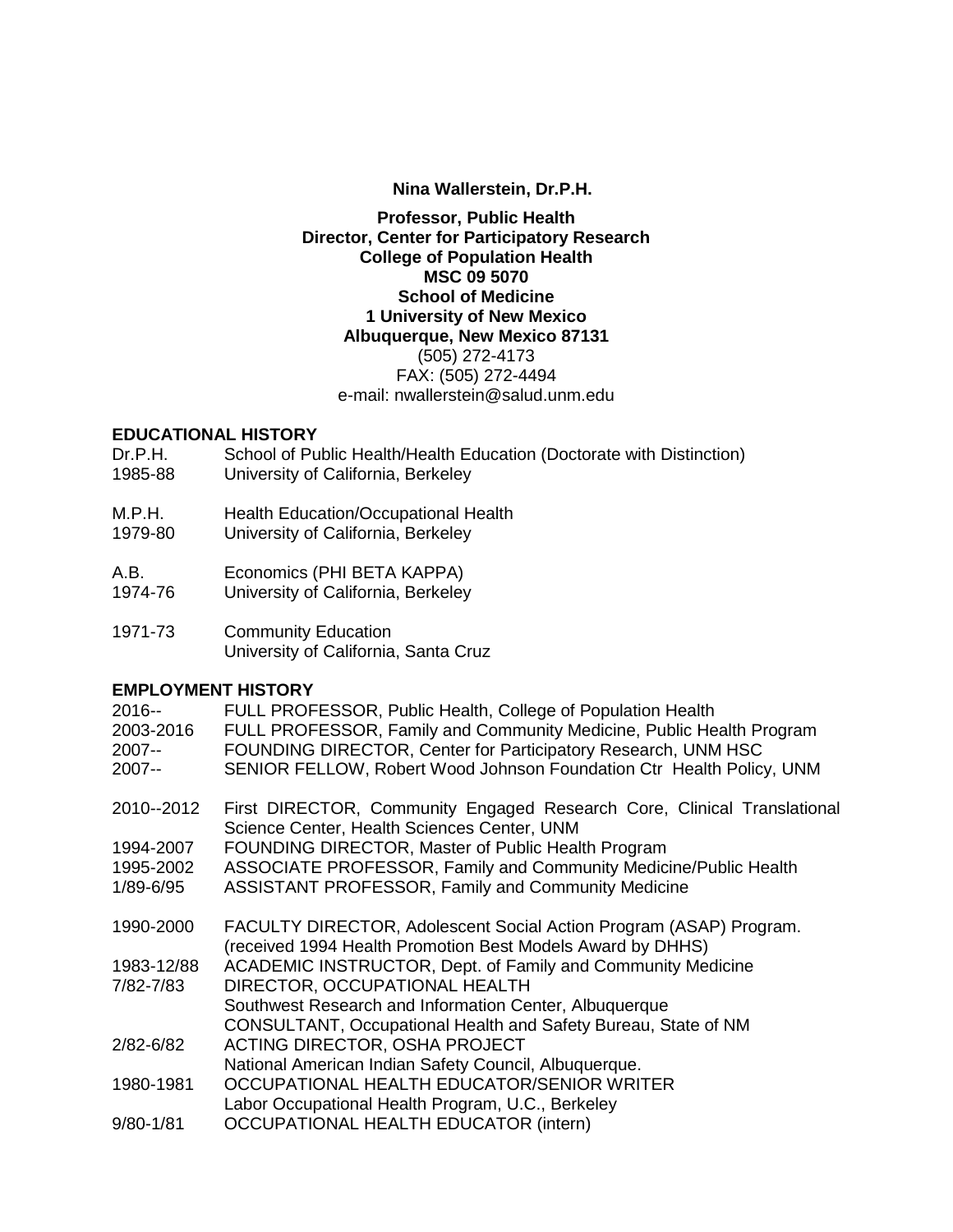| Department of Social Medicine, Montefiore Hospital, N.Y. |  |
|----------------------------------------------------------|--|
|----------------------------------------------------------|--|

1979 GERIATRIC HEALTH EDUCATOR, Jewish Community Center, Oakland, C.A.

ENGLISH AS A SECOND LANGUAGE TEACHER/CONSULTANT

- 8/82-5/83 Albuquerque Technical-Vocational Institute
- 1979-1981 Contra Costa College, Chicano Studies Department C.A.
- 9/77-6/78 American Language Center, Sao Paulo, Brazil
- Fall 1976 Abrazar Senior Center, Hayward, C.A.
- 9/73-6/74 Metropolitan Adult Education Program, San Jose, C.A.

# **PROFESSIONAL RECOGNITION/HONORS**

| 2018-20 (sp)     | Visiting Professor, School of Public Health, University of Sao Paulo, Brasil     |
|------------------|----------------------------------------------------------------------------------|
| 2016             | Inaugural Community Engaged Research Lectureship, Univ. New Mexico               |
| 2009-14          | Distinguished Visiting Professor, San Francisco State Univ., MPH (each spring)   |
| 2009             | Tom Bruce Award, Community-Based Public Health (CBPH) Caucus of the              |
|                  | American Public Health Association for national contributions to CBPH            |
| 2008             | Distinguished Fellow Award, Society for Public Health Education                  |
| 2004-2009        | <b>Fulbright Senior Specialist and Scholar</b>                                   |
| 2006             | Best paper of year, Society for Public Health Educ., Health Promotion Practice   |
| 2005 (spring)    | Fulbright Scholar, School of Public Health, University of Sao Paulo, Brazil      |
| 2004             | Visiting faculty, School of Public Health, Univ. California, Berkeley (summer)   |
| 2003             | Larrazolo Lifetime Achievement Award, New Mexico Public Health Association       |
| 1999             | One of ten top women scholars in health education and promotion                  |
| 1997             | Fulbright Senior Lecturer/Researcher (fall semester)                             |
|                  | Universidad Javeriana, Preventive Medicine Department, Bogota, Colombia          |
| 1997             | Travel Research Fellowship, Ecuador and Costa Rica Healthy Municipalities,       |
|                  | Pan American Health Organization, Washington D.C.                                |
| Spring 1996      | Visiting Scholar, Department of Health Behavior/Health Education,                |
|                  | School of Public Health, University of North Carolina, Chapel Hill               |
| 1994             | Donald Leathar Award, for best research article in Health Education Research     |
| 1994             | "Early Career Award," Public Health Education, Am. Public Health Association     |
| 1994             | YWCA Woman on the Move Award, Health Services, Albuquerque, N.M.                 |
| <b>Fall 1987</b> | Wellness Fellowship, School of Public Health, University of California, Berkeley |
| 1987 & 88        | Dowdle Fund Dissertation Research Grants, School Public Health, UC Berkeley      |
| 1980             | Regents Fellowship, University of California, Berkeley.                          |
|                  |                                                                                  |

# **MEMBERSHIPS IN PROFESSIONAL ASSOCIATIONS**

American Public Health Association Society for Public Health Education International Union for Health Promotion and Health Education Action Research Network of the Americas International Collaborative of Participatory Health Research New Mexico Public Health Association CWA Workers Education Local 189 (1982-1984) New Mexico Alcohol Issues Consortium (1989-1991) New Mexico Network of Health Professionals for a National Health Plan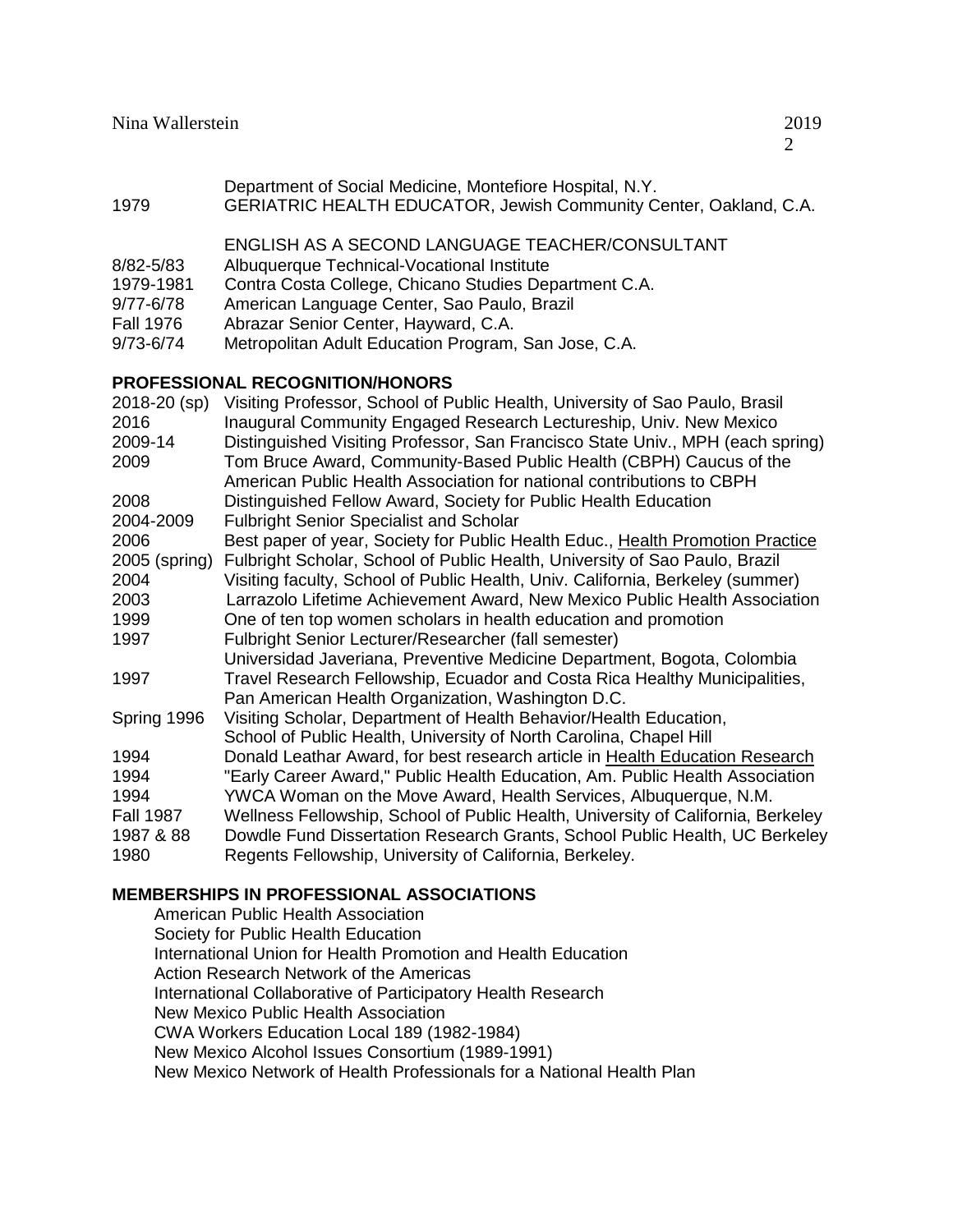# **OTHER EXTRAMURAL PROFESSIONAL ACTIVITIES**

### **International Committee Service:**

2017- Invited Member of Technical Advisory Group for Health Promotion and Social Mobilization for the World Health Organization Sustainable Development Goals, Geneva

# **National Committee Service:**

2016-present Advisory Council Member and Invited Author, White Paper on CBPR, for national Culture of Health Initiative, Robert Wood Johnson Foundation 2013-2015 Co-Chair, Outcomes Committee, Community Engagement Key Functions

Committee and Task Force for Clinical Translational Science Awards

# **Scientific Peer Reviewer:**

| 1989--   | --Health Education Quarterly/Health Education and Behavior. |
|----------|-------------------------------------------------------------|
| 1991-98  | --American Journal of Industrial Medicine                   |
| $1992 -$ | --Health Education Research                                 |
|          | --American Journal of Preventive Medicine.                  |
|          | 1997--2010 --Critical Public Health.                        |
| $2001 -$ | --Health Promotion Practice                                 |
|          | --Women's Health                                            |
|          | --American Journal of Public Health                         |
| 2003--   | --Social Science and Medicine                               |
| $2011 -$ | --Progress in Community Health Partnerships                 |

# **Editorial Board:**

1997—2010 --Critical Public Health

# **Guest Senior Editor:**

Wallerstein, N. and Bernstein, E. (editors), Community Empowerment, Participatory Education and Health. Special Issues of Health Education Quarterly, Vol I and II. (Summer and Fall, 1994).

Wallerstein, N. and Weinger, M. (editors), Special Issue. Empowerment Approaches to Worker Health and Safety Education. American Journal of Industrial Medicine 22 (5), November 1992.

# **Guest Editorial Review Board Member:**

"Worksite Health Programs," Health Education Quarterly, Winter 1996 "Lay Health Advisors," Health Education Quarterly, 1997.

# **Study Section Member for Participatory Research Projects:**

- Community Academic Research Award for Tobacco-Related Disease Research Program, University of California, May, 1999, 2002.
- National Institute of Mental Health, CBPR Grant Review Panel, 2007-present.

# **National Committee Membership:**

- Robert Wood Johnson Foundation Culture of Health National Advisory Board, 2018 present
- National Academy of Medicine/RWJF Committee on Measurement of Community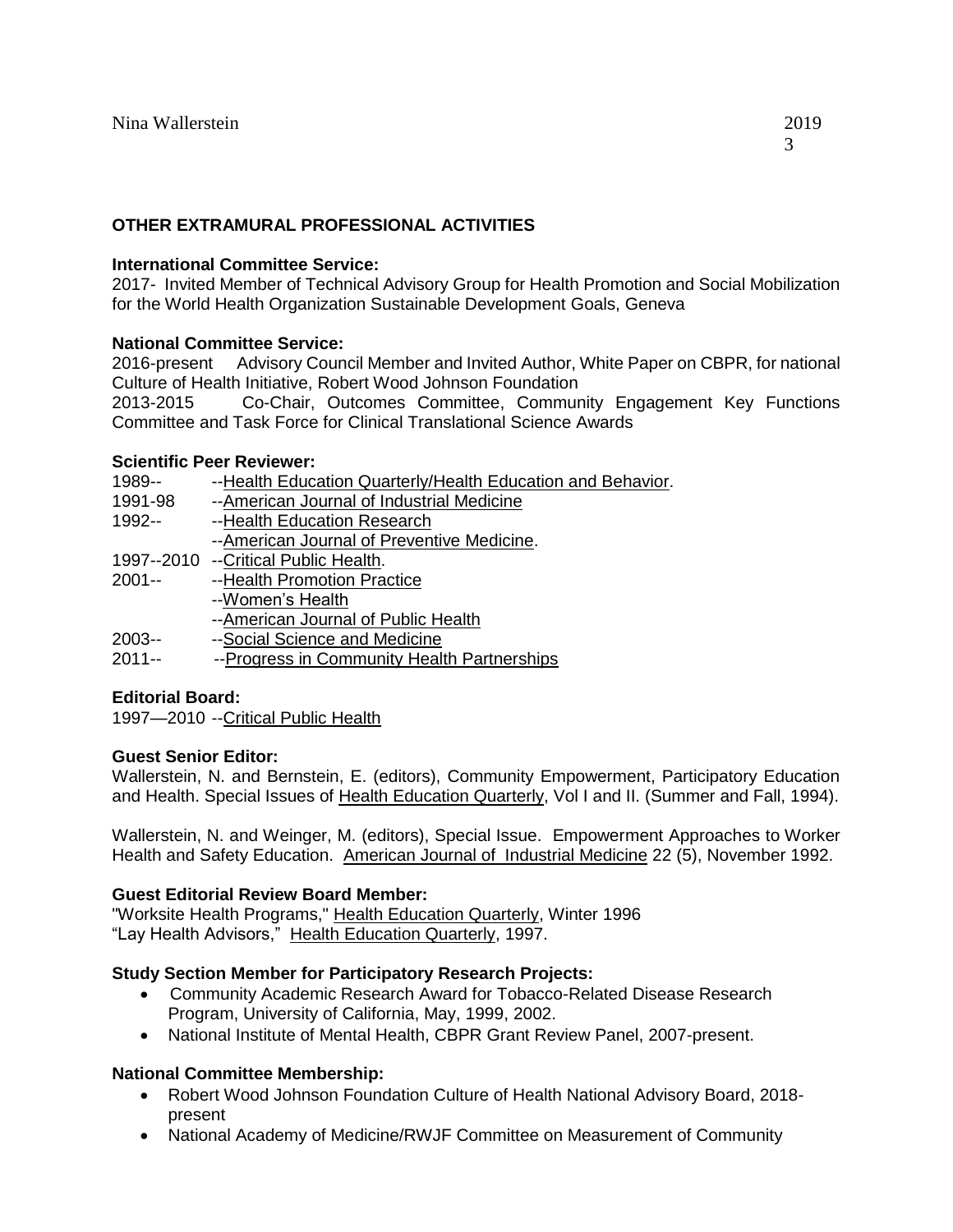- Engagement for Health and Health Care, 2019-present
- Health Education Network of the Americas, U.S. Advisory Board Member, 2019-present

### **Major Educational Initiatives:**

Wallerstein, N., Chanchein-Parajon, L, with Mendes, R., Santana, C., and Hinshaw, J., "Community Based Participatory Research and Community Empowerment, 3rd edition," 2019.

Revision in process based on Wallerstein, Gutierrez, Sobera, 2008, "Empowerment, Social Participation, Participatory Research and Health Promotion, 2<sup>nd</sup> edition," 40-hour Train-the-Trainers Curriculum in three languages (English, Spanish, Portuguese). Principal Author and Coordinator for curriculum development and implementation of workshops throughout Latin America, in collaboration with AMOS Hope and Health, Nicaragua; CEPEDOCS, University of Sao Paulo, Brazil and Universidade Federal de Sao Paulo, Baixada Campus, Santos; Universidad de Javeriana, Colombia; Health Promotion, Ministry of Health, Uruguay; with other Latin American health promotion institutions and colleagues; and with initial support by the the Pan American Health Organization, Washington D.C. [http://cpr.unm.edu/curricula--classes/empowerment](http://cpr.unm.edu/curricula--classes/empowerment-curriculum.html)[curriculum.html](http://cpr.unm.edu/curricula--classes/empowerment-curriculum.html) (2nd edition).

Wallerstein, with co-facilitators: Belone, Sanchez-Youngman, Sanchez, Parker, Parajon, Nicdao, since 2009: annual week-long "Summer Institute of Community Based Participatory Research: Indigenous and Critical Methodologies": workshop for graduate students, postdoctoral fellows, clinical and social science faculty, and community partners with participation nationally and internationally (offered as graduate credit in public health, PH556).

Wallerstein with Oetzel, Coordinator for Evaluation Learning Committee (with monthly webinars) of the International Collaborative of Participatory Health Research (ICPHR.org), since 2017.

Wallerstein, Coordinator of Multiples Sementes, Monthly webinars and gatherings of Brazilian network of Participatory Health Researchers, since 2019.

CBPR Presenter for MOOC curriculum (webinar based), Interdisciplinary Research Leaders, RWJF Culture of Health Leadership Program, University of Minnesota: 2016—2017.

# **National and International Workshops: Coordinator and Facilitator:**

Summer Course, "Empoderamento, Participação Social, e Pesquisa Participativa," Faculdade de Saúde Pública, Universidade de Sao Paulo, Brasil, five-days, February, 2018, 2019 and 2020 with investigators and colleagues from across Brasil with the goal of creating regional hubs of the course to support participatory research projects in a national network in future years.

Intensive course, Empoderamiento y Investigacion Acción Participativa, CIDEIM, WHO Regional Training Center for neglected tropical diseases for the continent of Latin America, October, 2018.

Summer Course, "Empoderamento, Participação Social, e Pesquisa Participativa," Faculdade de Saúde Pública, Universidade de Sao Paulo, Brasil, 4 days, February, 2018.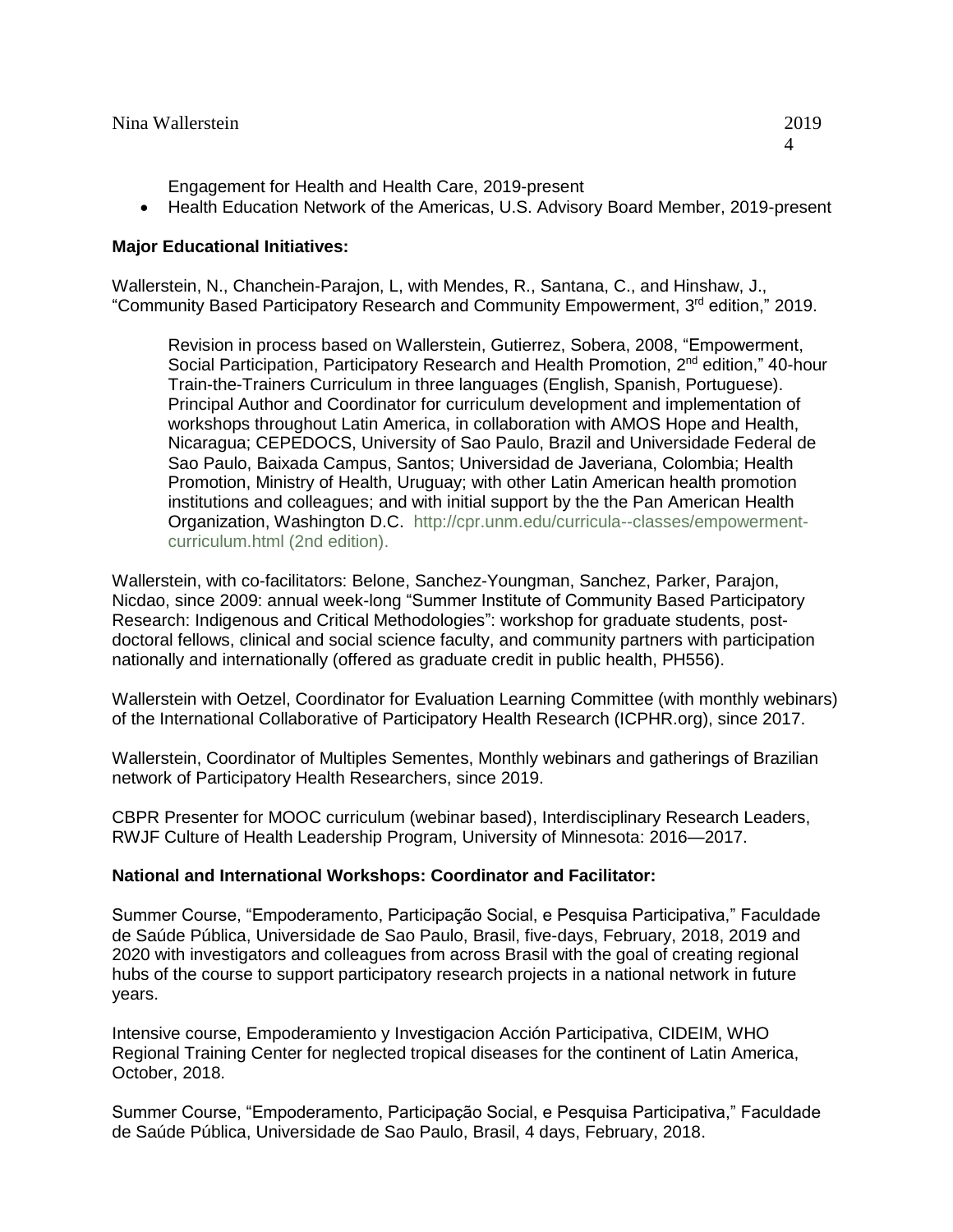Coordinator and Facilitator, three "Engage for Equity Tools for Strengthening Partnerships" Workshops for 25 community-academic research partnerships from across the United States, Fall, 2017.

Facilitator, CBPR Tools for Evaluation, Latino Implementation Pilot Project Meeting and Solano County, invited by the Center for Health Disparities, U.C. Davis, California Reducing Disparities Program, November 20-21, 2017.

Coordinator and Facilitator, 8-hour CBPR Certificate, Empowerment and Community Based Participatory Research, Action Research Network of the Americas (ARNA) International Conference, Cartagena, Colombia, pre-conference workshop, taught in Spanish, English, and Portuguese, June, 12, 2017.

Coordinator and Facilitator, 12-hour CBPR Certificate, Empowerment, Social Participation, and Community Based Participatory Research, International Union of Health Promotion and Health Education Conference, pre-conference workshop, taught in Spanish and Portuguese, Curitiba, Brasil, May, 2016.

Facilitator, Curso de "Empoderamento, Participação Social, e Pesquisa Participativa" (Empowerment, Social Participation, and CBPR), Masters and Doctoral-level course, Faculdade de Saúde Pública, Universidade de Sao Paulo, Brasil, 2.5 days, May 2016.

Coordinator and facilitator, 20-hour CBPR Certificate, "Community Based Participatory Research to Reduce Health Disparities, University of Puerto Rico, San Juan (10 hours on-site, 8 hours practical field work, 2 hour webinar); and one-day workshop, "Investigacion Accion Participativa para Reducir Inequidades, Universidad de Ponce, Ponce, Puerto Rico, February 10-12, 2016.

Coordinator and facilitator, four-day workshop, "Taller de Destrezas Prácticas para Disminuir Inequidades a Traves de Participación Social e Empoderamiento,: (Practical Skills to Reduce Inequities through Social Participation and Empowerment), Sponsored by AMOS (amos.org), Training of Health Non-Profits, Managua, Nicaragua, May 4-7, 2015.

Participant and Speaker, Impact of Participatory Health Research, Conference, Sponsored by International Collaborative on Participatory Health Research (ICPHR.org), Bielefeld, Germany, June, 2015.

Coordinator, three-day workshop on "Curso de Empoderamento e Participação Social" (Empowerment and Social Participation), Nucleus of Public Health and Social Development, Federal University of Pernambuco, Recife, Brasil, August 26-28, 2014; Facilitator, "Empowerment in Primary Health Care," 1<sup>st</sup> International Research Seminar on Primary Health Care/4<sup>th</sup> Congress of Family and Community Medicine, Rio de Janeiro, August 20<sup>th</sup>, 2014; and Speaker, "Health Extension and Research: Theory and Practice of CBPR," University of Sao Paulo School of Public Health, August 19<sup>th</sup>, 2014, Brasil.

Coordinator and Co-Facilitator, Two 5-day CBPR Institutes for Health Equity, San Francisco State University, in collaboration with UCSF, Berkeley, Stanford, UC Davis, SJSU, and multiple community partners; June, 2013, funded by NIMHD R-13; June 2011, supported by SFSU.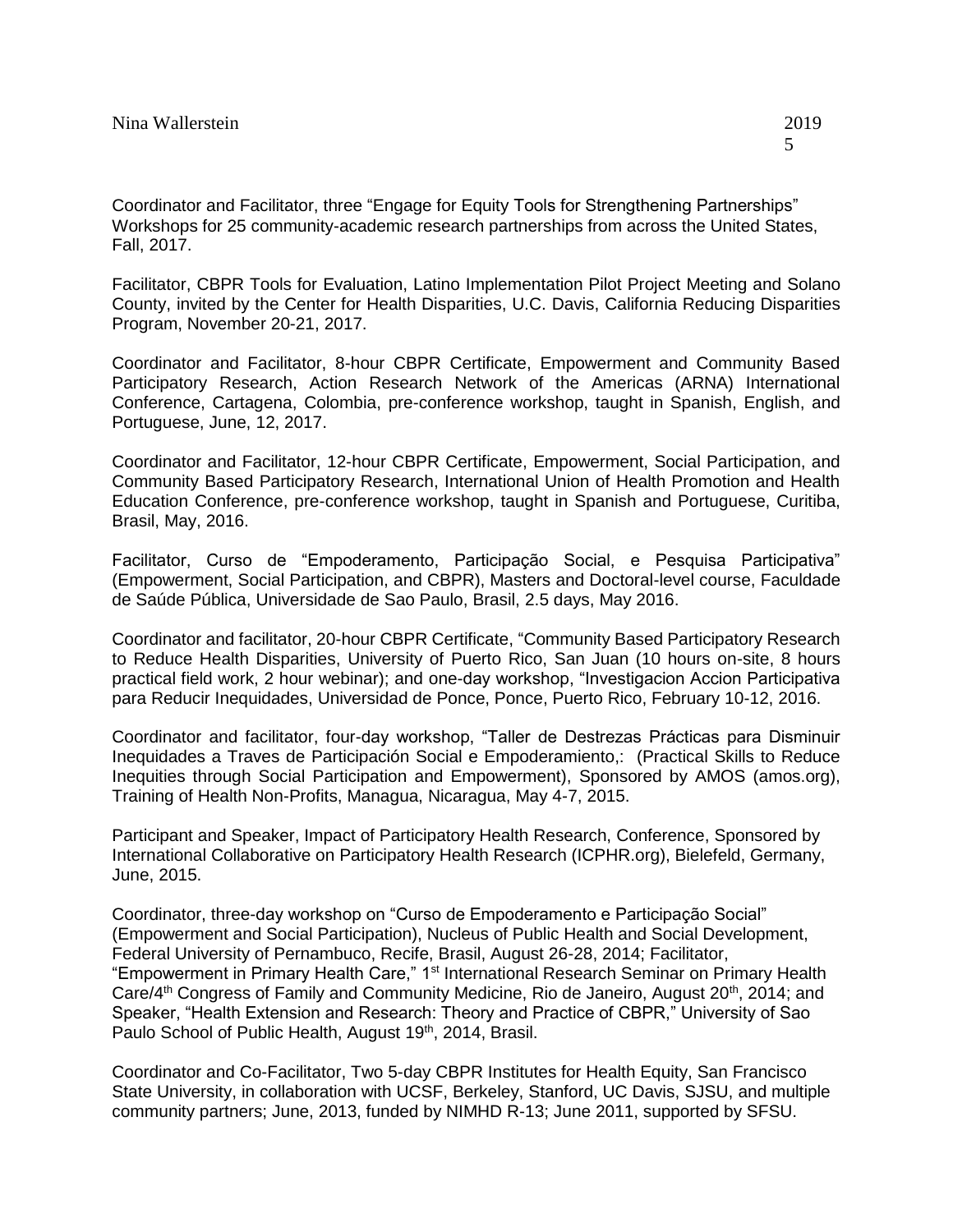Coordinator and Co-Facilitator, day-long workshop on "Empowerment, Social Participation and Health Promotion," CEDAPS, Rio de Janeiro, July 6, 2012; and day-long preconference for Latin American Conference sponsored by Mexican Secretary of Health with Regional Latin American Office of International Union for Health Education and Health Promotion, Mexico City, April 8, 2012.

Coordinator and Co-Facilitator, 40-hour courses on "Empowerment, Social Participation and Health Promotion, " for Brazilian and other Latin American faculty and health promotion colleagues, supported by the Pan American Health Organization, and the University of Sao Paulo, School of Public Health, May 9-13, 2005 (conducted in Spanish and Portuguese); and for National School of Public Health, Mexico, August, 2011.

Coordinator, Community Based Participatory Research and Evaluation Think Tank Meetings, A Community of Practice of Academic and Community Partners, Albq., NM., June, 2006-2010; starting 2016-2020.

Substance Abuse Policy Seminar Participant, School of American Research, Santa Fe, New Mexico. June 25-27, 2008.

Invited Participant, International Committee on Healthy Municipalities Evaluation for the Americas, Division of Health Promotion and Protection, Pan American Health Organization. Collaborator on Participatory Evaluation for Healthier Municipalities: A Toolkit for the Americas, 2003, Pan American Health Organization, 1999-present.

Invited Participating Member since 1998, International Consortium of Universities and Training Centers in Health Promotion in the Americas, convened by the Pan American Health Organization, International Union of Health Promotion and Education, meetings in Sao Paulo, 2002; Mexico, 2000, San Juan, Puerto Rico, 1999.

Invited Participant, Centers for Disease Control Conference on "Defining Dimensions of Community Capacity, 1997. Proceedings published in Health Education and Behavior, Goodman, R., Speers, M., McLeroy, K., Fawcett, S., Kegler, M., Parker, E., Sterling, T., Wallerstein, N., An Initial Attempt at Identifying and Defining the Dimensions of Community Capacity to Provide a Basis For Measurement, 25(3): 258-278, 1998.

Invited Participant, Centers for Disease Control and Society for Public Health Education Conference on "Creating Capacity: The Future of Health Education Research, October, 1994. One of 40 invited leaders to develop a national research agenda for the field of health education. Proceedings published in Health Education Quarterly, Freudenberg, N., Eng., E., Flay, B., Parcel, G., Rogers, T., Wallerstein, N., "Strengthening Individual and Community Capacity to Prevent Disease and Promote Health: In Search of Relevant Theories and Principles, 22(3): 290-306, 1995.

Invited Participant, Centers for Disease Control "Community Models Project." Served as one of five national consultants to the CDC to develop a community models guide book for state Health Departments and communities engaged in community health promotion.

### **INVITED LECTURES and WEBINARS**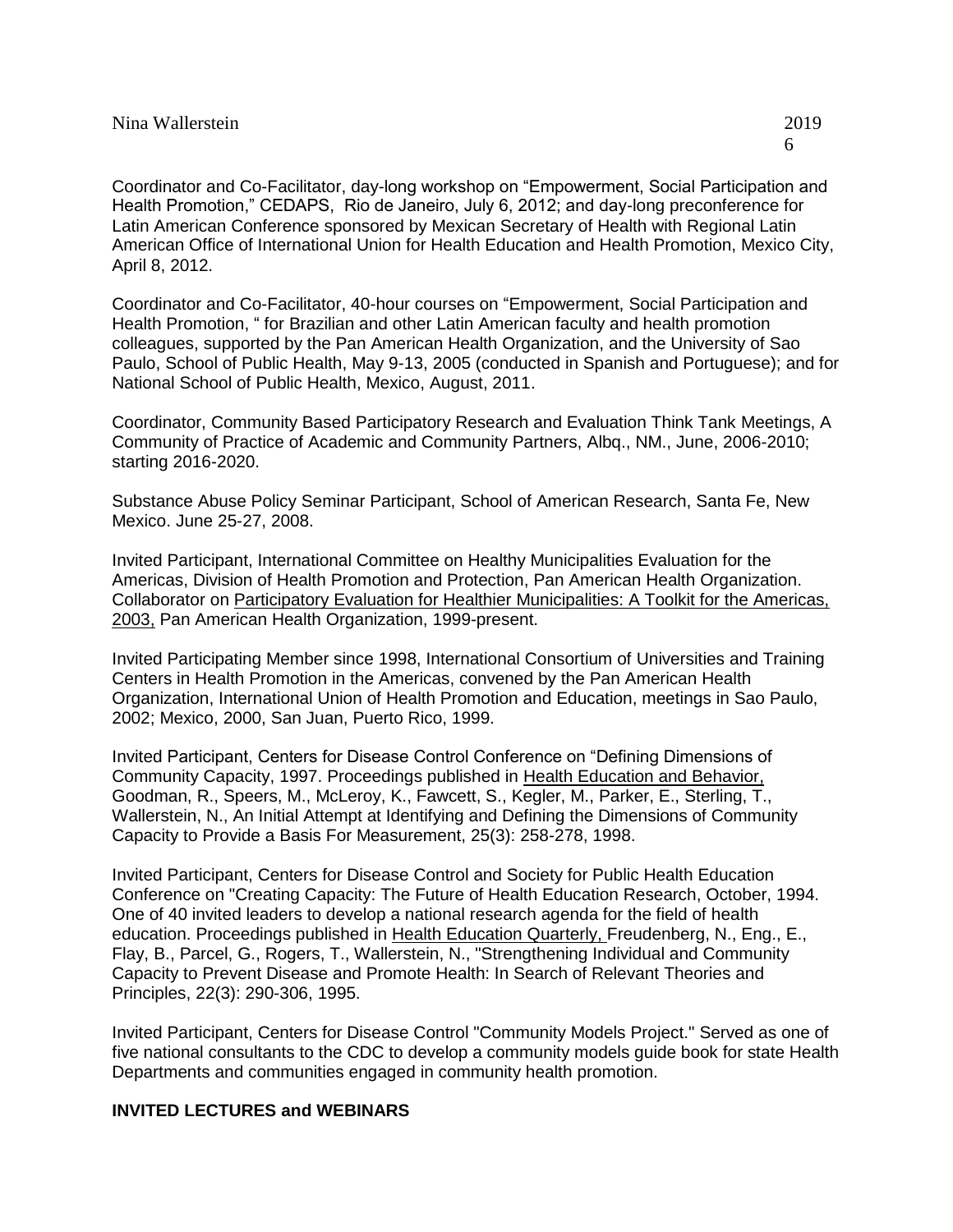Invited Lecturer with Ella Greene-Moton, Engage for Equity: Contributions of Community Partnered Participatory Research -- A Tribute to Loretta Jones, University of California, Los Angeles, October 3, 2019.

Keynote: Community Based Participatory Research: Walking the Walk of Social and Health Equity, PCORI-Aspire Conference, University of California, San Francisco, Oct. 10, 2019.

CBPR Model and Tools to Strengthen Partnerships, Lecture at International Collaborative of Participatory Health Research Conference, July, 2018, Edmonton, Canada.

Empoderamento, Participação Social, e Pesquisa Participativa, Lectures at Faculdade Metropolitana Universitaria and Universidade São Paulo, São Paulo; and at Escola Nacional de Saude Publica and Universidade Estacio, Rio de Janeiro, Spring, 2018.

Panel Keynote: La Investigacion Accion Participante (IAP) en Convergencias Disciplinares en el Espacio y el Tiempo (1977- 1997 – 2017). Action Research Network of the Americas (ARNA) International Conference, Cartagena, Colombia, delivered in Spanish and English, June 13, 2017.

Community Based Participatory Research (CBPR): A Lens for Equity and Inclusion, California Reducing Disparities Program, Annual Meeting, Sacramento, CA, October 18, 2107.

Keynote: Evaluating CBPR/Community Engagement: Emerging Best Practices and Ways to Measure them, Community Engaged Research Conference, hosted by Vanderbilt-Meharry, Washington D.C., Aug 25-26, 2016.

CBPR for Health Equity, Presentation for *Health Equity Committee* of National Academy of Science, Engineering and Medicine, funded by Robert Wood Johnson Foundation, Los Angeles, April, 27, 2016.

CBPR and CEnR: Facilitating Implementation Science Outcomes, Advanced Topics in Implementation Science, Innovative and Varied Approaches, National Cancer Institute webinar, (150 participants nationally and internationally), Feb. 29, 2016. (with Bonnie Duran)

Keynote: "CBPR for Health Equity and Social Justice," 8th Annual Health Disparities Conference, From Cataloguing Health Disparities to Creating Health Equity: Effective Models to Equalize Outcomes, College of Pharmacy, Center for Minority Health, Xavier University, New Orleans, March 12-14, 2015.

"CBPR and Community Engagement Strategies for Pre-Term Birth Initiative (PTBI)," San Francisco Bay Area and East Africa, Bill and Melinda Gates and Benioff Foundations, University of California, San Francisco, February, 2015.

Invited Facilitator, UCSF PTBI meeting with Community and Public Health partners, August, 2015.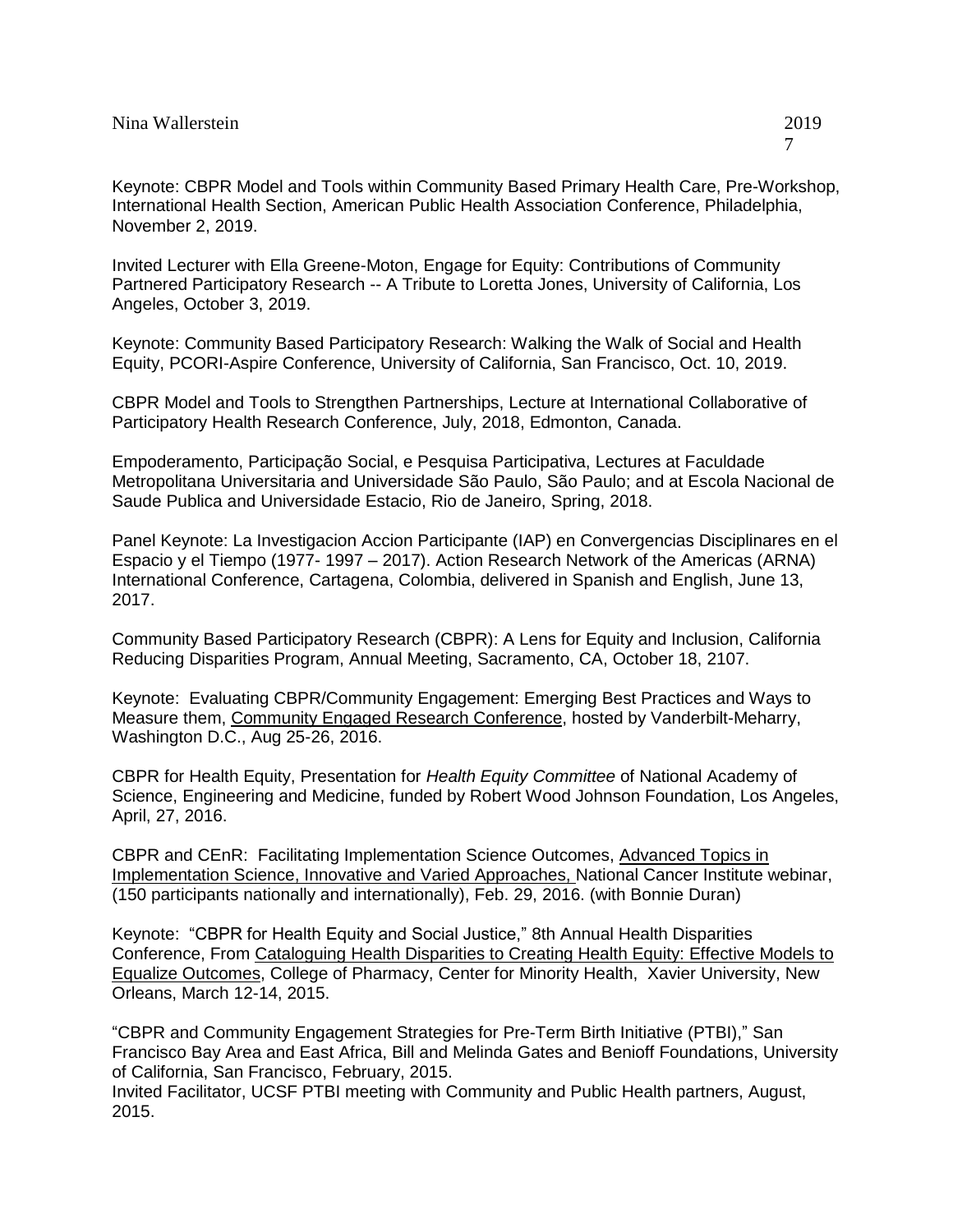"CBPR for Health Equity:" Achieving Health Equity through a Population Health Research Paradigm - A Panel Discussion, International Symposium on Minority Health and Health Disparities, Washington DC., Dec 2<sup>nd</sup>, 2014.

Key Note Panel Participant: CBPR Talk Show, Community Campus Partnerships for Health Conference, Chicago, May, 2014.

"Community Engaged Research in Latino Communities," Invited Keynote for Latino Health Disparities Conference, University of Washington, April, 2014.

"Community Engaged Research, Models, Measures and Metrics," Community Interventions: Keys to Success, CTSA Series on Community Engagement, University of New Mexico Clinical Translational Scientific Center, Sept. 2013.

"The Logic of Community Engagement: Bringing Together Methods, Metrics and Outcomes." Keynote for Methods, Metrics and Outcomes: Evaluating the Success of Community Engaged Research*.* Fifth Annual CTSA National Conference on Community Engaged Research, Washington DC, August, 2012.

"Social Participation, Empowerment and Health Promotion," Presentation for CEDAPS, Rio de Janeiro, July 5, 2012; and for University of Sao Paulo, School of Public Health, June 27, 2012.

"Social Participation, Empowerment and Health Promotion," Plenary Speaker for: Latin American Conference sponsored by Mexican Secretary of Health with Regional Latin American Office of International Union for Health Education and Health Promotion, Mexico City, April 10, 2012

"Community Based Participatory Research as a Path to Equity," Victor J. Schoenbach Health Disparities Keynote Lecture, 33<sup>rd</sup> Minority Health Conference, University of North Carolina, Chapel, Hill, February 24, 2012

"Implementing, Disseminating, and Measuring Community-Based Participatory Research Interventions to Reduce Health Disparities," Presentation to Clinical Translational Science Institutes, hosted by New York University, October 24, 2011.

["Community-Based Participatory Research: Strategies for Reducing Health Disparities,](http://www.academyhealth.org/Training/ResourceDetail.cfm?itemnumber=6338) " Academy Health webinar as part of disparities research series led by Nina Wallerstein and Lorenda Belone, of the Robert Wood Johnson Foundation Center for Health Policy at UNM; and Kevin R. Shendo of the Pueblo of Jemez, December, 2010. The series is available at: [www.academyhealth.org/disparitieswebinars\)](http://www.academyhealth.org/disparitieswebinars).

"CBPR and Accelerating the Future of Cancer Research," Presentor, President's Cancer Panel and briefing paper, with Vanessa Simonds, Washington DC, October, 26, 2010.

"Community Engagement through Community Based Participatory Research (CBPR): Translation of Science to Practice, Policy, and Communities," Consultation for Stanford University, Clinical Translational Science Center, October, 4, 2010.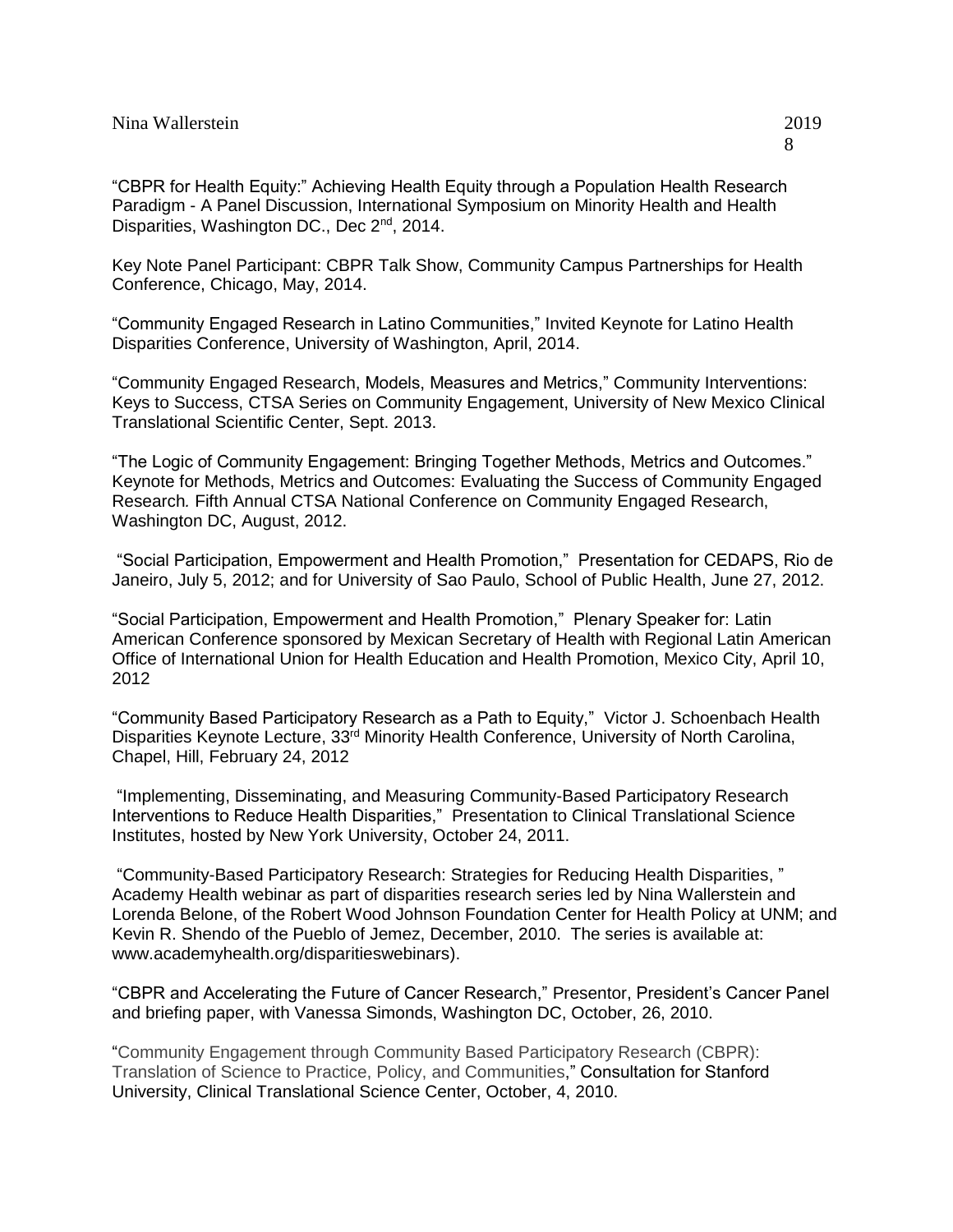"Community Engagement: Methods, Models and Outcomes," Plenary Panel Speaker, Partnering to Improve Health: The Science of Community Engagement, Clinical Translational Science Center Awards Community Engaged Research Consortium Conference, National Center for Research Resources and APTR, Washington DC, May 13-14, 2010.

"Community Based Participatory Research and Sustainable Interventions: Strategies and Challenges," Plenary Speaker, Harvard University, Association for Teachers of Prevention Research Conference, April 6, 2010.

"The Ecology of Partnerships in Health Disparities Research: Creating and Evaluating Culturally Sound and Sustainable CBPR Projects," Plenary Speaker, NIH Office of Behavioral and Social Science Research CBPR Training, San Jose, CA, Feb. 2010.

"The Intersection of Science and Practice to Reduce Health Disparities: The Role of CBPR," Plenary Panelist, First Annual NIH Health Disparities Summit, National Institutes of Health, Washington DC, December, 17, 2008.

"Principles, Challenges and Measurement of Community Based Participatory Research," Faculty for Indigenous Research Institute, Johns Hopkins Center for Indigenous Research and the University of Alberta, Banff, Canada, July 20-23, 2008.

"Community Based Participatory Research: Methodologic Considerations," Plenary Speaker, Family Research Consortium IV Conference, New Orleans, June 20, 2008

Avaliacao de Promocao de Saude (Issues in Health Promotion Evaluation), Conversando Sobre Carta de Promocao de Saude (Discussion on Brazilian Health Promotion Charter), 2nd Seminário Brasileiro de Efectividade da Promoção da Saúde, Plenary Panelist, Rio de Janeiro, May 13-15, 2008; and School of Public Health, Sao Paulo, May 19-20, 2008.

"Empowerment and Health Promotion in the Netherlands (Empowerment binnen de Gezondheidsbevordering in Nederland): Possibilities, Boundaries and Dilemmas," Wilhelmina Rouwenhorst Memorial Lectureship, Utrecht, Netherlands, November, 9, 2007.

"Power and Sustainability in Health Promotion: Global Perspectives," Stephen Stewart Gloyd Endowed Lectureship, University of Washington School of Public Health, June, 2007.

Webinar National Broadcast of CBPR Research to Reduce Ethnic and Racial Disparities, with Bonnie Duran, sponsored by SOPHE, August 2006.

"The Role of Community Based Participatory Research to Reduce Mental Health Disparities," Plenary Speaker, National Institute of Mental Health Conference on Partnerships in Mental Health Services Research, July, 2006, Washington D.C.

"Community Based Participatory Research to Reduce Ethnic and Racial Disparities," Plenary Speaker, Inaugural SOPHE Health Education Research Disparities Summit: Health Disparities and Social Inequities: Framing a Transdisciplinary Research Agenda in Health Education, SOPHE, August 8-9, 2005, Washington DC.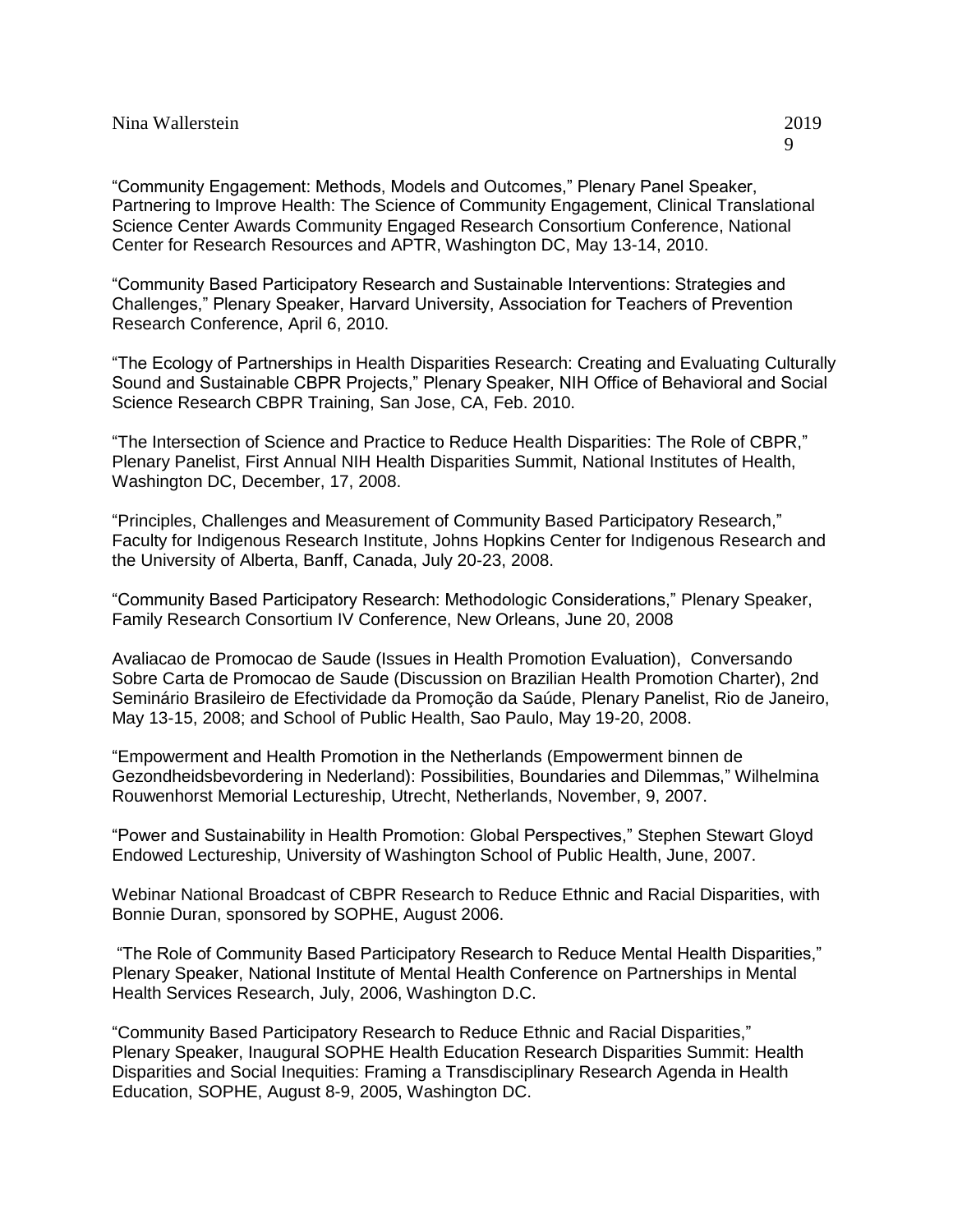"Conversando con... Angel Roca, Nina Wallerstein, Catherine Jones, Michel ONeill… about Health Promotion," Plenary Panelist, 1<sup>st</sup> Seminário Brasileiro de Efectividade da Promoção da Saúde, May 11, 2005, Rio de Janeiro.

Multiple Presentations on: Empoderamento, Participação Social, y Promoção de Saude: Universidade de Sao Paulo, Faculdade de Saúde Público, Faculdade de Enfermagem; Municipio de Santo Andre; Municipio de Fortaleza; ABC School of Medicine; May and June, 2005.

"Freirian Philosophy and Methodology: History and Future in Brazil," Conference on Health in Brazil, University of California, Berkeley, October 2004.

"Community Based Participatory Research with American Indian Tribes: Methods and Dilemmas," CPHR Perspectives in Population Health Retreat, Saskatchewan Population Health and Evaluation Research Unit, Saskatoon, April 26, 2004.

"Community-Based Participatory Research: Issues and Dilemmas," Project Export, College of Public Health, University of Arizona, January 15-16, 2004, Tucson.

"Community-Based Participatory Research: Issues and Dilemmas," and consultation for CBPR projects, RAND Health and University of California, Los Angeles, December 9, 2003.

"Development of Participatory Evaluation Strategies and a Toolkit for Evaluation of Healthy Municipalities in the Americas," Keynote Panelist (co-authors: Marilyn Rice, Marco Akerman, Maria Teresa Cerqueira, Mary Hall, Marcia Hills, Rosilda Mendes, Michel O-Neill, Patricia Owen, Lydia de Salazar), Society for Public Health Education, Nov. 15, 2003, San Francisco.

"Community-Based Participatory Research: Its Role in Social Determinants Research," Texas Program for Society and Health 2003-2004 Seminar Series, University of Texas Health Sciences Center and James Baker III Institute for Public Policy, Rice University, Nov. 4, 2003, Houston.

"Community-Based Participatory Research: Implications for Public Health Practice," Presentation to the Association for Schools of Public Health and Centers for Disease Control Colloquium on Practice-Based Research to help support a national research agenda on public health practice, September 12, 2003, Tucson, Arizona.

"Community-Based Participatory Research and Empowerment," Plenary Speaker (with Mr. Randy Padilla), for Spicing up Health Education: Recipes for Innovative Approaches and Effective Practice," Mid-Year Society on Public Health Education (SOPHE) meeting, June 18- 20, 2003, Los Cruces, NM.

"Community-Based Participatory Research with Tribes," Plenary Speaker (with Ms. Harriet Yepa-Waquie and Ms. Lorenda Belone) for 15<sup>th</sup> Annual I.H.S. National Research Conference, May 9, 2003 Phoenix, Arizona.

"Community-Based Participatory Research and Popular Education for the Immigrant Workforce," plenary presentation for Popular Education Conference: Organizing for Language, Literacy, and Workers Rights, University of California, Berkeley, April 26, 2003.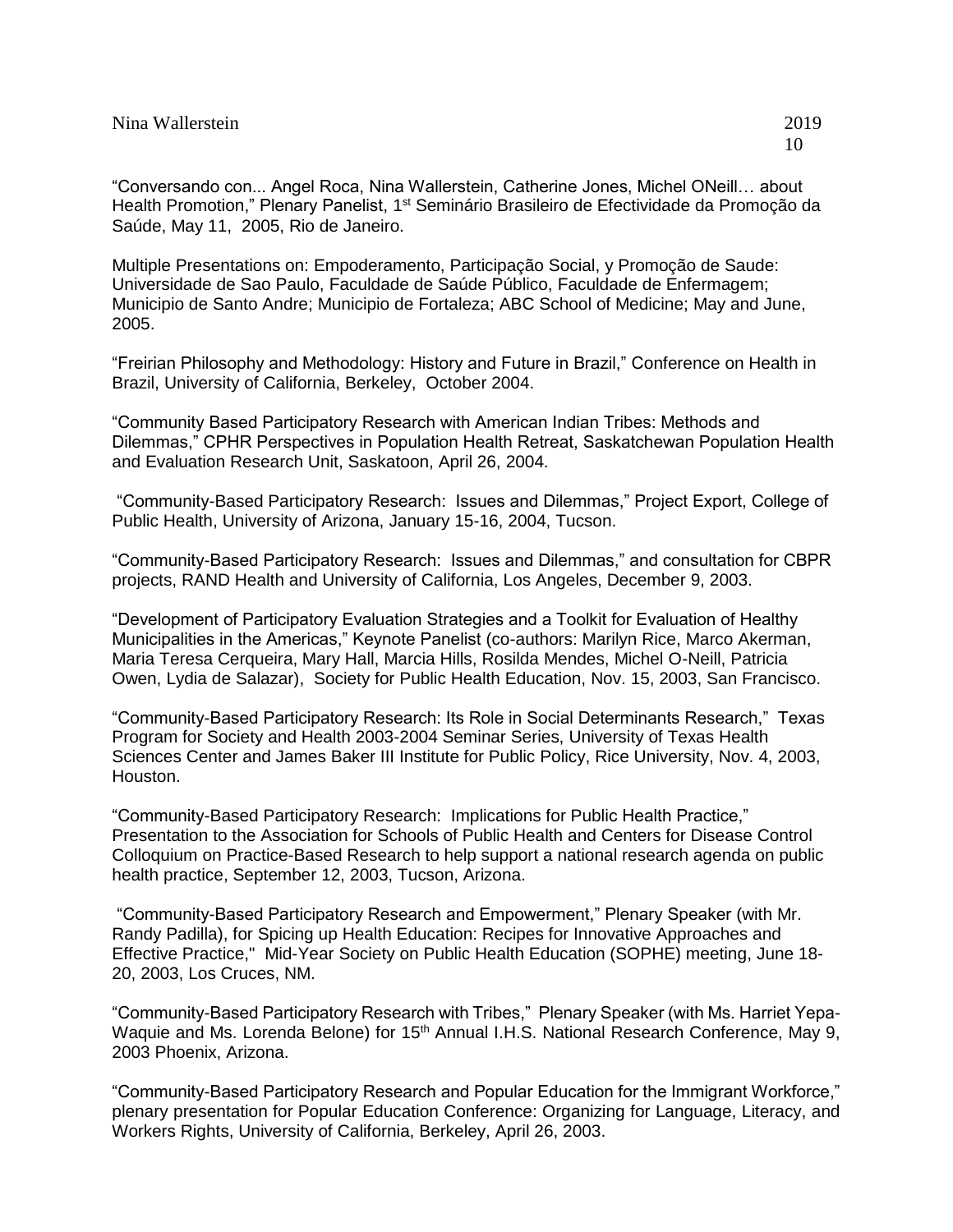"Construccion de la Ciudadania: Poder y Participacion Social" (Construction of Citizenship: Power and Social Participation), " Plenary Lecture, International Union for Health Promotion and Education and Pan American Health Organization, Latin American Conference, November 13, 2002, Sao Paulo, Brazil.

"Community-Based Participatory Research and Health," Participatory Research with Tribal and Hispanic Populations Pre-Conference Session, American College of Epidemiology, September 22, 2002, Albuquerque, New Mexico.

"Empowerment, Participatory Evaluation, Community Development and Health Education," Puerto Rican National School of Public Health, Three days of lectures, March 2001, San Juan, Puerto Rico.

"Empowerment to Reduce Inequities," Keynote Presentation for Danish Ministry of Health and World Health Organization Conference on Reducing Social Inequalities in Health; September 27- 29, 2000, Copenhagen, Denmark.

"Changing Health Care Systems: National Perspectives," Plenary Speaker, Third Congress of Local Health Authorities of the Americas," March 13, 2000, Quebec, Canada.

"Implications for Public Health Intervention: Re-Integrating Community Empowerment and Capacity into Social Capital Theory: A commentary on Sampson and Morenoff's prepared paper for Institute of Medicine Conference: Capitalizing on Behavioral and Social Sciences to Improve Public Health Interventions, Atlanta, Georgia, Feb. 2-3, 2000.

"Evaluation and Accountability: Rigor versus Rigor Mortis," California Wellness Foundation Conference, Population Health: Investing in Prevention: March 18-20, 1999, Los Angeles, CA.

"Adolescent Social Action Program: Empowerment Theory & Measurement," National Institute of Mental Health Seminar, University California Berkeley, School of Social Welfare, September 1998.

"Empowerment and Health Education/Healthy Cities and Empowerment," Center for Health Promotion, Department of Health Education/Health Behavior, School of Public Health, University of North Carolina, Spring, 1996.

"Empowerment Strategies for Healthy Municipalities," School of Public Health, University of Antioquia, Medellin, Colombia, November, 1997.

"Participatory Evaluation Strategies for Healthy Municipalities," Pan American Health Organization: Quito Ecuador; Bogota, Colombia, San Jose, Costa Rica, Fall, 1997.

"Problem-Based Participatory Education in Public Health and Medicine," Association of Family Medicine, Bogota, Colombia, November, 1997.

"Community Leadership: Building Skills for the Future" Keynote address, Arizona Rural Health Conference, Flagstaff, AZ, July 27-29, 1994.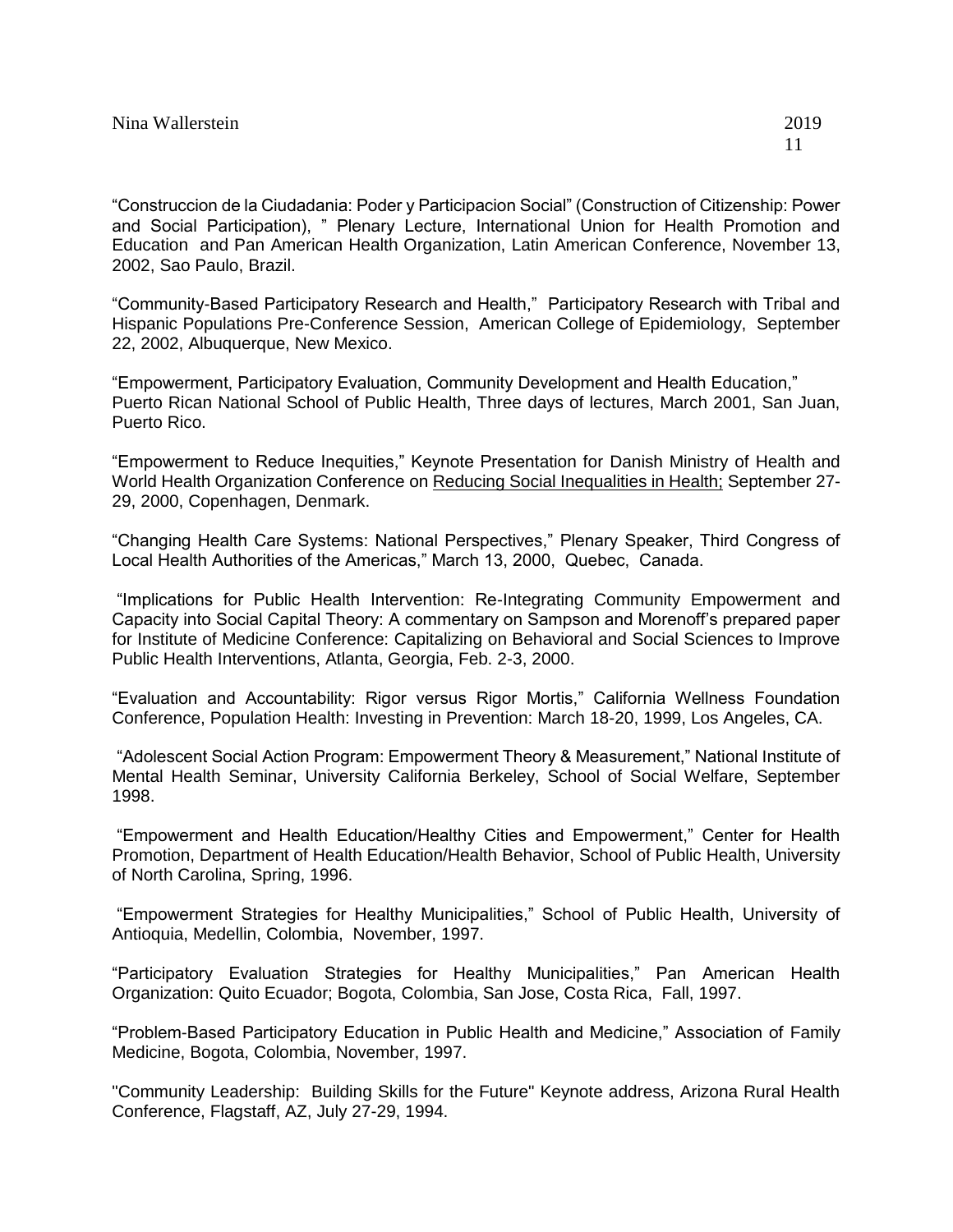| Nina Wallerstein | 2019 |
|------------------|------|
|                  |      |

"Empowerment Education: Freire's Ideas Applied to Health Promotion and Community Health:" Sponsoring Agency: U.S. Information Service, Fulbright Office, U.S. Embassy, England. 1) University of Liverpool, Nov. 29, 1991

2) WHO Collaborating Center for Health Promotion Research, Research Unit for Health Behavior Change, University of Edinburgh, Dec. 11, 1991

3)Bloomsbury, Islington and Hampstead Health Authorities, London, Dec. 6, 1991.

"Leadership and Vision: Key Ingredients for Successful Community Change:" Keynote, Governor's Alliance Against Drugs, Arizona Prevention Resource Center, April 4, 1991.

"Occupational Health Issues for the 1990's," Lecture for 21st Annual Occupational Health Nurse Symposium, Albuquerque, Feb., 1990.

"The Alcohol and Substance Abuse Prevention Program," New England Injury Prevention Research Center, Boston City Hospital, Boston, Feb., 1989.

"Paulo Freire in the North: Interdisciplinary Approaches to Empowerment Education," Plenary Speaker, First National Congress of Applied Linguistics, University of Campinas, Brazil, September 4-10, 1986.

"Community Literacy and ESL: Problem-Posing as Method and Goal" Wm. Patterson College: Fourth Annual Bilingual/ESL Conference, N.J., 1984.

Literacy and Minority Language Groups," Plenary Speaker, National Literacy Conference, National Institute of Education, Washington, D.C., January 1984.

# **MEETING SESSIONS CHAIRED:**

Moderator, Panel on: Engage for Equity, State of the Art Research and Practice of CBPR and Community Engaged Research, American Public Health Association, November, 2019.

Coordinator, Symposium, "Community Based Participatory Research for Health: Tensions and Paradoxes in Co-Creation of Knowledge Democracy," Action Research Network of the Americas (ARNA) International Conference, Cartagena, Colombia, June 14, 2017

"Participatory Planning and Evaluation of Health Department and Community Coalitions Working in Partnership: A Case Study of New Mexico," Moderator and Coordinator of Panel, American Public Health Association (APHA) Conference, Washington DC, Nov. 1998.

"Building Communities from the Inside Out: Part II," Moderator and Coordinator, one-day Continuing Education Workshop, American Public Health Association Conference, New York, November 1997.

"Popular/Empowerment Education Continuing Education Workshop," Moderator and Coordinator, APHA, September 30, 1990.

"Experience in Popular/Empowerment Education," Moderator and Coordinator, American Public Health Association (APHA), October 22-26, 1989.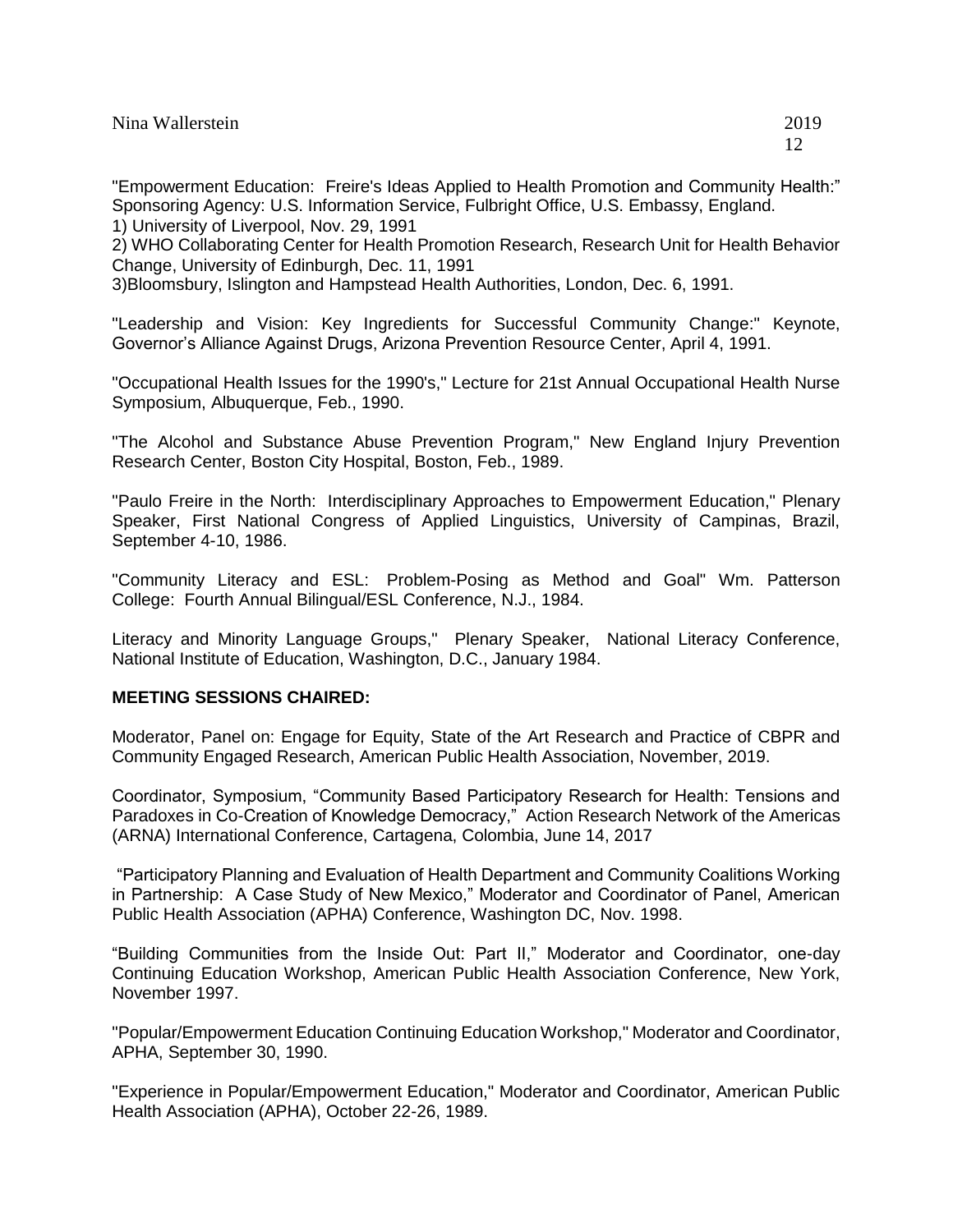"Panel on Worker Education Methods", organizer and moderator, APHA, New Orleans, Oct. 1987.

#### **RESEARCH, SERVICE AND TEACHING INTERESTS**

As a community intervention social scientist with doctoral level training in the field of health education/public health, my research interests have focused on understanding community-level dynamics which impact health, and researching the effectiveness and translation of community interventions to improve health. With contributions as a theoretician and an applied field researcher, I have focused on the role of community empowerment, participatory research methodologies, and capacities as both processes and intermediate outcomes to improving community infrastructure, policies, practices, and programs in order to ultimately have an effect on improved quality of life.

Specifically, I have worked since 1980 in adapting empowerment approaches to the fields of adolescent prevention, occupational health and safety education, women's health, WHO healthy cities and municipalities, and community capacity and social capital within tribal communities. In my work as an intervention scientist, with my research team from the Center for Participatory Research, we have adopted a participatory evaluation and research approach, with an interest in understanding the benefits and challenges of participatory research in community settings. My recent articles and co-edited book (2003 and 2008) epitomize my national and international contribution to the field of Community-Based Participatory Research (CBPR) and Community Engaged Research (CEnR).

Within the field of adolescent prevention, I have worked from both a risky behaviors perspective and a positive youth development orientation. As faculty director of the empowerment-intervention, the Adolescent Social Action Program (PI of NIAAA RO1 grant), I developed measures of youth self-efficacies in group processes as well as changes in risky behaviors. As a participatory evaluator for youth policy development programs, I developed measures of youth collective-efficacy, leadership, and advocacy. Similarly, for the Women to Women HIV-prevention program, program staff and I have co-developed measures for women's empowerment as part of a comprehensive evaluation strategy.

In the 1990s, I led a participatory evaluation effort with New Mexico's healthier community's initiatives, leading to research results as well as a participatory evaluation workbook. This workbook has served as one of the bases for a collaborative effort with the Pan American Health Organization to develop a participatory evaluation methodology and Resource Kit for the Americas: Latin American through Canada. My efforts to identify and assess culturally appropriate indicators for social capital and community capacity in tribal communities (funded by CDC) has led to further collaboration to assess organizational public health infrastructure within several New Mexican tribal communities in partnership with several intertribal organizations and tribes (funded by CDC and NIH/IHS through NARCH funding.) I have produced a significant contribution of scholarly work and peer reviewed publications in my field of health education, in all of the international and national scholarly journals.

My current research has returned to translational intervention research in the collaborative development of family and youth prevention programs (the Family Listening/Circle Program (FL/CP), and RezRIDERS) with tribes to improve health and reduce substance-related disparities through cultural revitalization and building resilience. Funded initially by pilot grant mechanisms, both interventions have been funded by the National Institute of Drug Abuse (NIDA): FL/CP as a 2014-2019 RO1 intervention trial (Wallerstein and Belone co-PIs) with three tribes (Mescalero Apache, Ramah Navajo, and Pueblo of Jemez); and RezRIDERS as an R34 development and feasibility assessment with Jemez (Wallerstein PI: 2013-2016) and Santa Clara Pueblo with the Department of Justice (Rae PI: 2014-2016).

I founded the Center for Participatory Research in 2007 to consolidate our CBPR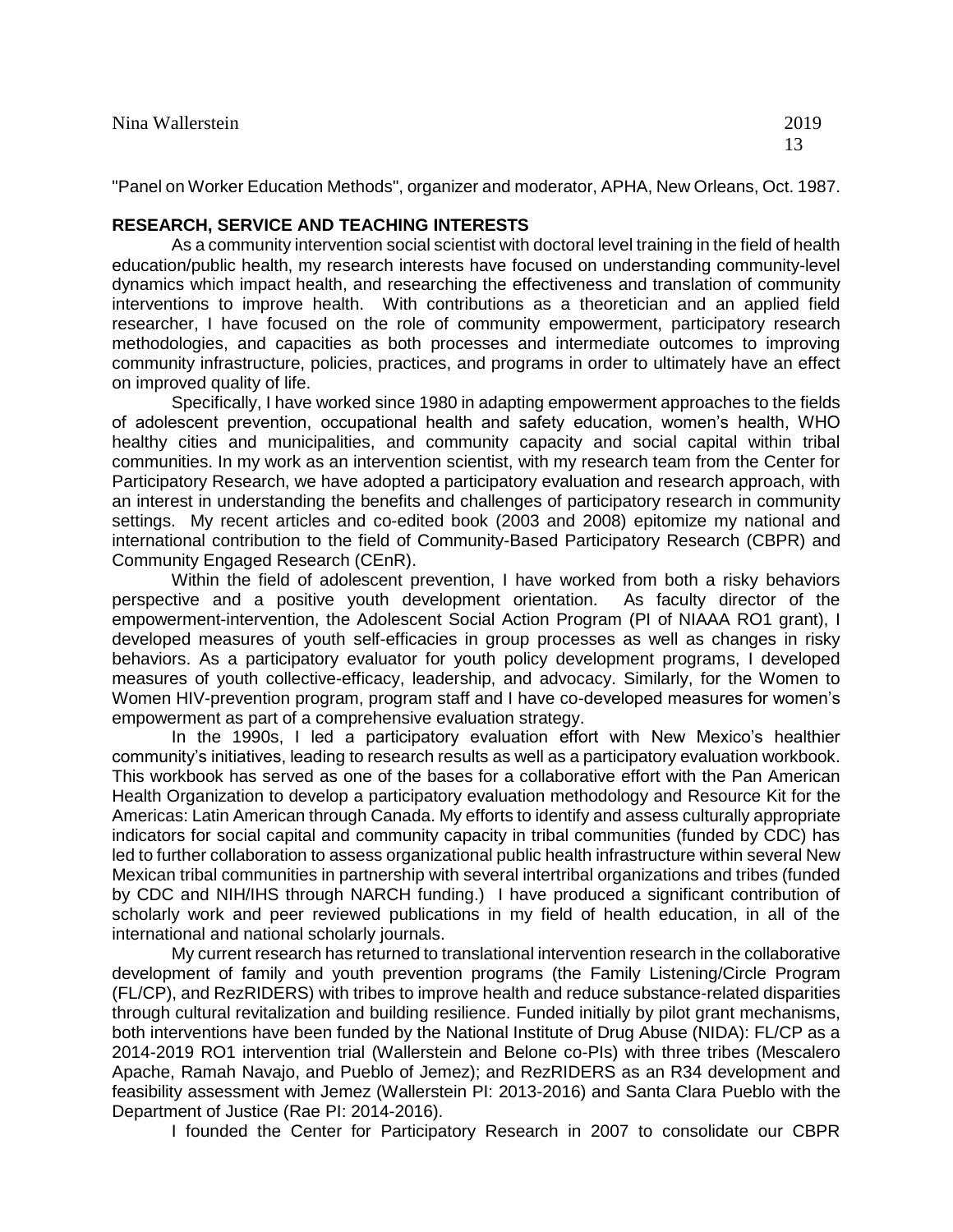approach within the state; and have deepened my inquiry into the added value of Community Based Participatory Research in intervention and policy research in last fifteen years. Funding from NIH since 2006 has facilitated national collaboration to develop a CBPR conceptual model and to assess facilitators and barriers of effective partnership processes to contribute to reduced health disparities. (funding from the National Institute for Minority Health and Health Disparities (NIMHD), Native American Research Centers for Health (NARCH), and collaborations with Indian Health Service, NIDA, NCRR, OBSSR, NCI, and NIGMS. I have a current RO1 by National Institute of Nursing Research (2015-2020) to extend testing of our CBPR conceptual model and refining measures and metrics of community-academic research partnering practices and outcomes.

My service activities have dovetailed with and been strengthened by my research efforts. As a participatory and applied researcher, I have sought to provide the research results back to the communities and program staff to improve programs, services, practices, and to foster strategic planning to improve health infrastructure and reduce health disparities of communities of color. I have also worked closely at the state and regional level with a variety of public health agencies, community non-profit agencies, community councils, tribes, the Indian Health Service, and other Universities among others, as well as internationally, to support those initiatives to improve collective health.

Curriculum and education efforts since 1994 have focused on founding and building the Masters in Public Health Program, teaching basic behavioral and social science and intervention principles, empowerment education, community development, community based participatory research as well as continuing to offer mentorship and teaching to junior faculty of color and predoctoral students (in Psychology, Sociology and Public Health through the Southwest Addictions Research Center and RWJF Center for Health Policy) and to fellows, residents, medical and public health students. I have led and participated in several collaborative efforts: a public health certificate for family practice residents and medical students, development of a joint MD/MPH and MSN/MPH degree, research training for fellows, regional Maternal Child Health training with six Universities in the four corners states, and a successful MPH satellite in Shiprock to serve the Indian Health Service and Navajo nation (with a graduation of 18 primarily Native students). The goal of my educational efforts has been to strengthen public health capacity for professionals and community members within the region. I contributed substantially to the \$18.5 million Robert Wood Johnson award to UNM (2007-2012) to establish a national Center of Health Policy for Native, Latino and other underrepresented minorities to provide Ph.D. level training in the social sciences with an integration of public health and health policy. I am currently a Senior Fellow for the Center for Social Policy.

Two special educational commitments include: 1) the UNM annual "Summer Institute of Community Based Participatory Research," participatory workshop since 2009 for graduate students, post-doctoral fellows, clinical and social science faculty, and community partners with participation nationally and internationally; and 2) the collaborative 40-hour train the trainers curriculum, "Empowerment, Social Participation, Participatory Research and Health Promotion," in three languages (English, Spanish, Portuguese). [http://cpr.unm.edu/curricula-](http://cpr.unm.edu/curricula--classes/empowerment-curriculum.html) [classes/empowerment-curriculum.html.](http://cpr.unm.edu/curricula--classes/empowerment-curriculum.html) This 40-hour training is currently under revision for a 2019 third edition with Latin American colleagues (Chanchien-Parajon with Mendes, Santana, and Hinshaw).

### **SCHOLARLY ACHIEVEMENTS:**

**Books Edited**: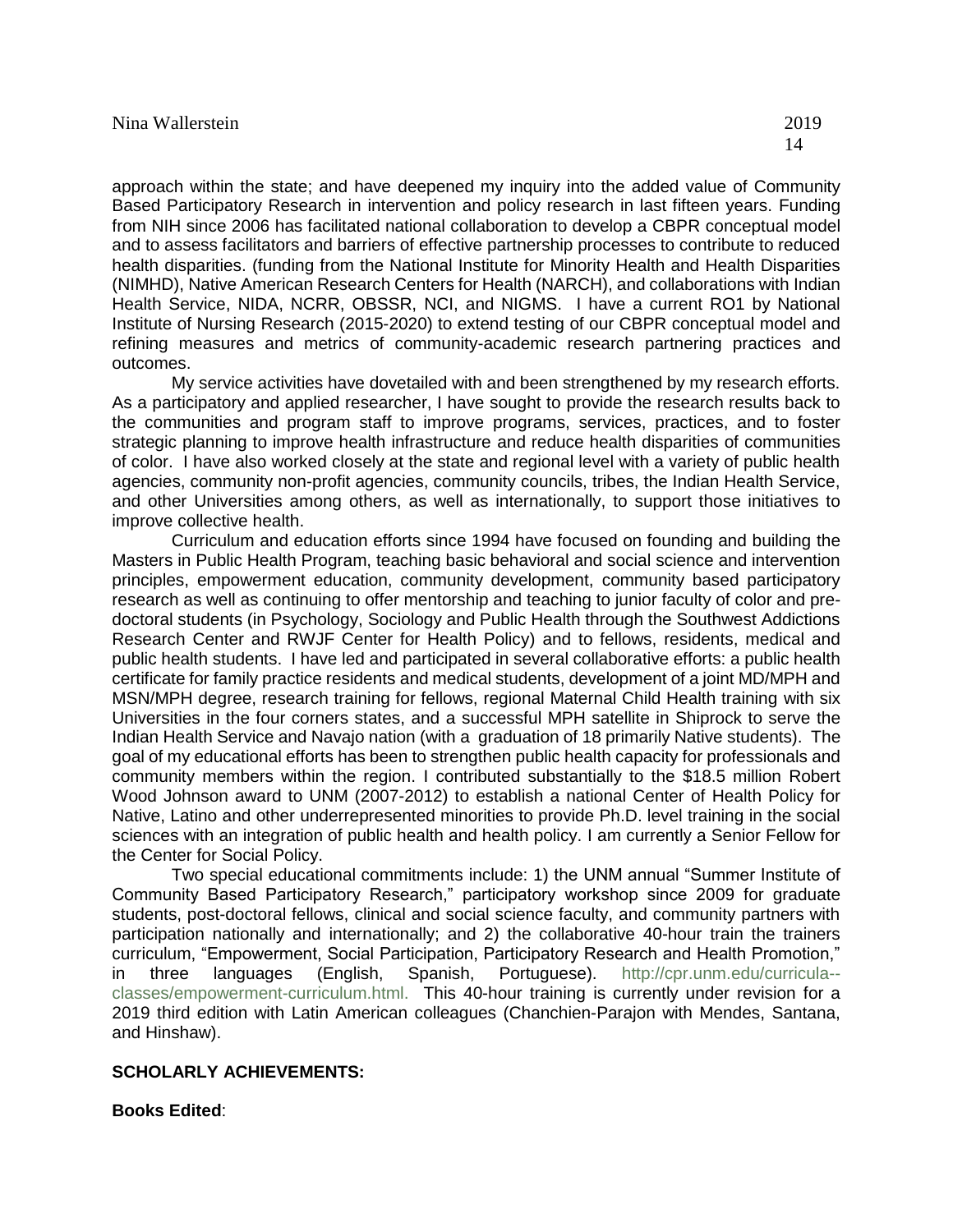Wallerstein, N., Duran, B., Oetzel, J., and Minkler, M., (eds) Community-Based Participatory Research for Health: Advancing Social and Health Equity, 3<sup>rd</sup> edition, San Francisco, Jossey-Bass, 2018.

Minkler, M., Wallerstein, N.(editors), Community-Based Participatory Research for Health: From Process to Outcomes, 2nd edition, San Francisco, Jossey-Bass, October, 2008.

Wallerstein, N., Miller, W. R., & Duran, B. (Eds.). Interventions for Alcohol Problems in Minority and Rural Populations: Taylor & Francis, Inc. (Pub. Date: September 30, 2008; ISBN-13: 9780789037367)

Minkler, M., Wallerstein, N.(editors), Community-Based Participatory Research for Health, San Francisco, Jossey-Bass, 2003.

# **Books Authored Or Co-Authored**

Wallerstein, N., Auerbach, E., Problem-Posing at Work: Popular Educators Guide; and Auerbach, E., Wallerstein, N, Problem-Posing at Work: English for Action, 2<sup>nd</sup> edition, Grass Roots Press, Canada, 2004 (see curriculum under cpr.unm.edu).

Maltrud, K., Polacsek, M., Wallerstein, N., Participatory Evaluation Workbook for Community Initiatives: Healthier Communities in New Mexico, 1997, self-published and distributed nationally.

Wallerstein, N. and Rubenstein, H., Teaching About Job Hazards: A Guide for Workers and their Health Providers. Washington, D.C. American Public Health Association, 1993.

Auerbach E. and Wallerstein N., ESL For Action: Problem-Posing at Work, a Freire-inspired teacher's guide (Wallerstein, first author) and student book (Auerbach, first author) for workplace and workplace health issues. Reading, Mass: Addison-Wesley Publishing Company, 1987.

Wallerstein, N., Language and Culture in Conflict: Problem-Posing in the ESL Classroom, a cross-cultural resource text for adult education instruction based on the work of Paulo Freire. Reading, Mass: Addison-Wesley Publishing Company, 1983.

# **Journals Edited:**

Akerman, M., Moyses, S.T., Franco, R., Mendes, R., Nogueira, J., Zancan, L., Manoncourt, Wallerstein, N, 2019, Health Promotion International, Special supplement on democracy and health promotion, 34 (1)**:** [https://academic.oup.com/heapro/issue/34/Supplement\\_1](https://academic.oup.com/heapro/issue/34/Supplement_1)

# **Original Research/Scholarly Articles in Refereed Journals (chronological by subject):**

Community Health Education and Health Promotion/Community-Based Participatory Research:

Wallerstein, N, (Guest Editor), Engage for Equity: Advancing the fields of community based participatory research (CBPR) and community engaged research (CEnR) within psychology and the social sciences, American Journal of Community Psychology. submitted, Jan. 2020.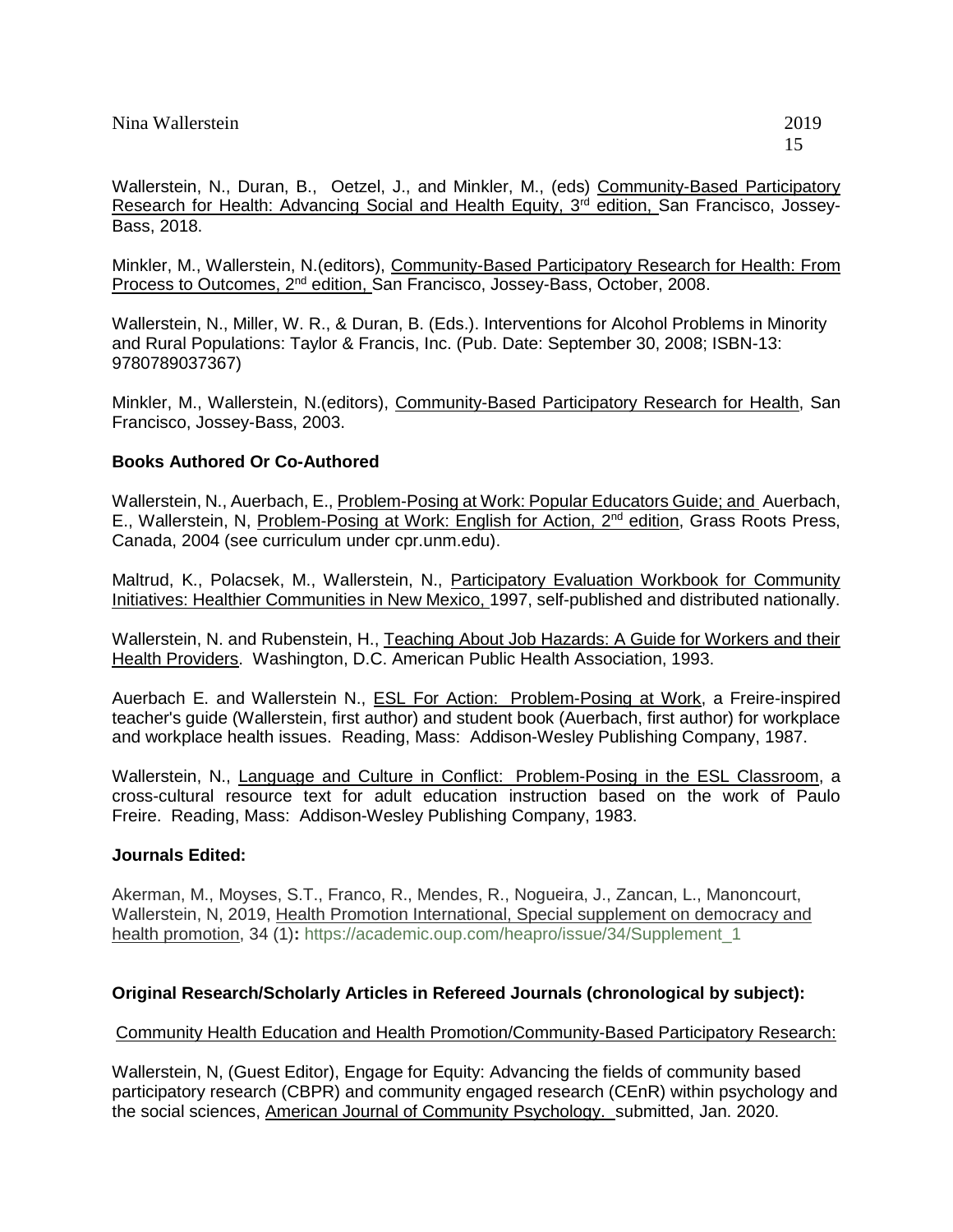2. Sánchez, V., Sanchez-Youngman, S., Dickson, E.L., Burgess, El., Haozous, E., Trickett, E., Baker, E., Wallerstein, N. CBPR Implementation Framework for Community-Academic Partnerships, (under review)

3. Parajon, L.C, Minkler, M., Wallerstein, N, The Practice of Hope: Application of the Community-Based Participatory Research Model for Organizational Change in Community-Based Primary Healthcare (under review)

4. Rodrigues-Espinosa, P., Verney, S., The Underutilization of Community-Based Participatory Research in Psychology: A Systematic Review (under review) 5. Boursaw, B., Oetzel, J., Dickson, E., Thein, T., Sanchez-Youngman, S., Peña, J., Parker, M., Magarati, M., Littledeer, L., Duran, B., Wallerstein, N., Psychometrics of measures of community-academic research partnership practices and outcomes (under review).

Wallerstein, N., (Guest Editor): Introduction to Special Collection on Engage for Equity: Advances in Community-Based Participatory Research (CBPR) and Community Engaged Research (CEnR) for Health Education and Public Health. Health Education and Behavior, 47(3): 357 - 358.

1. Wallerstein, N., Oetzel, J., Sanchez-Youngman, S., Boursaw, B., Dickson, E., Kastelic, S., Koegel, P., Lucero, J., Magarati, M., Ortiz, K., Parker, M., Peña, J., Richmond, A., Duran, B., (2020). Engage for Equity: A Long-Term Study of Community Based Participatory Research and Community Engaged Research Practices and Outcomes, Health Education and Behavior, 47(3): 380-390. 2. Parker, M., Wallerstein, N., Duran, B., Magarati, M., Burgess, E., Boursaw, B., Koegel, P. Engage for Equity; Development of Community-based Participatory Research Tools. Health Education and Behavior 47 (3): 359-372.

3. Lucero, J, Boursaw, B., Eder, M., Greene-Moton, E., Wallerstein, N., & Oetzel, J. Engage for Equity: The Role of Trust and Synergy in Community-Based Participatory Research. Health Education and Behavior, 47(3): 372-379.

Belone, L., Rae, R., Hirchak, K., Cohoe-Belone, B., Orosco, A., Shendo, K., **Wallerstein, N**., (in press). Dissemination of an American Indian Culturally Centered Community-Based Participatory Research Family Listening Program: Implications for Global Indigenous Well-Being, Geneology*.*

Nguyen, T., Graham, I.D, Mirklas, K.J., Bowen, S., Cargo, M., Estabrooks, C.A., Kothari, A., Lavis, J., A., Macaulay, A.C., MacLeod, M., Phipps, D., Ramsden, V., Renfrew, MJ., Salsberg, J. **Wallerstein, N**. How does IKT compare from approaches to collaborative approaches to generating and translating knowledge? Learning from experts in the field. BMC Health Research Policy and Systems, in press.

Ortiz, K., Nash, J., Shea, L., Oetzel, J., Garoutte, J., Sanchez-Youngman, S., **Wallerstein, N.,**  (2020). Partnerships, Processes, and Outcomes: A Health Equity-Focused Scoping Meta-Review of Community Engaged Scholarship, Annual Review of Public Health*,* 41:177-199.

Chandanabhumma, P.P., Duran, B., Peterson, J.C., Pearson, C.R., Oetzel, J., Dutta, M., Wallerstein, N., (2020) Space within the Scientific Discourse for the Voice of the Other?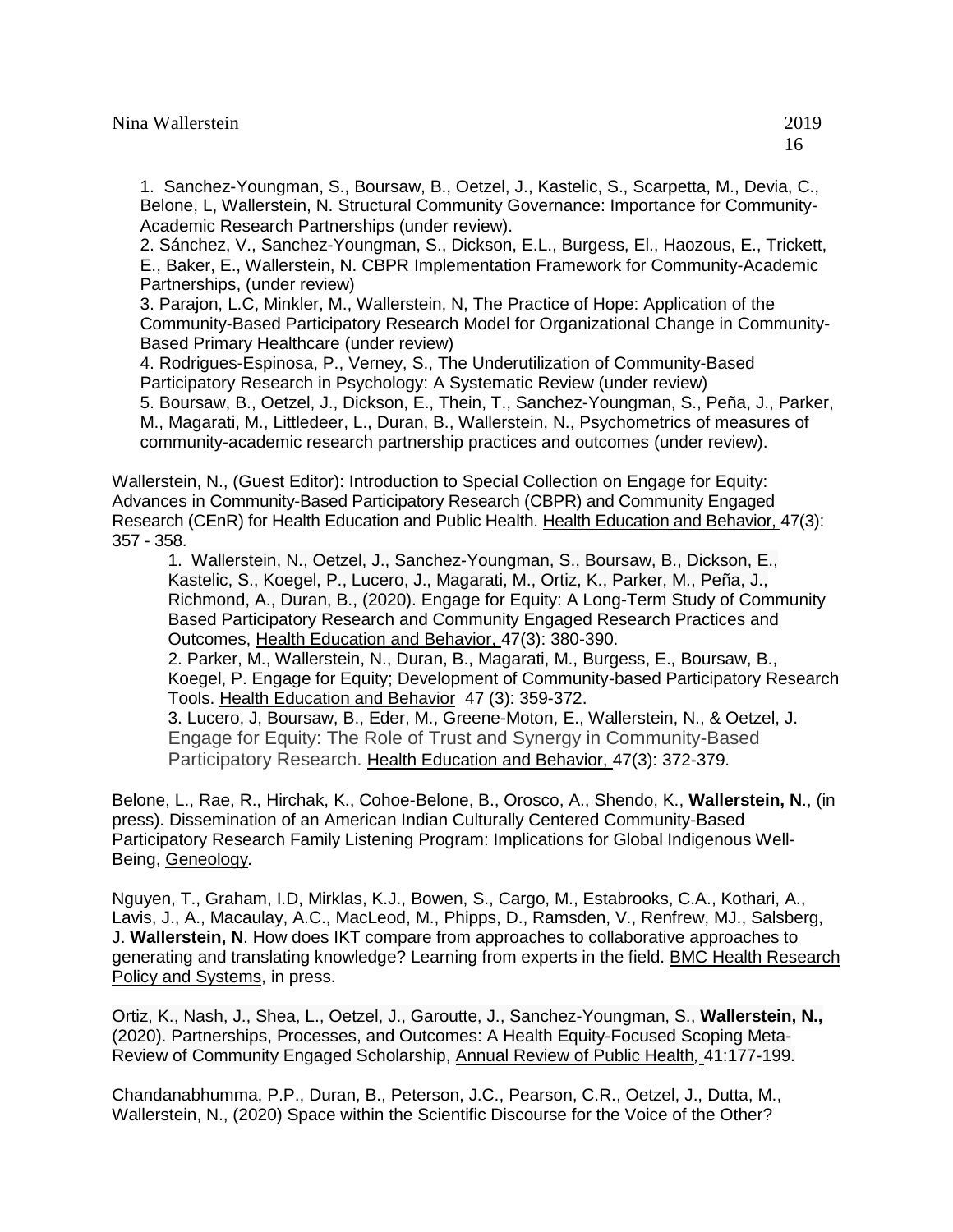Expressions of Community Voice in the Scientific Discourse of Community-Based Participatory Research, Health Communication, 35:5, 616-627, DOI: 10.1080/10410236.2019.1581409

Dickson, E., Magarati, M., Boursaw, B., Oetzel, J., Devia, C., Ortiz, K., Wallerstein, N., Characteristics and practices within research partnerships for health and social equity, Nursing Research, Jan-Feb, 2020, 69 (1), 51-61. Doi: 10.1097/NNR.0000000000000399.

Dickerson, D., Baldwin, J., Belcourt, A., Belone, L., Gittlesohn, J., Kaholokula, J., K., Lowe, J., Patten, C., Wallerstein, N., Encompassing cultural contexts within scientific research methodologies in the development of health promotion interventions, Prevention Science, 2020, 21, 33–42.

Duran, B., Oetzel, J., Magarati, M., Parker, M., Zhou, C., Roubideaux, Y, Muhammad, M., Pearson, C., Belone, L., Kastelic, S.H., Wallerstein, N. Promising Practices and Outcomes: Learnings from a CBPR cross-site national study, Progress in Community Health Partnerships: Research, Education, and Action, 2019, 13 (4), 337-352.

Reese, A., Hanza, M., Abbenyi, A., Formea, C, Meiers, S., Nigon, J., Osman, A., Goodson, M., Njeru, J., Boursaw, B., Dickson, E., Wieland, M., Sia, I., Wallerstein, N., A Collaborative Self-Evaluation Process for Community Based Participatory Research Partnerships, Progress in Community Health Partnerships, 2019, 13(3), Article: 225-235; Policy Brief: 223-224.

Wallerstein, N., Muhammad, M., Avila, M., Belone, L., Lucero, J., Noyes, E., Rodriguez, P., Sanchez-Youngman, S., Baker, E., Nguyen, T., Sigo, R., Ruddock, C., Duran, B., Power Dynamics in Community Based Participatory Research: A Multi-Case Study Analysis Partnering Contexts, Histories and Practices, Health Education and Behavior, 2019, 46(1S) 19S–32S, DOI: 10.1177/1090198119852998

Wallerstein, N., Oetzel, J., Duran, B., Magarati, M., Pearson, C., Belone, L., Davis, J., Dewindt, L., Lucero, J., Ruddock, C., Sutter, E., Villegas, M., Dutta., M. Culture-Centeredness in Community Based Participatory Research: Its Impact on Health Intervention Research, Health Education Research, 2019, *34*(4), 372-388. doi: 10.1093/her/cyz021, PMID: 31237937

Collins SE, Clifasefi SL, Stanton J, The Leap Advisory Board, Straits KJE, Gil-Kashiwabara E, Rodriguez Espinosa P, Nicasio AV, Andrasik MP, Hawes SM, Miller KA, Nelson LA, Orfaly VE, Duran BM, Wallerstein N. [Community-based participatory research \(CBPR\): Towards equitable](https://www.ncbi.nlm.nih.gov/pubmed/29355352)  [involvement of community in psychology research.](https://www.ncbi.nlm.nih.gov/pubmed/29355352) American Psychologist, 2018, 73(7):884- 898. doi: 10.1037/amp0000167. PMID: 29355352

Eder, M., Ahmed, S., Calhoun, K, Corbie-Smith, G., Gaurav, D., DeFino, M., Harwood, E., Kissack, A., Kleinman, L., Wallerstein, N., Defining and Measuring Community Engagement and Community-Engaged Research: Clinical and Translational Science Institutional Practices.. Progress in Community Health Partnerships: Research, Education, and Action, 12 (2), 2018, 145-156.

Akerman, M., Moyses, S.T., Franco, R., Mendes, R., Nogueira, J., Zancan, L., Manoncourt, Wallerstein, N, 2019, Democracy and health promotion, editorial, Health Promotion International, Special supplement on democracy and health promotion, 34 (1)**:** i1–i3**,**  <https://doi.org/10.1093/heapro/daz016>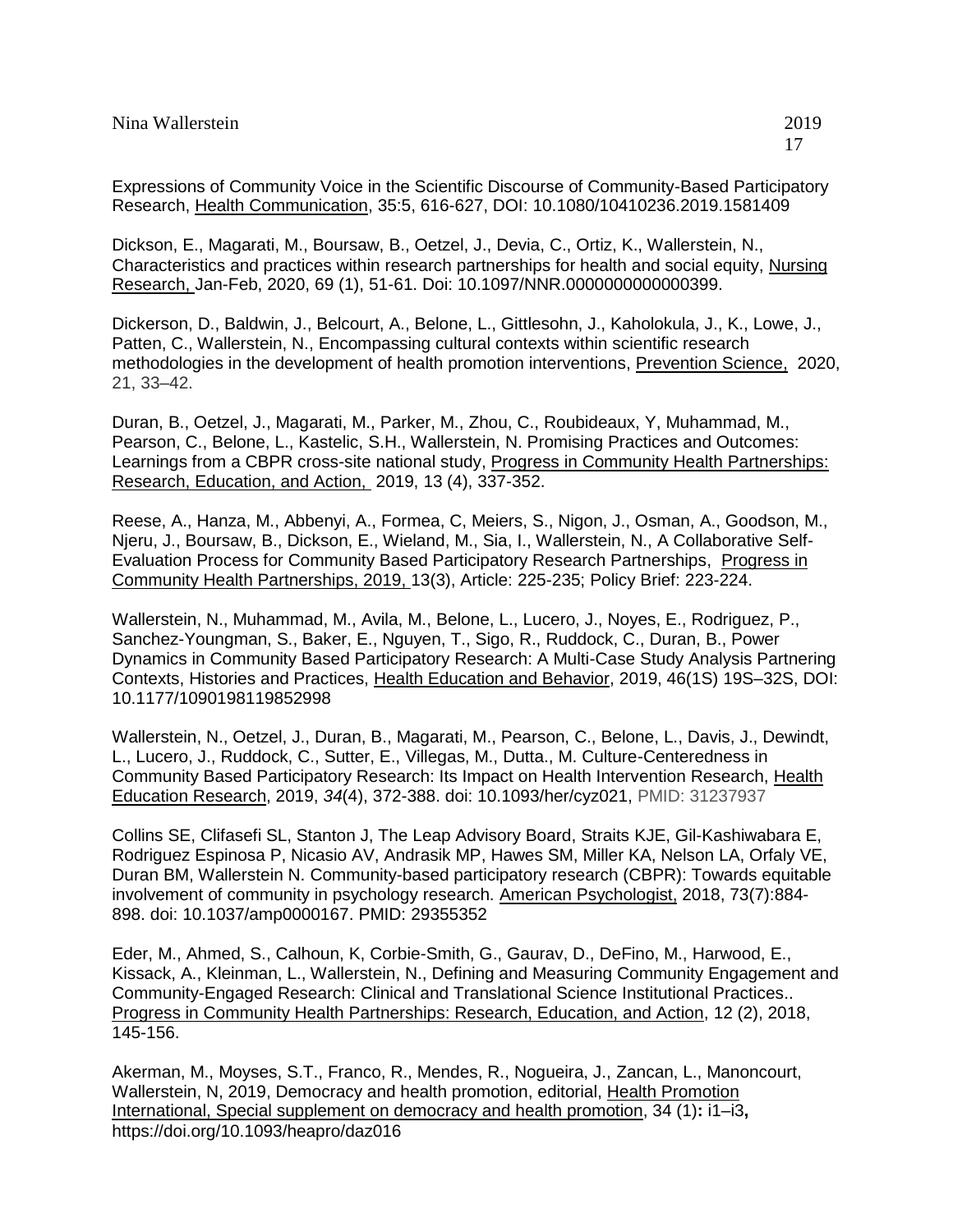Harris, J., Cook, T., Gibbs, L., Oetzel, J., Salsberg, J., Shinn, C., Springett, J., Wallerstein, N., Wright, M., (2018). Searching for the impact of participation in health and health research: Challenges and methods," Biomedical Research International, 2018, Article ID 9427452, [https://doi.org/10.1155/2018/9427452/.](https://doi.org/10.1155/2018/9427452/) PMID: 29862298

Oetzel, J. Wallerstein, N., Duran, B., Sanchez-Youngman, S., Nguyen, T., Woo, K., Wang, J., Schulz, A.M., Kaholokula, J.K, Israel, B.A., Alegria, M., (2018). Impact of Participatory Health Research: A Test of the CBPR Conceptual Model: Pathways to Outcomes within Community-Academic Partnerships, Biomedical Research International, Article ID 7281405, doi:10.1155/2018/7281405.

Lucero, J., Wallerstein, N., Duran, B., Alegria, M., Greene-Moton, E., Israel B., Kastelic S., Magarati, M., Oetzel, J., Pearson, C., Schulz, A., Villegas, M., White Hat, E. Development of a Mixed Methods Investigation of Process and Outcomes of Community Based Participatory Research. Journal of Mixed Methods, 2018, 12(1) 55–74; first published on-line, 2016, DOI: 10.1177/1558689816633309. PMID: 29230152

Belone, L., Orosco, A., Damon, E., Smith-McNeal, W., Rae, R., Sherpa, M. L., Orrin, M.B., Omeh, A.O., & Wallerstein, N. (2017). The piloting of a culturally centered American Indian family prevention program: a CBPR partnership between Mescalero Apache and the University of New Mexico. Public Health Reviews, 38(30), 13. doi: 10.1186/s40985-017-0076-1

Wallerstein, N., Giatti, L., Bogus, C., Akerman, M., Jacobi, P., Toledo, R., Mendes, R. Acioli, S., Bluehorse-Anderson, M., Frazier, S., Jones, M. (2017), Shared Participatory Research Principles and Methodologies: Perspectives from the USA and Brazil – 45 years after Paulo Freire's "Pedagogy of the Oppressed," Open Societies, *7*(2), 6; <https://doi.org/10.3390/soc7020006>

Devia, C., Baker, E., Sanchez-Youngman, S., Barnidge, E., Golub, M., Motton, F., Muhammad, M., Ruddock, C., Vicuña, B., Wallerstein, N., (2017). Advancing system and policy changes for social and racial justice: comparing a Rural and Urban Community-Based Participatory Research Partnership in the U.S., BMC International Journal of Health Equity, 16:17, DOI 10.1186/s12939-016-0509-3, PMC5319156.

Abma, T., Cook, T., Ramgard, M., Kleba, E., Harris, J., Wallerstein, N., Social Impact of Participatory Health Research: Collaborative Non-linear Processes of Knowledge Mobilisation, Journal of Action Research, 2017, DOI: 10.1080/09650792.2017.1329092.

Rae, R. , Jones, M. , Handal, A. J. , Bluehorse-Anderson, M. , Frazier, S. , Maltrud, K. , Percy, C. , Tso, T. , Varela, F. , Wallerstein, N (2016). Healthy Native Community Fellowship: An Indigenous Leadership Program to Enhance Community Wellness. The International Indigenous Policy Journal, in Special Issue: Social Determinants of Indigenous Well-Being: Building a More Complete Understanding, 7(4) . Retrieved from: [http://ir.lib.uwo.ca/iipj/vol7/iss4/2;](http://ir.lib.uwo.ca/iipj/vol7/iss4/2) DOI: 10.18584/iipj.2016.7.4.2

Co-Signatory to: Daniels K, Loewenson R, George A, Howard N, Koleva G, Lewin S, Marchal B, Nambiar D, Paina L, Sacks E, Sheikh K, Tetui M, Theobald S, Topp SM, AB Z, (Cosignatories 170). Fair publication of qualitative research in health systems: a Call by health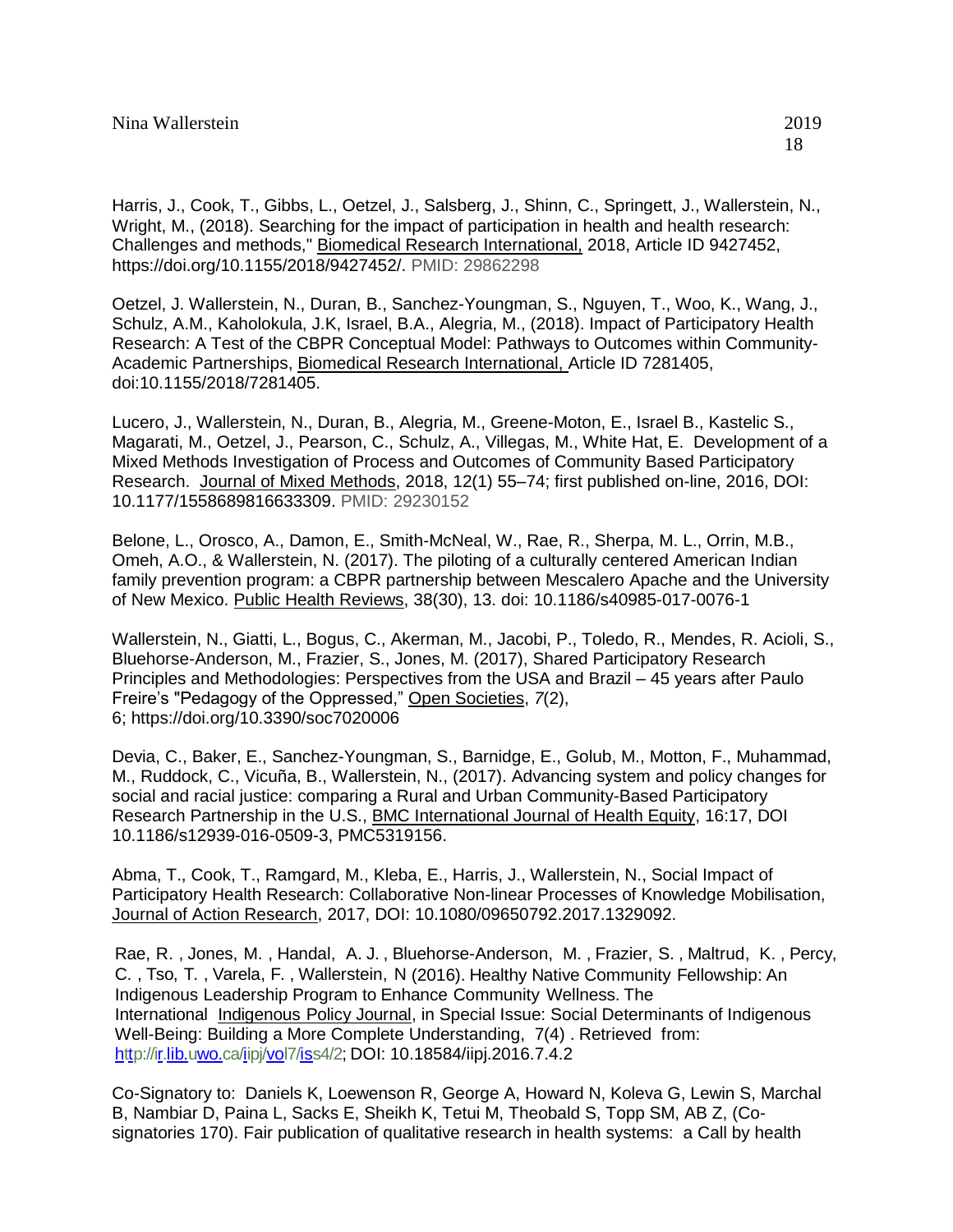policy and systems researchers. Social science approaches for research and engagement in health policy & systems (SHaPeS) thematic working group of Health Systems Global, Regional Network for Equity in Health in East and Southern Africa (EQUINET), and Emerging Voices for Global Health: Int J Equity Health, 2016, PMID# 27334117

Belone, L., Lucero, JE., Duran, B., Tafoya, G., Baker, EA., Chan, D., Chang, C., Greene-Moton, E., Kelley, M., Wallerstein, N. Community-Based Participatory Research Conceptual Model: Community Partner Consultation and Face Validity, Qualitative Health Research, 2016, 26: 117- 134. PMID# 25361792

Mendes R, Plaza V, Wallerstein N., Sustainability and power in health promotion: communitybased participatory research in a reproductive health policy case study in New Mexico. Global Health Promotion, 2016 Mar; 23(1):61-74. doi: 10.1177/1757975914550255, PMID# 25432963

Van Olphen, J., Wallerstein, N., Evans, J., McClinton-Brown, R., Tokunaga, J, Worthen, M., A San Francisco Bay Area CBPR Training Institute: Experiences, Curriculum, and Lessons Learned, Pedagogy in Health Promotion, 2015, DOI: 10.1177/2373379915596350

Goetzel RZ, Parker E, Terry PE, Pasick RJ, Burton WN, Green L, Hunnicutt D, Palma-Davis L, Eng E, Schulz AJ, Minkler M, Anderson DR, Strecher VJ, Katz D, Serxner S, Whitsel L, Pronk NP, Wallerstein N, Loeppke R, Resnicow K, Linnan L, Israel B, Twenty-Two Health Promotion Pioneers, American Journal of Health Promotion 30: TAHP2-TAHP12 (2015 Sep-Oct), *[PM ID:](http://www.ncbi.nlm.nih.gov/sites/entrez?Db=pubmed&Cmd=ShowDetailView&TermToSearch=26325123&ordinalpos=2&itool=EntrezSystem2.PEntrez.Pubmed.Pubmed_ResultsPanel.Pubmed_RVDocSum)  [26325123](http://www.ncbi.nlm.nih.gov/sites/entrez?Db=pubmed&Cmd=ShowDetailView&TermToSearch=26325123&ordinalpos=2&itool=EntrezSystem2.PEntrez.Pubmed.Pubmed_ResultsPanel.Pubmed_RVDocSum)*

Pearson C.R, Duran, B., Magarati, M., Oetzel, J., Zhou, C., Lucero, J., Villegas, M., Wallerstein, N. Research for Improved Health: Variability and Impact of Structural Characteristics in Federally-funded Community Engaged Research Studies, Progress in Community Health Partnerships: Research, Education, and Action, 2015, 9(1):17-29.

Oetzel, J. G., Zhou, C., Duran, B., Pearson, C., Magarati, M., Lucero, J., Wallerstein, N., Villegas, M., Establishing the psychometric properties of constructs in a community-based participatory research conceptual model. American Journal of Health Promotion, 2015; 29(5):e188-202.

Oetzel, J., Villegas, M., White Hat, E., Duran, B., Wallerstein, N., "Governance of communityengaged research: Exploring the associations of final approval with processes and outcomes, American Journal of Public Health, 2015, 105 (6):1161-1167.

Cacari-Stone, L., Wallerstein, N., Garcia, A., Minkler, M., The Promise of Community Based Participatory Research for Health Equity: A Conceptual Model for Bridging Evidence with Policy, American Journal of Public Health 2014;104(9):1615-23.

Muhammad, M., Wallerstein, N., Sussman, A., Avila, M., Belone, L. Reflections on Researcher Identity and Power: The Impact of Positionality on Community Based Participatory Research (CBPR) Processes and Outcomes, Critical Sociology, 2015, 41(7-8): 1045-1063. DOI: 10.1177/0896920513516025.

Aguilar-Gaxiola, S., Ahmed, S., Franco, Z., Kissack, A., Gabriel, D., Hurd, T., Ziegan, L., Bates, N., Calhoun, K., Carter-Edwards, L., Corbie-Smith, G., Eder, M., Ferrans, C., Hacker, K.,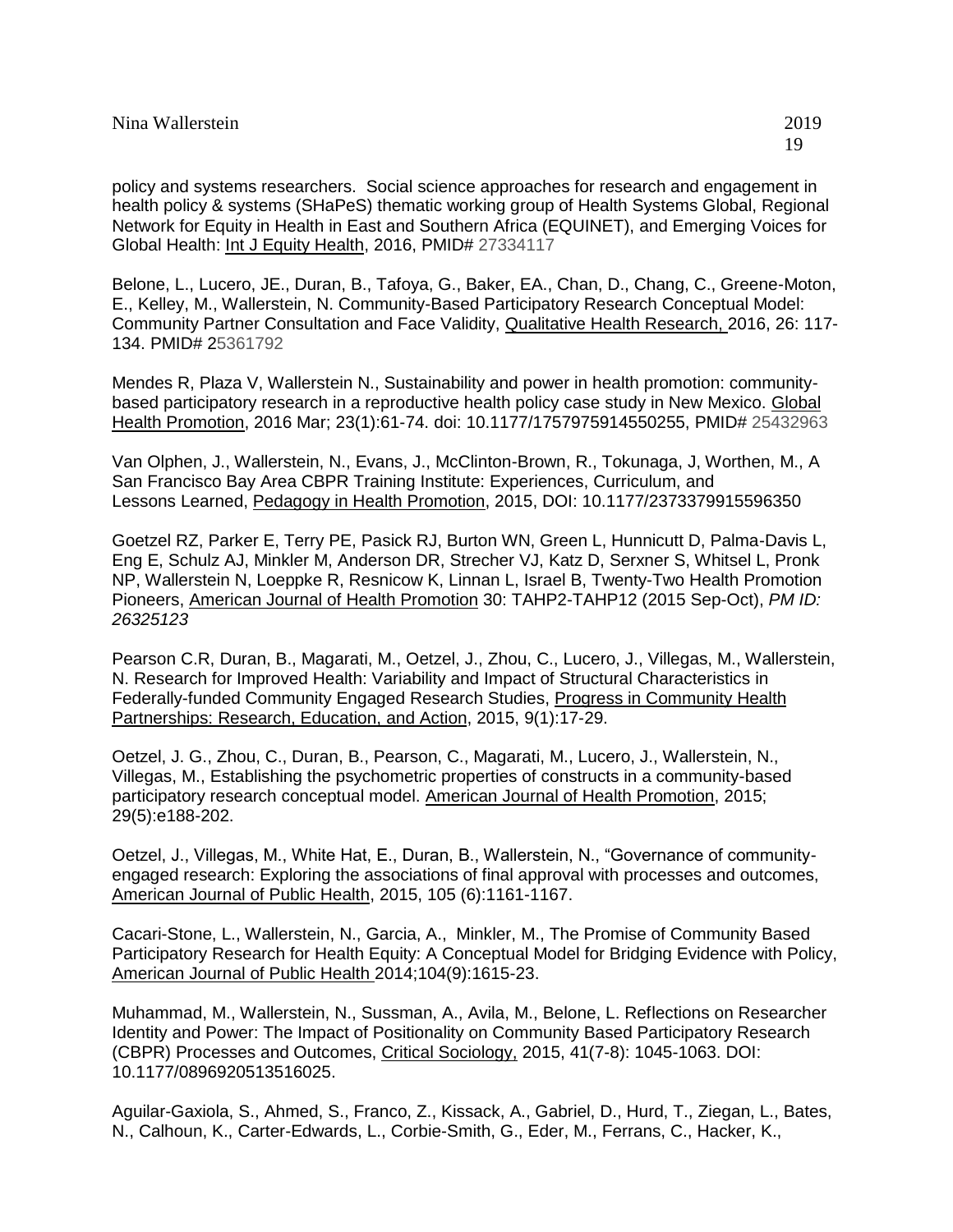Rumala, B., Strelnick, H., Wallerstein, N., Towards a Unified Taxonomy of Health Indicators: Academic Health Centers and Communities Working Together to Improve Population Health, Academic Medicine, 2014, 89:564-572.

Eder M, Carter-Edwards L, Hurd TC, Rumala BB, Wallerstein N. A logic model for community engagement within the CTSA Consortium: Can we measure what we model? published first online June 2013, Academic Medicine, 2013, 88(9): 1430-1436. PMCID: 3784628.

Simonds, V., Wallerstein, N., Duran, B., Villegas, M. CBPR and the Future of Cancer Disparities Research and Public Health Practice, Chronic Disease Prevention, 2013, 10:E78. PMCID: 3666975.

Garcia, A., Wallerstein, N., Hricko, A., Marque, J., Logan, A, Nasser, E.G., Minkler, M. THE (Trade, Health, Environment) Impact Project: A Community-Based Participatory Research Environmental Justice Case Study, Environmental Justice, 2013, 6 (1), 17-26.

Sussman, AL, Montoya, C, Werder, O, Davis, S, Wallerstein, N, and Kong, AS. (2013). An adaptive CBPR approach to create weight management materials for a school-based health center intervention. J Obes. 2013:978482. PMCID: 3745977.

Shendo, K., Tosa, J., Tafoya, G., Belone, L., Rae, R., Wallerstein, N., The Family Listening Program, the Process and Outcomes from a CBPR University-Tribal Partnership, I.H.S. Provider, 2012, 37(8); 185-191.

Hicks, S., Duran, B., Wallerstein, N., Avila, M., Belone, L., Lucero, J., Magarati, M., Mainer, E., Muhammad, M., Oetzel, J., Pearson, C., Sahota, Pl, Simonds, V., Sussman, A., Tafoya, G., White Hat, E., Evaluating Community-Based Participatory Research (CBPR) to improve community-partnered science and community health, Progress in Community Health Partnerships, special issue in collaboration with Clinical Translational Science Awards Consortium, Fall, 2012, Vol. 6.3, 289-311.

Minkler, M., Garcia, A., Rubin, V., Wallerstein, N., Community-Based Participatory Research: A Strategy for Building Healthy Communities and Promoting Health through Policy Change, 2012, http://www.policylink.org/sites/default/files/CBPR.pdf

Sandoval, JA, Lucero, J; Oetzel, J; Avila, M; Belone, L; Mau, M; Pearson, C., Tafoya, G; Duran, B., Rios, LI, Wallerstein, N. Process and outcome constructs for evaluating community-based participatory research projects: a matrix of existing measures, Health Education Research, 2012, *27* (4), 680-690, doi: 10.1093/her/cyr087; (Wallerstein, corresponding author).

Pearson, C., Duran, B., Martin, D., Lucero, J., Sandoval, J., Oetzel, J., Tafoya, G., Belone, L., Avila, M., Wallerstein, N., Hicks, S. CBPR Variable Matrix: Research for Improved Health in Academic-Community Partnerships.CES4Health.info, 2011.

Wallerstein, N., Mendes, R., Minkler, M., Akerman, M., Reclaiming the social in community movements: perspectives from the USA and Brazil/South America: 25 years after Ottawa. Health Promotion International, 2011, 26: ii226-ii236.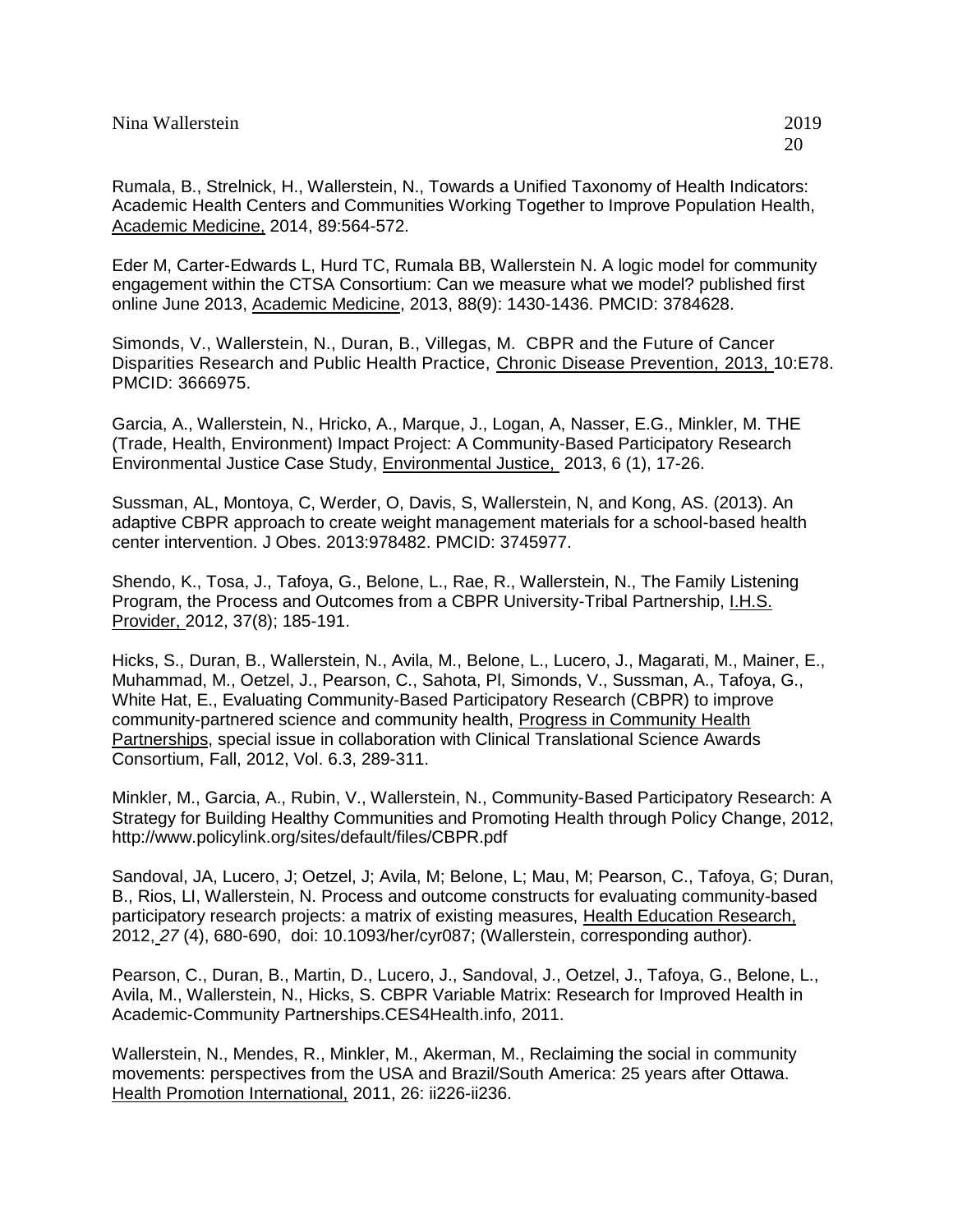Oetzel, J., Wallerstein, N., Solimon, A., Belone, L., Adeky, S., Rafelito, A., Finster, C., Gaston, E., Garcia, B., Garcia, T., Kennedy, M. Measurement of Community and Cultural Capacity in Tribal Communities: Development of a Community Profile Instrument, Health Education and Behavior, May, 2011.

Sanchez, V., Carillo, C., Wallerstein, N. From the Ground Up: Building a Participatory Evaluation Model, Journal of Progress in Community Health Partnerships, Spring, 2011, 5.1, 45- 52.

Wallerstein, N., Yen, I., Syme, L. Integrating social epidemiology and community-engaged interventions to improve health equity, American Journal of Public Health, May, 2011, 101 (5), 822-830.

Jones, M. , Rae, R., Frazier, S., Maltrud, K., Varela, F., Percy, C., Wallerstein, N. Healthy Native Communities Fellowship: Advancing Leadership for Community Changes in Health, Indian Health Service Provider, Dec, 2010, 279-284.

Wallerstein, N., Duran, D, (2010) Community-Based Participatory Research Contributions to intervention research: The intersection of science and practice to improve health equity, Am. J. Public Health*; S1,* 2010: 100, S40-S46.

Wallerstein, Entrevista: Empoderamento e participacao de comunidade na efectividade da promocao de saude, coordenacao de Vera Lucia Goes Pereira Lima, Boletim Tecnico do Senac: A Revista de Educacao Profissional, 35 (2), Maio-Agosto, 2009, 80-85.

Viets, VL, Baca, C, Verney, SP, Venner, K, Parker, T, Wallerstein, N, Reducing health disparities through a culturally centered mentorship program for minority faculty: the Southwest Addictions Research Group (SARG) experience. Academic Medicine, 2009, 84(8): 1118-26.

Cashman S, Adeky S, Allen A, Corburn J, Eng E, Israel B, Montaño J, Rafelito A, Rhodes SD, Swanston S, Wallerstein N, The Power…The Promise: Working with Communities to Analyze and Interpret Data and Get to Outcomes,American Journal of Public Health, 2008, 98 (8), 1407-1418.

Perry, M., Williams, R., Wallerstein, N., Waitzkin, H., Social Capital and Health Care Access American Journal of Public Health, 2008, 98(2): 330-336.

Westphal, M. (Brazilian editor),Wallerstein, N., (English editor), Evaluation of Health Promotion Effectiveness in Brazil, International Journal of Health Education and Health Promotion, Supplement 1, June, 2007: 5-41.

Westphal, M., Wallerstein, N., Health, Development, and Equity, International Journal of Health Education and Health Promotion, Supplement 1, June, 2007: 5-6.

Buchanan, D., Miller, F., Wallerstein, N., Ethical Issues in Community Based Participatory Research: Balancing Rigorous Research with Community Participation. Progress in Community Health Partnerships, Summer, 2007, 1 (2): 153-160.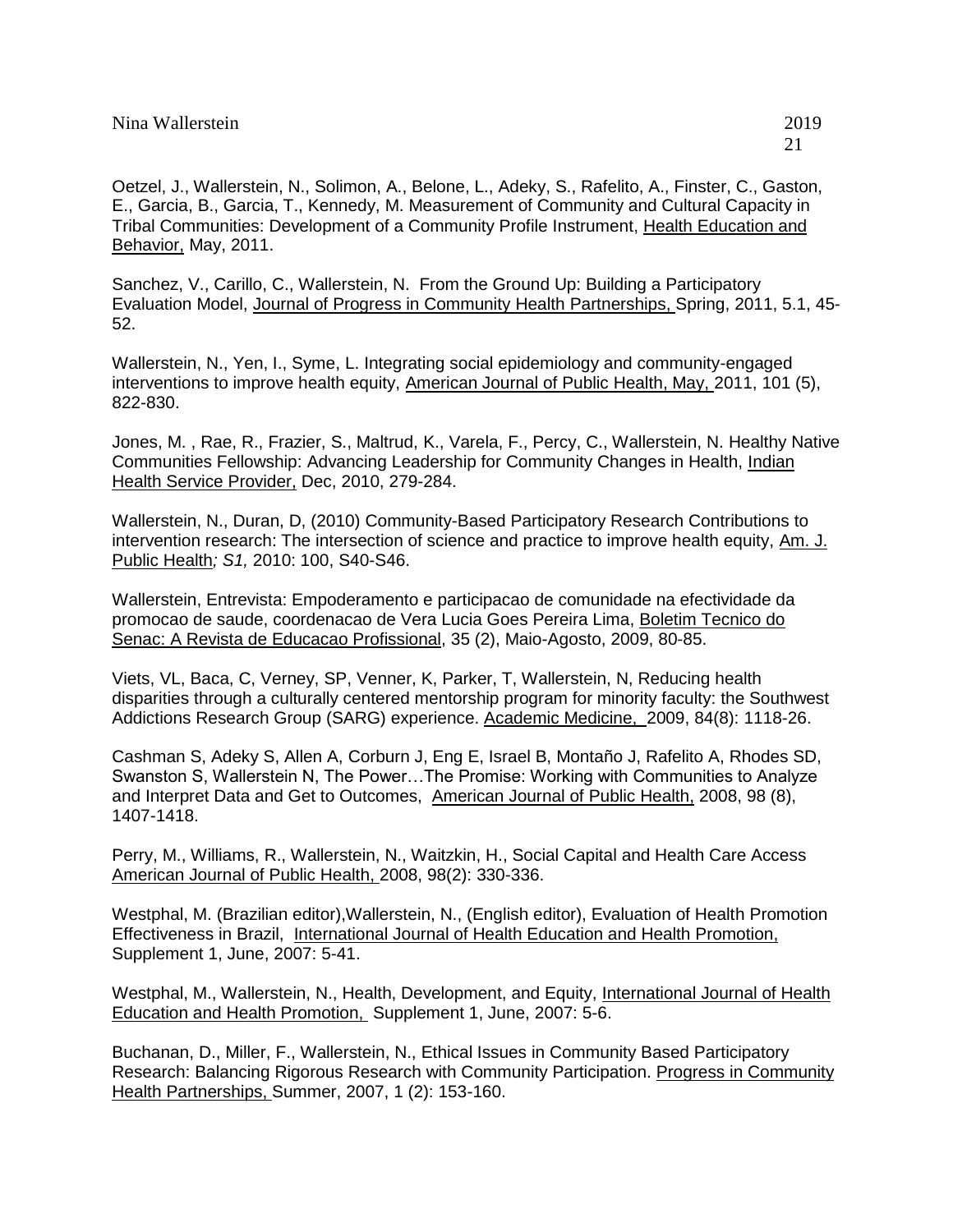Romero, L., Wallerstein, N. Fredine, H., Keefe, J., Lucero, J., O'Connell, J., (October, 2006), Woman to Woman: Coming Together for Positive Change: An HIV Empowerment Prevention Program, Aids Education and Prevention, 18 (5). (Wallerstein, corresponding author).

Wallerstein, N, Duran, B., Using Community Based Participatory Research to Address Health Disparities, Health Promotion Practice, 7 (3), July, 2006, 312-323. (Award by Society for Public Health Education for Best Paper of the Year)

Wilson N, Minkler M, Dasho S, Wallerstein N, Martin AC. Getting to Social Action: The Youth Empowerment Strategies (YES!) project. Health Promotion Practice. First published on July 17, 2006 as DOI: 10.1177/1524839906289072.

Wallerstein, N., "Evidence of Effectiveness of Empowerment Interventions to Reduce Health Disparities and Social Exclusion," Health Evidence Network, World Health Organization, (2006),

http://www.euro.who.int/ data/assets/pdf file/0010/74656/E88086.pdf.

Wallerstein, N., Challenges for the field in overcoming disparities through a CBPR approach: A commentary, Ethnicity and Disease, Winter 2006, S1:146-148.

Wilson N, Minkler M, Dasho S, Carrillo R, Wallerstein N, Garcia D. (2006). Training students as partners in community-based participatory research: The Youth Empowerment Strategies *(YES!)* Project. Journal of Community Practice, Special issue 14:1-2, 2006.

Wells, K., Miranda, J., Bruce, M. L., Alegria, M., & Wallerstein, N. (2004). Bridging community intervention and mental health services research. Am J Psychiatry, 161(6), 955-963.

English KC, Wallerstein N, Chino M, Finster CE, Rafelito A, Adeky S, Kennedy M. Intermediate Outcomes of a Tribal Community Public Health infrastructure Assessment. Ethnicity and Disease, 14, Summer 2004 (S1:63-S1:71).

Wallerstein, N., Duran, B., Aguilar, J., Belone Joe, L., Loretto, F., Padilla, R., Shendo, K., Toya, A., Yepa-Waquie, H, "Jemez Pueblo: Built and Social-cultural Environments and Health Within a Rural American Indian Community in the Southwest," American Journal of Public Health, 93(9): 1517-1518, Sept. 2003.

Wallerstein, N. "Empowerment to Reduce Health Disparities," Scandinavian Journal of Public Health, 30 (Supplement 59): 72-77, 2002.

Wallerstein, N., Polacsek, M., Maltrud, K., "Participatory Evaluation Model for Coalitions: A Systems Indicator Approach from New Mexico," Journal of Health Promotion Practice, 3 (3): 361-373, 2002.

Laverack, G., Wallerstein, N. "Measuring Community Empowerment: A Fresh Look at Organizational Domains," Health Promotion International, 16(2):179-185, May/June, 2001.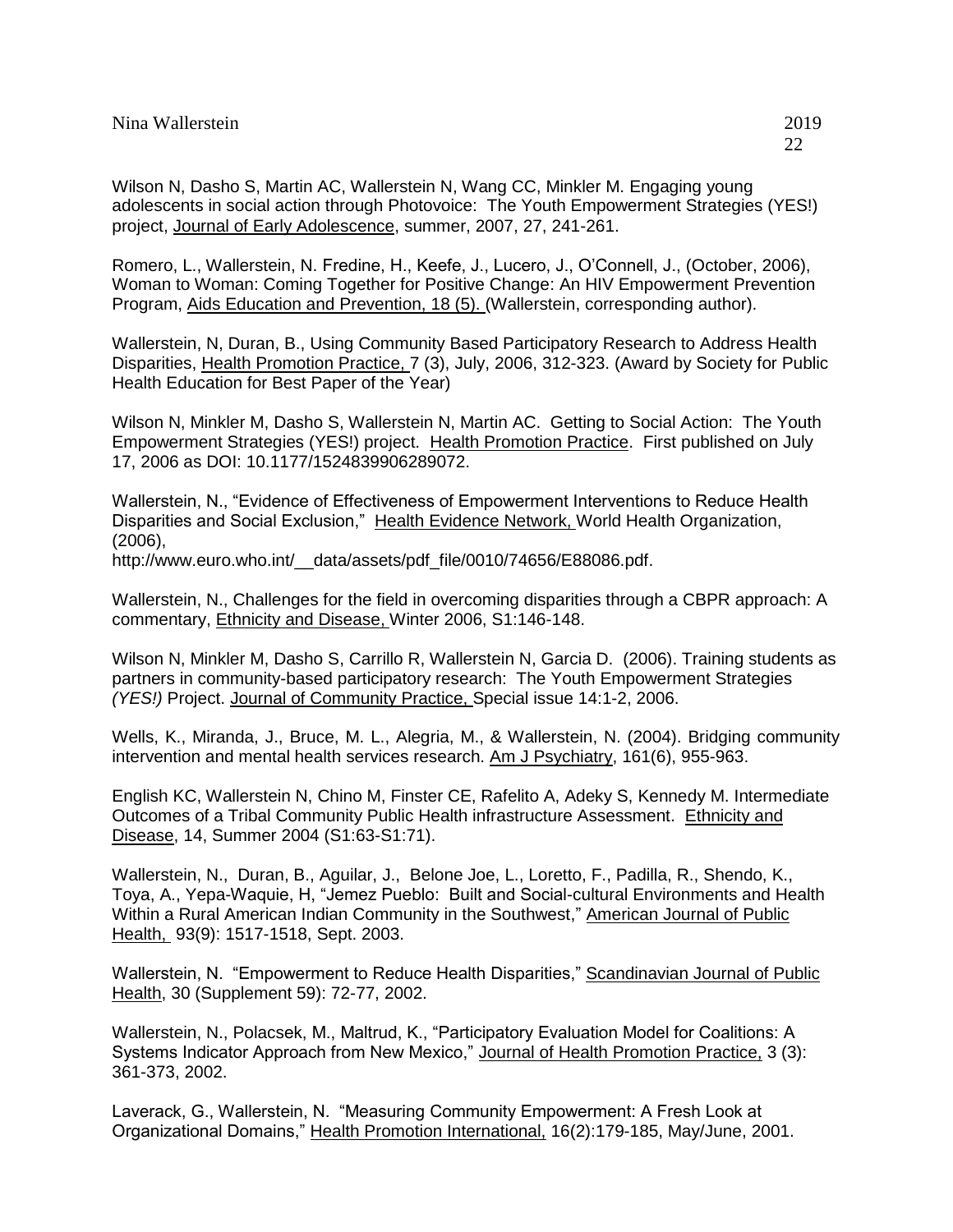Wallerstein, N.. (translated by Helena Restrepo). "Violencia en Colombia: Reflexiones de una Profesora Visitante," Revista de Facultad de Salud Publica, 18(2):101-115, 2000.

Wallerstein, N., Participatory Evaluation of Healthy Communities, Public Health Reports, 115: 119-204, 2000.

Helitzer, D., and Wallerstein, N. A Proposal for a Graduate Curriculum Integrating Theory and Practice in Public Health. Health Education Research, 14(5): 697-706, 1999.

Wallerstein, N.,Power Dynamics Between Researcher and Community: A Case Study of New Mexico's Healthier Communities, Social Science and Medicine, 49: 39-53, 1999.

Goodman, R., Speers, M., McLeroy, K., Fawcett, S., Kegler, M., Parker, E., Sterling, T., Wallerstein, N., An Initial Attempt at Identifying and Defining the Dimensions of Community Capacity to Provide a Basis For Measurement, Health Education and Behavior, 25(3): 258-278, 1998.

Wallerstein, N., Freudenberg, N., Social Justice and Health Promotion: A Rationale and Two Case Stories, Point of View, Health Education Research 13(1), 101-107, 1998.

Freudenberg, N.,Eng., E., Flay, B., Parcel, G., Rogers, T., Wallerstein, N., Strengthening Individual and Community Capacity to Prevent Disease and Promote Health: In Search of Relevant Theories and Principles, Health Education Quarterly, 22(3): 290-306, 1995.

Weiss, J., Wallerstein, N. , MacLean, T., A Case Study of the Development of an Interdisciplinary Academic Health Promotion Project and its Organizational Context. American Journal of Health Promotion, 10(1): 37-46, Sept./Oct. 1995.

Wallerstein, N., and Sanchez-Merki, V. Freirian Praxis in Health Education: Qualitative Research on Adolescent Alcohol Prevention. Health Education Research, 9(1):105-118, 1994.

Wallerstein, N. and Bernstein, E. (editors), Community Empowerment and Health. Special Issues of Health Education Quarterly, Vol I: 21(2) and Vol. II: 21(3), 1994.

Wallerstein, N., Bernstein, E., Introduction to Community Empowerment, Participatory Education and Health. Health Education Quarterly, Vol. 21(2):141-149, Summer 1994.

Bernstein, E., Wallerstein, N., Braithwaite, R., et.al., Empowerment Forum: A Dialogue Between Guest Editorial Board Members. Health Education Quarterly, Vol. 21(3), Fall 1994.

Wallerstein, N., Empowerment in Practice, Health Action, AHR TAG, London, Issue 7:4-5, Dec 1993-Feb 1994.

May, P., Miller, B., Wallerstein, N., Motivation and Community Prevention. Experimental and Clinical Psychopharmacology, American Psychological Association Vol. 1 (1-4):68-79, 1993.

Wallerstein, N., Empowerment and Health: The Theory and Practice of Community Change. Community Development Journal, Oxford Univ. Press, England, 28(3):218-227, 1993.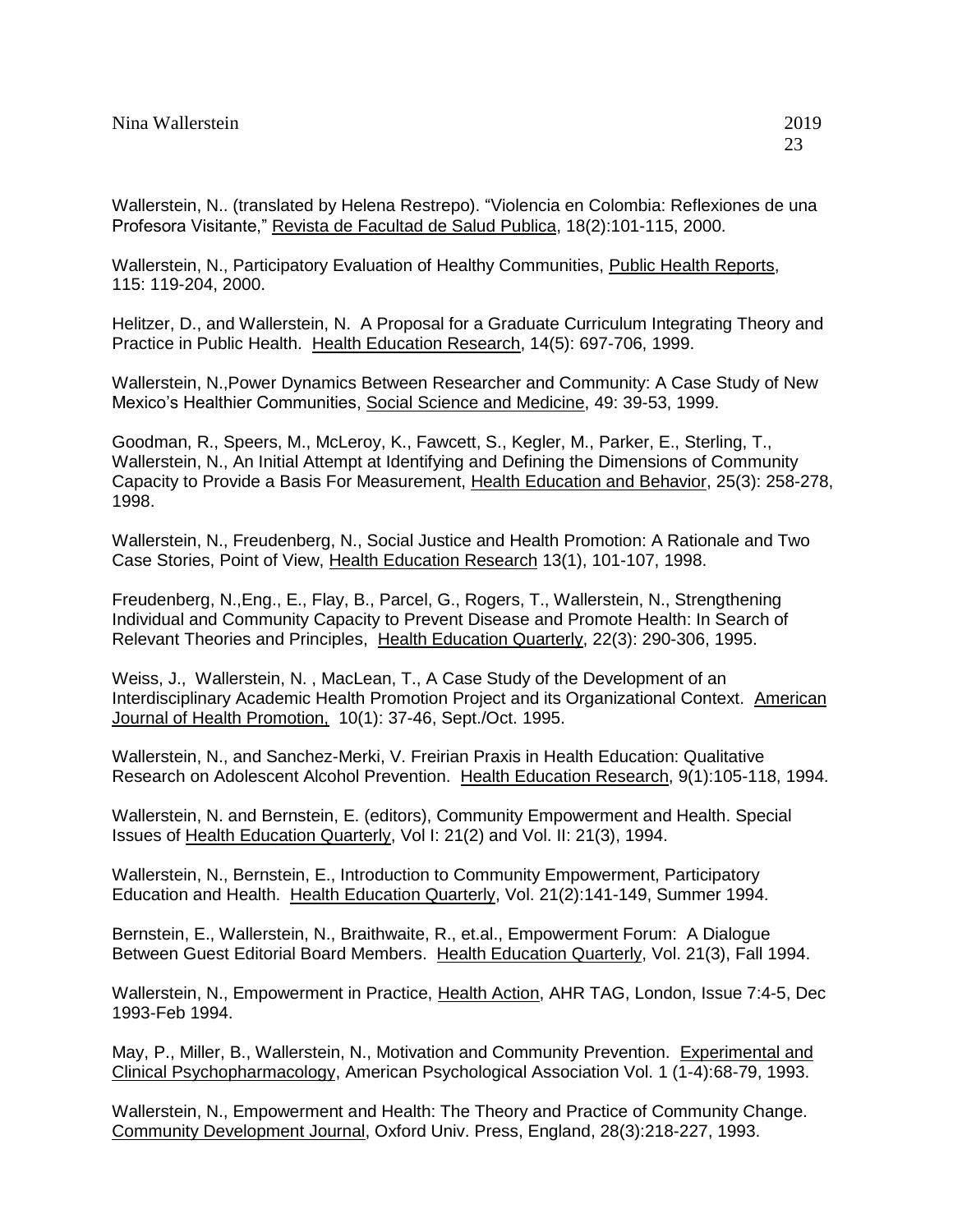Wallerstein, N., Hammes, M., Problem Posing: A Teaching Strategy for Improving the Decision-Making Process, Health Education, 22(4), 250-253, July/August 1991.

Wallerstein, N., "Empowerment Education: Freire's Ideas Applied to Youth", Youth Policy, 9(11), Nov. 1987.

Wallack, L. and Wallerstein, N., "Health Education and Prevention: Designing Community Initiatives," International Quarterly of Community Health Education, 7(4), 1986-87.

Alcohol Prevention and other Risky Behaviors:

Duran, B., Wallerstein, N., Miller, WR, Interventions for Alcohol Problems in Minority and Rural Populations: The Experience of the Southwest Addictions Research Group, Wallerstein, N., Miller, WR, Duran, B., (editors), Alcoholism Treatment Quarterly, 25 (4): 1-10, November, 2007.

Wallerstein, N., Miller, WR, Duran, B., (editors), Alcohol Intervention Research for Minority and Rural Populations, Alcoholism Treatment Quarterly, special issue, 25 (4), November, 2007.

Helitzer, D., Yoon, S.J., Wallerstein, N., Dow y Garcia-Velarde, L. "The Role of Process Evaluation in the Training of Facilitators of an Adolescent Health Education Program," Journal of School Health, 70(4): 141-147, 2000.

Wallerstein, N., Martinez, L., Empowerment Evaluation: A Case Study of A.S.A.P., The Interaction Between Individual and Community Change. Evaluation Practice, 15(2):131-138, 1994.

Wallerstein, N., Educational Innovations in Diabetes: Where are we now? Diabetes Spectrum, 7(2) 101-102, March/April 1994.

Wallerstein N., and Bernstein E., "Empowerment Education: Freire's Ideas Adapted to Health Education, A Case Study of Alcohol and Substance Abuse Prevention (ASAP)", Health Education Quarterly, 15(4):379-394, Winter 1988.

Bernstein, E. and Wallerstein, N., "A.S.A.P.: A Prevention Program Developed For Adolescents In New Mexico," Journal of Border Health, IX, No. 4, 1988.

Gonzales, C., Mulligan, D., Kaufman, A., Davis, S., Hunt, K., Kalishman, N., and Wallerstein, N., "Adolescent Health Care: Improving Access by School-Based Service," Journal of Family Practice, 21(4), 263-270, 1985.

**Occupational Health and Industrial Medicine:** 

Wallerstein, N., CBPR Issues and Challenges for Workplace Health and Safety. New Solutions: A Journal of Environmental and Occupational Health Policy, 15(1), 2005: 47-51.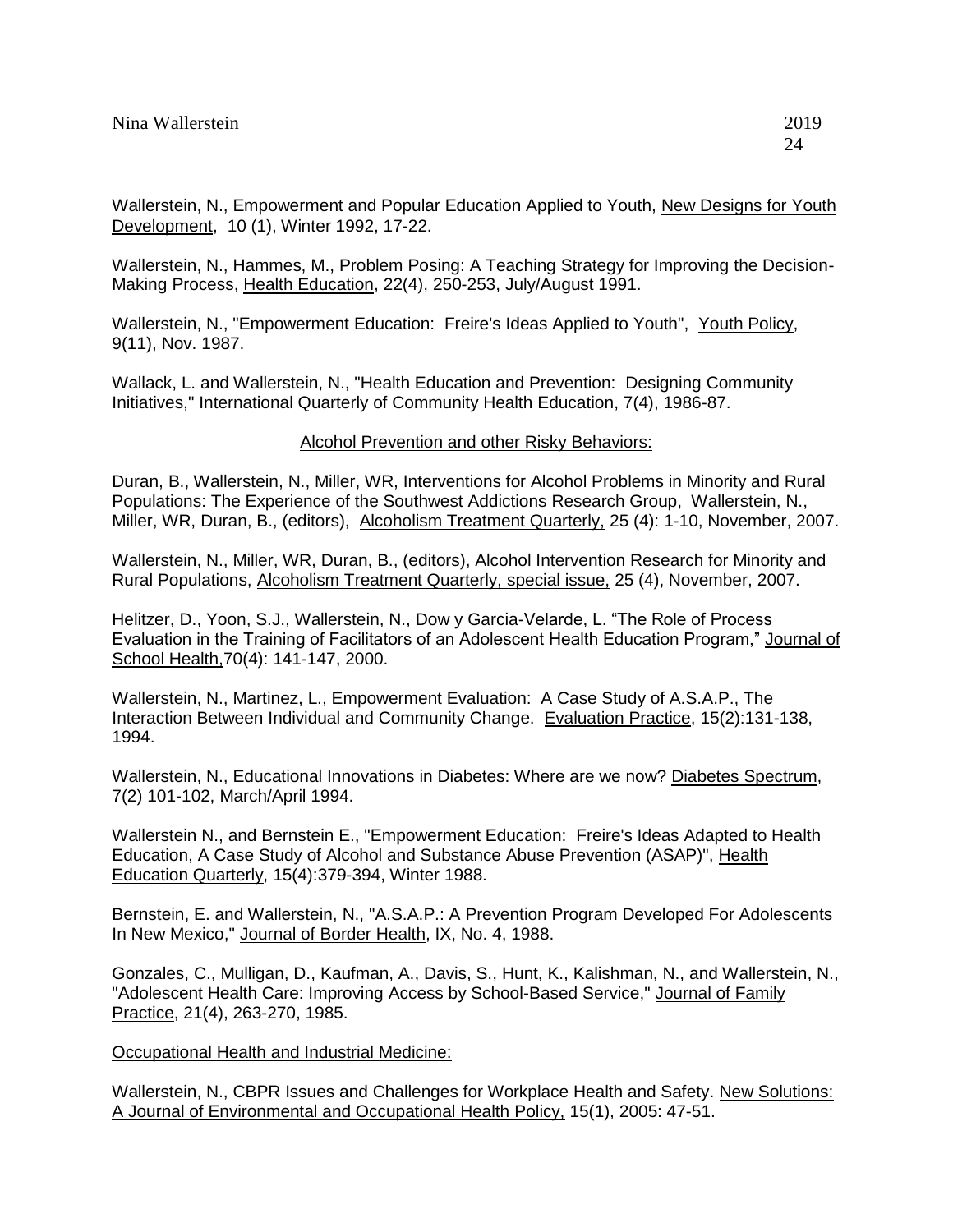Wallerstein, N. and Weinger, M., Health and Safety Education for Worker Empowerment. American Journal of Industrial Medicine, 22, 1992, 619-635.

Wallerstein, N., Health and Safety Education for Workers with Low-Literacy or Limited-English Skills. American Journal of Industrial Medicine, 22, 1992, 751-765.

Wallerstein, N. and Weinger, M. (editors), Special Issue. Empowerment Approaches to Worker Health and Safety Education. American Journal of Industrial Medicine 22 (5), November 1992.

### Medical Education:

Unverzagt, M., Wallerstein, N, Benson, J., Tomedi, A., Palley, T. "Population Health Curriculum in a Family Practice Clerkship," Journal of Family Medicine, 35 (1): 45-51, Feb., 2003. Wallerstein as corresponding author.

Tabet, S., Voltura, A., Wallerstein, N., Koster, F., Fear of AIDS: An Assessment of Knowledge and Attitudes of Medical, Nursing, and Medical Technology Students, Teaching and Learning in Medicine, 4(3), 156-161,1992.

Daube, D., Bernstein, E., Wallerstein, N. and Jackson, B., "The Alcohol and Substance Abuse Program: Its Impact on Medical Students, "Substance Abuse", VIII (4), 16-26, Fall 1987.

Adult Education: Wallerstein, N., "Paulo Freire in the North: Interdisciplinary Approaches to Empowerment Education, Trabalhos em Linguistica Aplicada, Campinas, (14): 1-14, 1989.

Wallerstein, N., "The Future of English in Brazil," Trabalhos em Linguistica Aplicada, Campinas, (13): 43-49, 1989.

Wallerstein, N., "Interdisciplinary Approaches to Freire: Problem-Posing and Empowerment Education," Journal of Curriculum Theorizing 8(4), Fall 1989.

Wallerstein, N., "Community Literacy and ESL," The Movement for Canadian Literacy, 10(2), 1985.

Wallerstein, N., "Students' Concerns Influence Learning: Education and Society," Adult and Continuing Education Today, XV(19), September 1985.

Wallerstein, N., "Problem-Posing Can Help Students Learn: From Refugee Camps to Resettlement Country Classrooms," TESOL Newsletter, XVII(5), Oct. 1983.

Moriarty P., and Wallerstein N., "By Teaching We Can Learn, a Freire Process for Teachers," California Journal of Teacher Education, 7(1), Winter, 1980.

Moriarty P., and Wallerstein N., "Student/Teacher/Learner, a Freire Approach to ABE/ESL," Adult Literacy and Basic Education, An International Journal, 3(3), Fall 1979.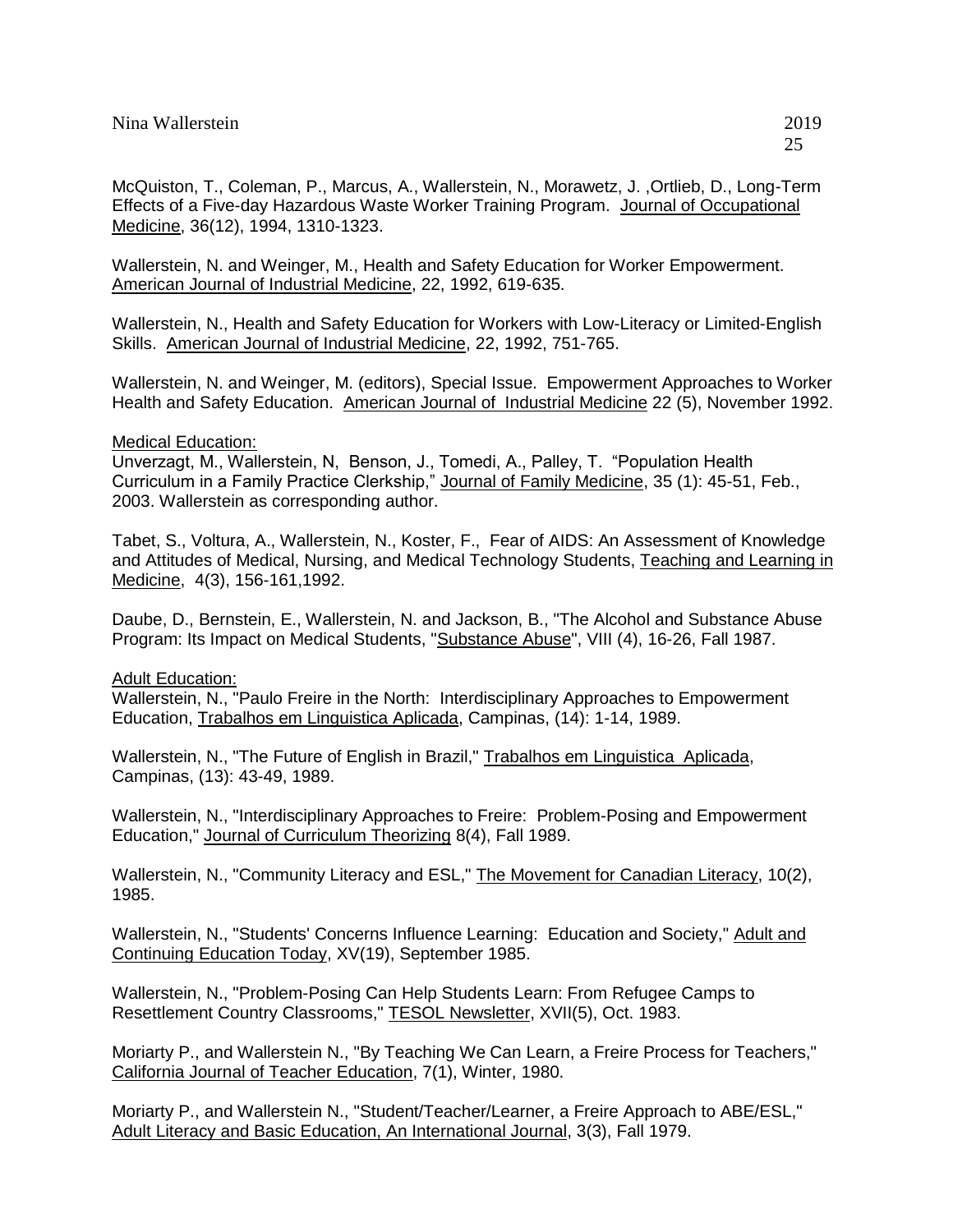### **BOOK CHAPTERS AND MANUALS (chronological, subjects combined):**

Wallerstein, N., Belone, L., Burgess, E., Dickson, E., Gibbs, L., Parajon, L.C., Ramgard, M., Sheikhattari, P., Silver, G., Community Based Participatory Research: Embracing Praxis for Transformation, Burns, D.; Howard, J. and Ospina, S. (eds) (2021) The SAGE Handbook of Participatory Research, London: SAGE Publishing.

Tung T. Nguyen, Nina Wallerstein, Rina Das, Melanie Sabado, Valarie Blue Bird Jernigan, Tvli Jacob, Tamela Cannady, Linda Sprague Martinez, Uchenna J. Ndulue, Abigail Ortiz, Andrea Williams Stubbs, Latrice C. Pichon, Sora Park Tanjasiri, Jane Ka`ala Pang, Kent Woo, Chapter 11: Conducting Community-Based Participatory Research with Minority Communities to Reduce Health Disparities, Science of Health Disparities Research and Applications, in press.

Wallerstein, N., Calhoun, K., Eder, M., Kaplow, J., Wilkins, C.H., (2019) Chapter 11: Engaging the Community: Community-Based Participatory Research and Team Science, Strategies for Team Science Success, New York and Germany, Springer Publishers.

Wallerstein, N., Prefacio (2018), in Pesquisa Participativa em Saúde: Vertentes e Veredas, (editors): Ferraz de Toledo, R., Etsuko da Costa Rosa, T., Mezzomo Keinert, T., Cortizo, C.T., São Paulo, Instituto de Saúde.

Chapter One: Wallerstein, Duran, Oetzel, Minkler, On CBPR, in Wallerstein, N., Duran, B., Oetzel, J., and Minkler, M., (eds) Community-Based Participatory Research for Health: Advancing Social and Health Equity, 3<sup>rd</sup> edition, San Francisco, Jossey-Bass, 2018.

Chapter Two: Wallerstein, N., and Duran, B., Historical, Theoretical and Practice Roots of CBPR, in Wallerstein, N., Duran, B., Oetzel, J., and Minkler, M., (eds) Community-Based Participatory Research for Health: Advancing Social and Health Equity, 3<sup>rd</sup> edition, San Francisco, Jossey-Bass, 2018.

Chapter Six: Kastelic, S., Wallerstein, N., Duran, B., Oetzel, J., Socio-Ecologic Framework for CBPR: Development and Testing of a Model, in Wallerstein, N., Duran, B., Oetzel, J., and Minkler, M., (eds) Community-Based Participatory Research for Health: Advancing Social and Health Equity, 3rd edition, San Francisco, Jossey-Bass, 2018, 77-94.

Chapter 17: Oetzel, Duran, Sussman, Magarati, Khodyakov, Wallerstein, Evaluation of CBPR Partnerships and Outcomes: Lessons and Tools from the Research for Improved Health Study, in Wallerstein, N., Duran, B., Oetzel, J., and Minkler, M., (eds) Community-Based Participatory Research for Health: Advancing Social and Health Equity, 3<sup>rd</sup> edition, San Francisco, Jossey-Bass, 2018, 237-250.

Sanchez-Youngman, S., Wallerstein, N., Appendix 7: Partnership River of Life: Creating an Historical Timeline, in Wallerstein, N., Duran, B., Oetzel, J., and Minkler, M., (eds) Community-Based Participatory Research for Health: Advancing Social and Health Equity, 3<sup>rd</sup> edition, San Francisco, Jossey-Bass, 2018, 375-378.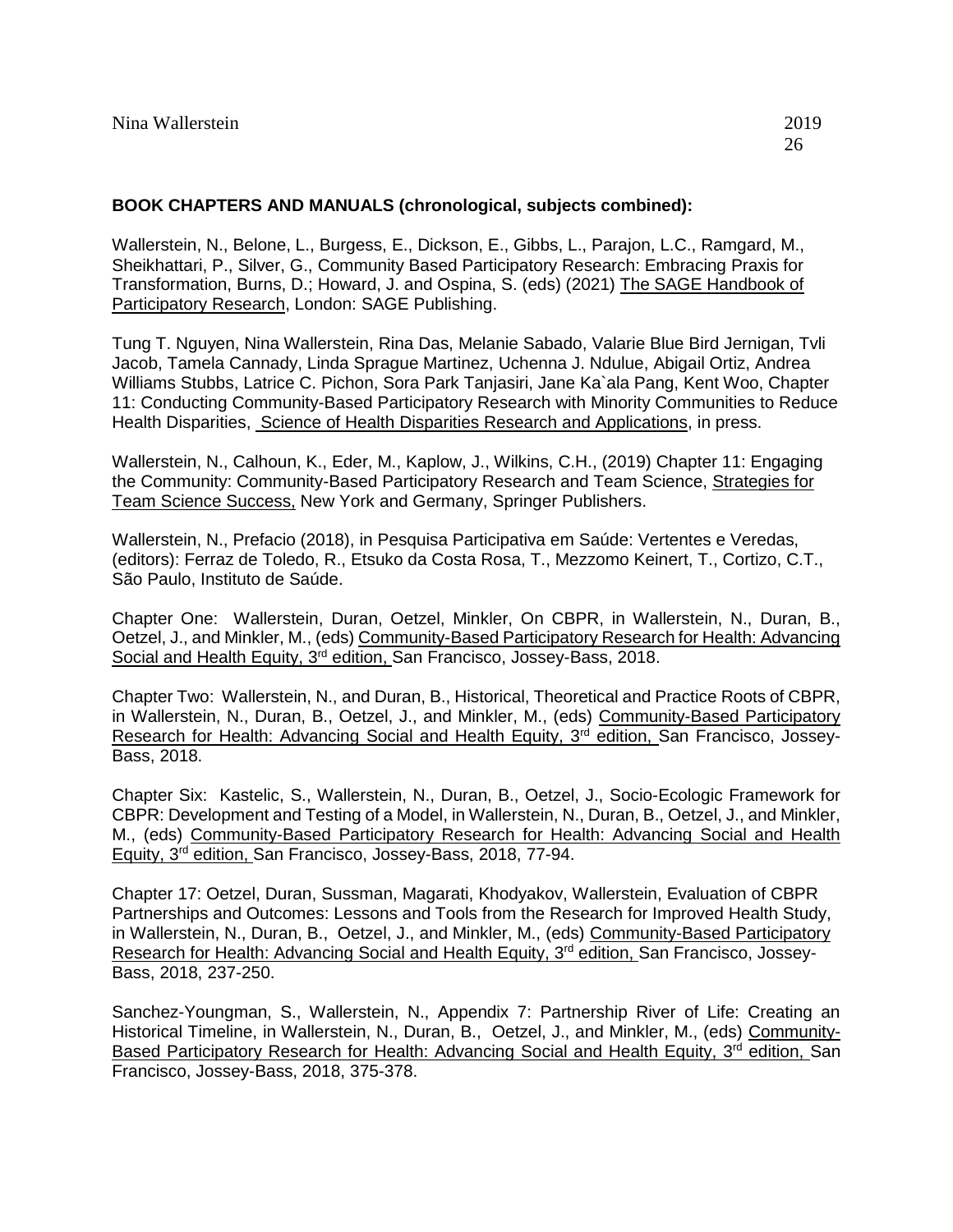Wallerstein, N., Appendix 10: Instruments and Measures for Evaluating Community Engagement and Partnerships, in Wallerstein, N., Duran, B., Oetzel, J., and Minkler, M., (eds) Community-Based Participatory Research for Health: Advancing Social and Health Equity, 3<sup>rd</sup> edition, San Francisco, Jossey-Bass, 2018, 393-397.

Belone, L., Tosa, J., Shendo, K., Toya, A., Straits, K., Tafoya, G., Rae, R., Noyes, E., Bird, D., Wallerstein, N. (2017) Community based participatory research principles and strategies for cocreating culturally-centered interventions with Native communities: A partnership between the University of New Mexico and the Pueblo of Jemez with implications for other ethno-cultural communities. In N. Zane, F. Leong & G. Bernal (Eds.), Evidence-Based Psychological Practice with Ethnic Minorities: Culturally Informed Research and Clinical Strategies, pp. 199–220.

Wallerstein, N., Sanchez, V., Avila, M., Carter-Edwards, L., Minkler, M., (2015) Improving Health through Community Engagement, Community Organization and Community Building, Health Behavior: Theory, Research and Practice, 5th edition, Glanz, Rimer, Viswanath (eds). San Francisco, Jossey-Bass, pp. 277-300.

Lucero JE, Wallerstein N., Trust in community–academic research partnerships: Increasing the consciousness of conflict and trust development. In: Ting-Toomey S, Oetzel J, eds. Sage Handbook of Conflict Communication, 2 ed. Thousand Oaks, CA: Sage Publications, 2013, 537- 563.

Duran, B., Wallerstein, N., Avila, M, Belone, L, Minkler, M., Foley, K. Initiating and Maintaining Partnerships, in Methods in Community Based Participatory Research,  $2^{nd}$  edition Israel, B. Eng, E., Schulz, A., Parker, E. (eds), San Francisco, Jossey Bass, 2013, 43-68.

Minkler, M., Wallerstein, N., "Improving Health through Community Organization and Community Building: Perspectives from Health Education and Social Work" Community Organizing and Community Building For Health: 3rd edition, Minkler, M., (editor), New Jersey, Rutgers University Press, 2012, 37-58.

Belone, L., Oetzel, J. G., Wallerstein, Tafoya, G., Rae, R., Rafelito, A., et al. Using participatory research to address substance use in an American Indian community. In L. R. Frey & K. Carragge (Eds.), Communication Activism, 6th e., Cresskill, NJ: Hampton Press, 2012, 403- 434.

Minkler, M, Wallerstein, N. Introduction to CBPR: New Issues and Emphases, In M. Minkler & N. Wallerstein (Eds.), Community Based Participatory Research For Health: Process to Outcomes, 2nd ed, San Francisco: Jossey Bass, 2008, 5-23.

Wallerstein, N., & Duran, B. The Theoretical, Historical and Practical Roots of CBPR. In M. Minkler & N. Wallerstein (Eds.), Community Based Participatory Research For Health: Process to Outcomes, 2nd ed, San Francisco: Jossey Bass, 2008, 25-46.

Chávez, V., Duran, B., Baker, Q., Avila, M. M., & Wallerstein, N. The Dance of Race and Privilege in CBPR. In M. Minkler & N. Wallerstein (Eds.), Community Based Participatory Research For Health, Process to Outcomes, 2nd ed., San Francisco: Jossey Bass, 2008, 91- 105.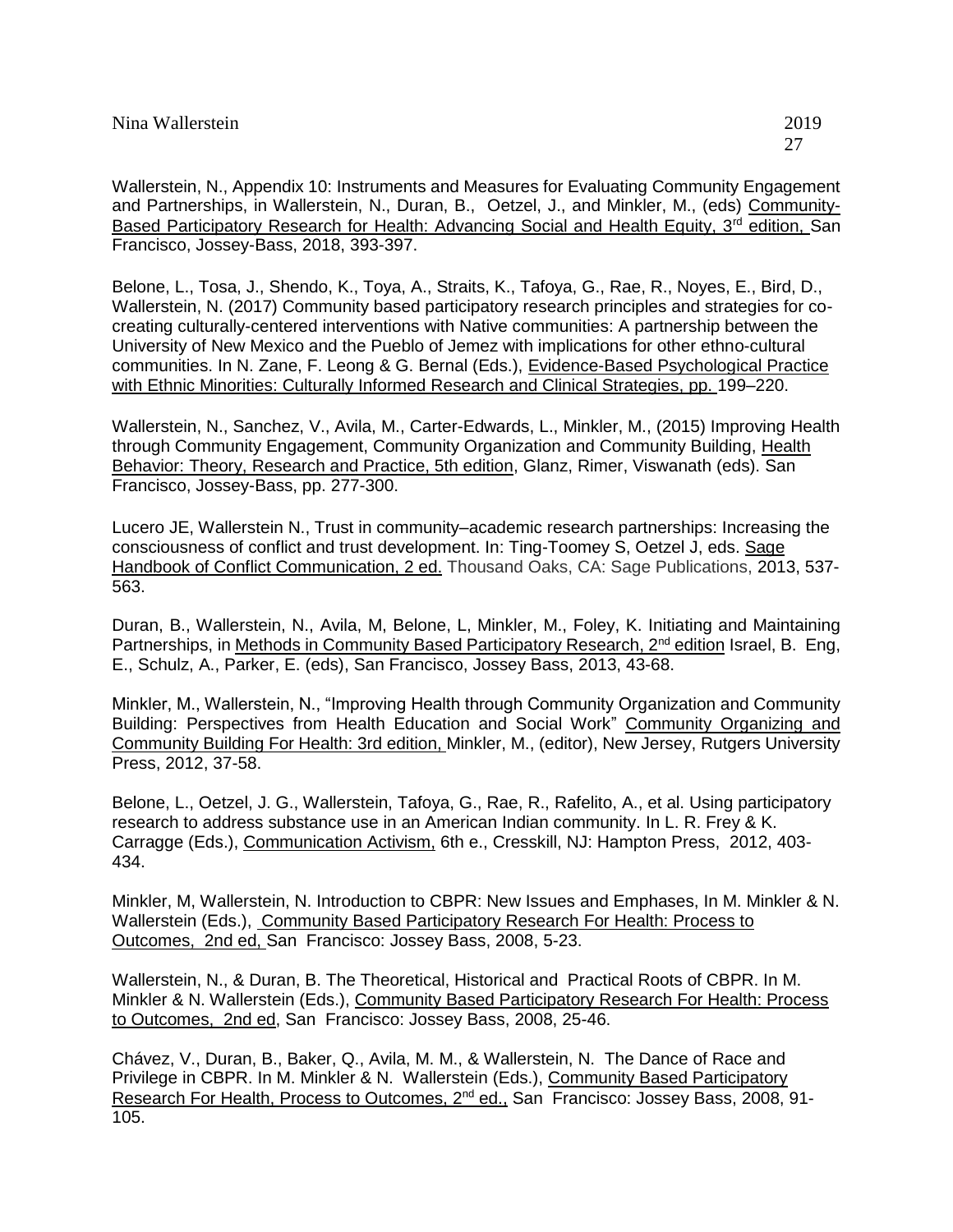Springett, J., Wallerstein, N., Issues in Participatory Evaluation. In M. Minkler & N. Wallerstein (Eds.), Community Based Participatory Research For Health: Process to Outcomes, 2nd ed., San Francisco: Jossey Bass, 2008, 199-223.

Jones, M., Frazier, S., Percy, C., Stowell, J., Maltrud, K., Wallerstein, N., Using Web-Based Tools to Build Capacity for CBPR: Two Case Studies of American Indian Leadership Development. , In M. Minkler & N. Wallerstein (Eds.), Community Based Participatory Research For Health: Process to Outcomes, 2nd ed., San Francisco: Jossey Bass, 2008, 171-182.

Wallerstein, N., Oetzel, J., Duran, B., Tafoya, G., Belone, L., & Rae, R. What Predicts Outcomes in CBPR? In M. Minkler & N. Wallerstein (Eds.), Community Based Participatory Research For Health: Process to Outcomes, 2nd ed., San Francisco: Jossey Bass, 2008, 371- 392.

Duran, B., Jojola, T., Tsosie, N., & Wallerstein, N. Assessment, program planning, and evaluation in Indian country: Toward a postcolonial practice of Indigenous Planning. In R. M. Huff & M. V. Kline (Eds.), Promoting health in multicultural populations: A handbook for practitioners. Thousand Oaks, CA, US: Sage Publications, Inc, 2008, 291-311.

Minkler, M., Wallerstein, N., Wilson, N., Improving Health through Community Organizing and Community Building, in Health Behavior and Health Education: Theory, Research and Practice, 4th edition Glanz, Lewis and Rimer (eds). San Francisco, Jossey-Bass, 2008, 287-312.

Wallerstein, N, Making Traces: Evidence for Practice and Evaluation. In Critical Public Health: A Reader, Greene, J., and Labonte, R., (eds), London, Routledge. 2007, 80-91.

Chavez, V., Minkler, M., Wallerstein, N., Spencer, M., Community Organizing For Health and Social Justice, Prevention is Primary: Strategies for Community Well-Being, (Cohen L., Chavez V., Chehimi, eds.), San Francisco, Jossey Bass and American Public Health Association Press, 2007, 95-120.

Wallerstein, N., Duran, B., Minkler, M., Foley, K., Initiating and Maintaining Partnerships, in Methods in Community Based Participatory Research (Israel, B. Eng, E., Schulz, A., Parker, E.), San Francisco, Jossey Bass, 2005, 31-51.

Wallerstein, N., Sanchez, V., Velarde, L., Freirian Praxis in Health Education and Community Organizing: A Case Study of an Adolescent Prevention Program, Community Organizing and Community Building for Health, 2nd edition, Minkler, M., (ed.) NJ: Rutgers University Press, 2005, 218-236.

Minkler, M., Wallerstein, N., "Improving Health through Community Organizing and Community Building," Community Organizing and Community Building For Health: 2<sup>nd</sup> edition, Minkler, M., (editor), New Jersey, Rutgers University Press, 2005, 26-50.

Wallerstein, N., Duran, B., "The Theoretical and Historical Roots of CBPR," Community-Based Participatory Research and Health,, Minkler and Wallerstein (eds), SF, Jossey-Bass, 2003.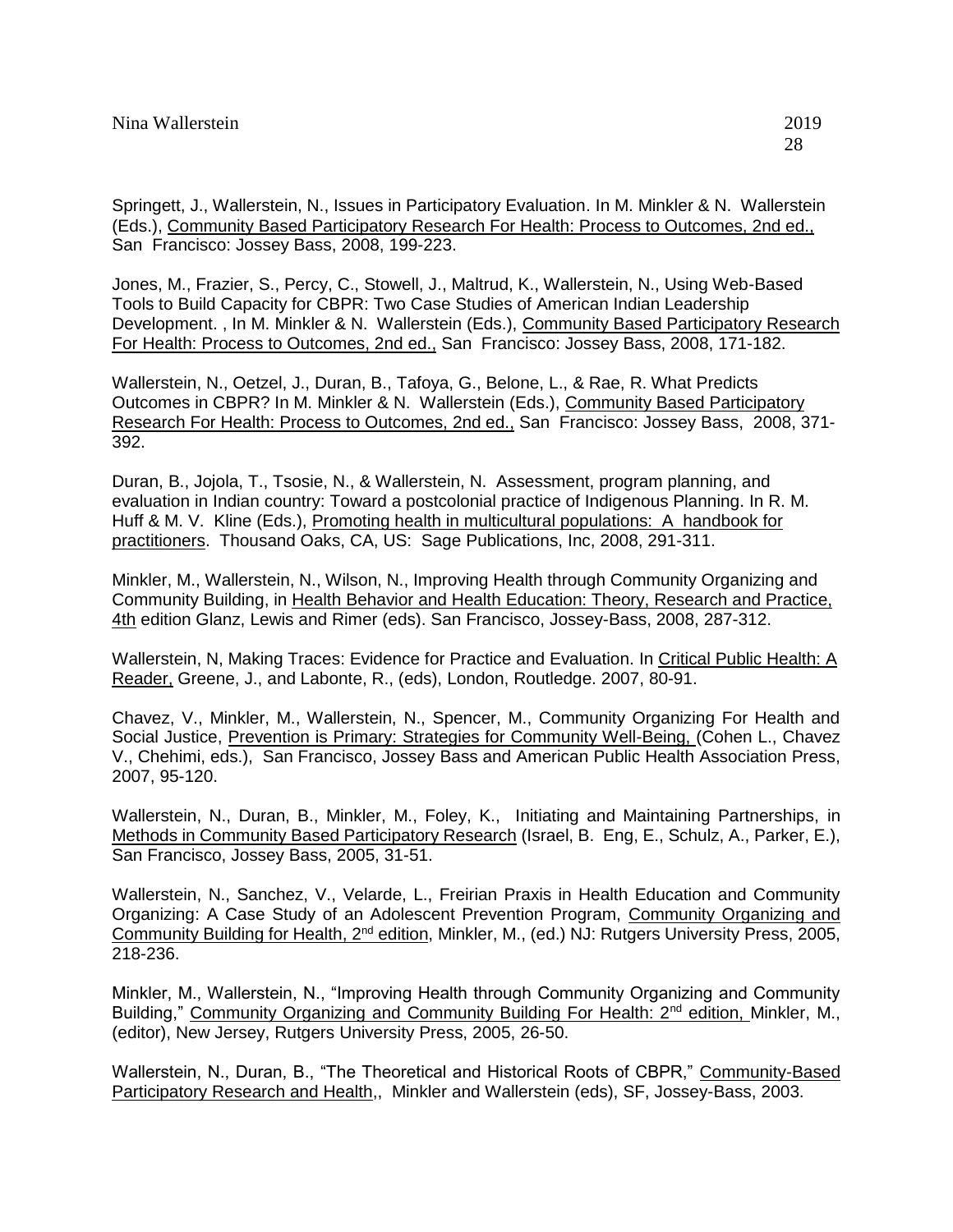Minkler, M., Wallerstein, N., "Introduction to CBPR,", "Community-Based Participatory Research and Health, Minkler and Wallerstein (eds)., SF, Jossey-Bass, 2003.

Dow-Velarde, L., Starling, R., Wallerstein, N. "Social Action for Adolescent Prevention" in Understanding the Self in the Early Adolescent, Brinthaupt, T.M. and Lipka, R.P. (eds). New York: University of New York State Press, 2002, 267-291.

Minkler, M., Wallerstein, N., "Improving Health through Community Organizing and Community Building," Health Behavior and Health Education: Theory, Research and Practice, 3rd edition Glanz, Lewis and Rimer (eds). San Francisco, Jossey-Bass, 2002, 241-269.

Wallerstein, N. "Summary Report on Evaluation of Healthy Municipality Sites in Ecuador, Costa Rica, Columbia," World Health Organization Study Program for U.S. Citizens Compendium, Washington D.C., HRSA, 1999.

Wallerstein, N. and Sheline, B., "Techniques for Developing the Community Partnership" in Community-Oriented Primary Care: Health Care for the 21<sup>st</sup> century, (eds.) Rhyne, Bogue, Kukulka, Fulmer, Washington, D.C., American Public Health Association Press, 1998, 88-116.

Wallerstein, N., Sanchez, V., Dow, L., Freirian Praxis in Health Education and Community Organizing: A Case Study of an Adolescent Prevention Program, Community Organizing and Community Building for Health, Minkler, M., (ed.) NJ: Rutgers University Press, 195-211, 1997.

Minkler, M., Wallerstein, N., "Improving Health through Community Organizing and Community Building," Community Organizing and Community Building For Health, Minkler, M., (editor), New Jersey, Rutgers University Press, 1997, 30-52.

Minkler, M., Wallerstein, N., "Improving Health through Community Organizing and Community Building," Health Behavior and Health Education: Theory, Research and Practice, 2nd edition Glanz, Lewis and Rimer (eds). San Francisco, Jossey-Bass, 1997, 241-269.

Baker, R. and Wallerstein, N. Health and Safety Education and Worker Training in International Labor Organization Encyclopedia for Health and Safety, Stellman, J. (editor), Geneva, Switzerland, 1997.

Gougelet, R., Dow, L., Wallerstein, N., "Adolescent Social Action Program (ASAP), chapter in: Case Studies in Emergency Medicine and the Health of the Public, Bernstein, E., and Bernstein, J. (eds). Boston, Jones and Bartlett Publishers, 1996.

Wallerstein, N. and Baker, R., Worker Education, Chapter in: Special Issue on Occupational Safety and Health Training, Occupational Medicine: State-of-the-Art Reviews, Philadelphia, Harley & Belfus Medical Publishers, 1994.

Wallerstein, N. Empowerment Education for Youth, Chapter in: Comprehensive Health Education in Multi-Ethnic Classroom, ETR Publications, Santa Cruz, 1994.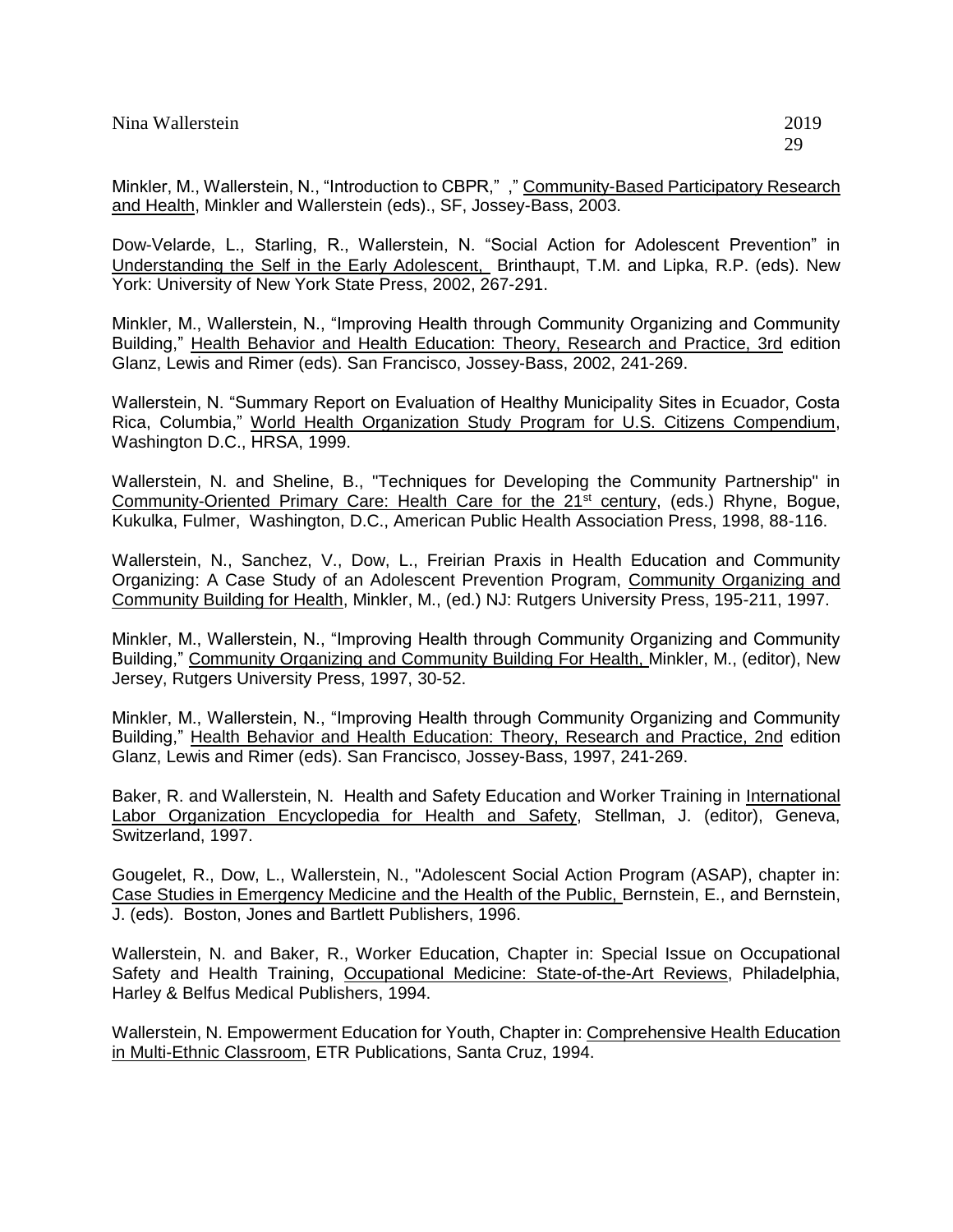Weinger M. and Wallerstein N., "Education for Action: An Innovative Approach toTraining Hospital Employees," Essentials of Modern Hospital Safety, edited by: Charney and Schirmer, Michigan: Lewis Pub. Inc, 1990.

Duphorne P., Bernstein E., and Wallerstein N., "ASAP: An Empowerment Education Model for Native American and Hispanic Adolescents." Proceedings of the 35th International Congress on Alcoholism and Drug Dependence, Vol. 1. Edited by Ragnar B. Waahlberg, National Directorate for the Prevention of Alcohol and Drug Problems, Norway, 1989.

Wallerstein, N., "Problem-Posing Education: Freire's Method for Transformation," "Freire For The Classroom: A Source Book for Liberatory Teaching", edited by: Ira Shor, NH: Boynton/Cook, 1987.

Wallerstein, N., "On The Job Right To Know," Workbook, IX(1), Jan-March 1984, Southwest Research and Information Center, Albuquerque.

Wallerstein, N., "Teaching Approach of Paulo Freire," Methods That Work, edited by: Oller and Richard-Amato, Mass.: Newbury Press, 1983.

### **Health Education/Community Organizing Manuals:**

Feldblum, M., Wallerstein, N., Varela, F., Collins, G. Community Organizing Train-the-Trainers Manual for a Healthy Community, New Mexico Department of Health, 1993, 1994 (2<sup>nd</sup> & 3rd Edition).

Wallerstein, N., Varela, F. (eds.): Community Organizing Train-the-Trainers Manual for a Healthy Community, New Mexico Department of Health, 1991 (1st Edition).

Sanchez V., and Wallerstein N. (eds.), ASAP Implementation Manual, and ASAP Teachers Guide, University of New Mexico, 1989.

### **Medical Curriculum Manuals:**

Wallerstein, N., Urbina, C., Becker, T., Health of the Public Curriculum: Community, Cultural and Social Health, The University of New Mexico School of Medicine, 1991.

Silverblatt, H., Wallerstein, N., Wright, J., Health of the Public Curriculum: Stress and Coping in the Hospital Community, The University of New Mexico School of Medicine, 1990.

Coultas, D., Graham, K., Montner, P., Urbina, C., Wallerstein, N., Wiese, W., Health of the Public Curriculum: Primary Prevention, 1991.

Wallerstein, N., et al. Health of the Public Curriculum: Culture and Health, The University of New Mexico School of Medicine, 1989.

### **Occupational Health and Safety Curriculum Manuals:**

Wallerstein N. and Knox S., Hazard Communication Manual: How To Implement Right To Know In Your Business, University of New Mexico and Occupational Health and Safety Bureau, New Mexico, 1986.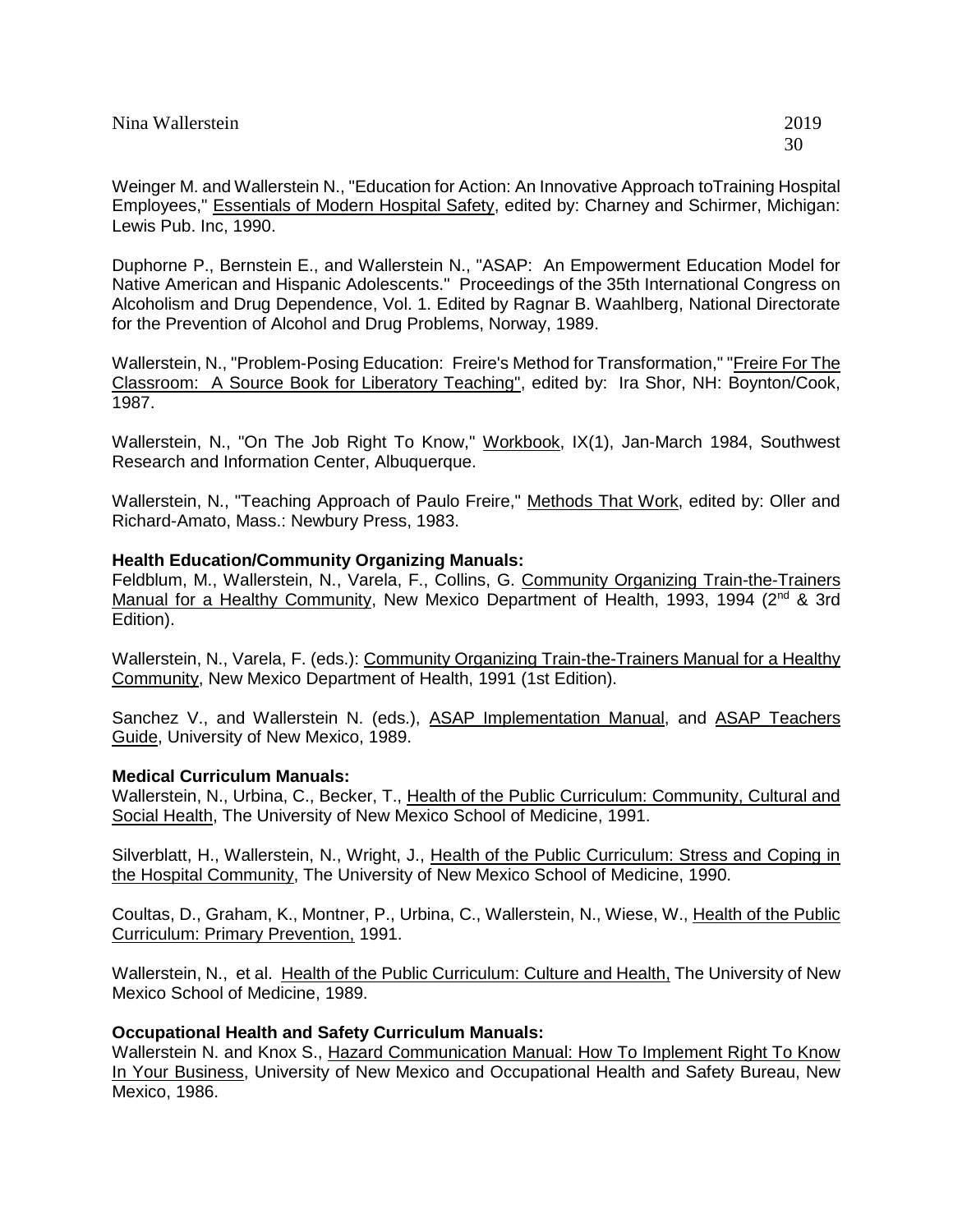Wallerstein, N., Piller, C., and Baker, R., Labor Educators Health and Safety Manual, a 40-hour comprehensive training course, Labor Occupational Health Program, University of California, Berkeley, U.C. Regents, 1981.

### **English as a Second Language Curriculum Manual:**

Wallerstein, N., Adult Basic Education Instructional Handbook, ESL Kit, Department of Education, 3l0 Project, University of New Mexico, Spring 1982.

### **OTHER WRITINGS AND SCHOLARLY PRODUCTS:**

### **Professional Writing:**

Wallerstein N, Dunaway D., "Colombians March for Peace," San Francisco Chronicle, July 12, 1999, A8, A10.

Wallerstein N, Dunaway D., "Colombians Struggle for Peace, Albuquerque Journal, June 26, 1999, A9.

Wallerstein, N. "Citizen Action Can Fight Violence," Albuquerque Journal, Aug. 18, 1999, A13.

#### **Book Reviews and Invited Commentary:**

Wallerstein, N. Book review of Community-Based Prevention: Programs that Work, Bronson, Baker, Novick (eds). Health Education and Behavior, 27 (4): 517-519, 2000.

Wallerstein, N., Paulo Freire Obituary, New Solutions summer 1997, pg. 3.

Wallerstein, N., "Book Review of: Participatory Planning in Community Health Education: A Guide Based on the McDowell County, West Virginia Experience," Health Education Quarterly, 17(1) Spring 1990.

Moriarty, P. and Wallerstein N., "Teaching about Nuclear War: A Positive Problem-Posing Strategy," Commission on Social Justice, Catholic Archdiocese, San Francisco, 1984.

### **Selected Reviews of My Work:**

Reviews of:

Wallerstein, N., Duran, B., Oetzel, J. G., & Minkler, M. (Eds.). (2018). Community-Based Participatory Research for Health: Advancing Health and Social Equity (3rd ed.). San Francisco, CA: Jossey-Bass.

Mendes, R., Book Review (in Portuguese), Abordagens participativas em pesquisa: agir em favor do diálogo e da incluso, O Social em Questão - Ano XXII - nº 44 - Mai a Ago/2019, 23 – 42.

Saitz, R., Book Review, American Journal of Public Health, 2018, 108 (12), 1578-1579.

Kelley, M., Book Review, Health Education & Behavior, 2018, 45(4) 645-646.

Paige-Reeves, J., Book Review, Health Promotion Practice, 2018.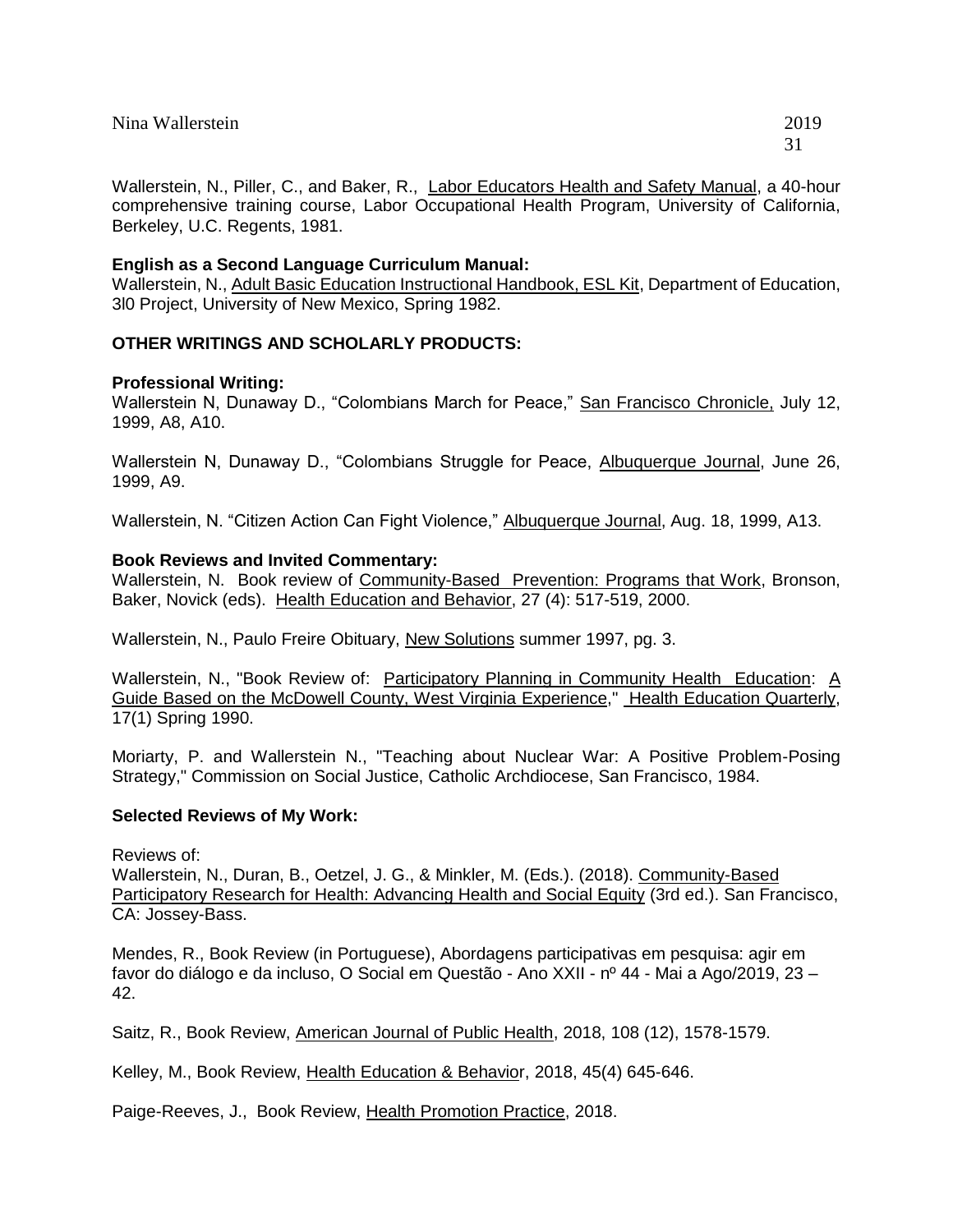Reviews of Community Based Participatory Research for Health (Minkler and Wallerstein): Canadian Journal of Nursing Research, Journal of Community Practice, 2005.

Mock, A., "Book Review of: Teaching About Job Hazards: A Guide for Workers and Their Health Providers, by Wallerstein and Rubenstein," in Health Education Quarterly, 21 (1):127-129: 1994.

Koning, K., Review of Wallerstein article in Community Development Journal, July 1993, Learning for Health, Issue 4, Aug. 1993-Jan. 1994.

Brown, M. and Brown, R., "Book Review of: ESL for Action: Problem-Posing at Work, E. Auerbach and N. Wallerstein," in Health Education Quarterly, 16(1):136-138, Spring 1989.

Brown, M., "Book Review of: ESL For Action: Problem-Posing at Work, in Labor Studies Journal, 76-77, Fall 1988.

Baker, R., "Book Review of: ESL for Action: Problem-Posing at Work in The Monitor, Labor Occupational Health Program, University of California, Berkeley.

"Using the Concept of Empowerment in Health Education," Research Highlight in Prevention Pipeline, Office of Substance Abuse Prevention, 2(2):26-27, March/April 1989.

### **Audiovisual Materials**

Materials for Healthy Communities:

"Healthy Communities," consultant and on-air interviewee, on FENCES (television show about teenager issues), KNME, aired in May, 1994 in Albuquerque, Portales and Los Cruces.

Materials for Adolescent Social Action Program

"Who's Listening: Family/Teenager Communication," consultant, 15 minutes, 1991. "Stand-up," consultant, 8 minutes, 1990. "South Valley Pride," consultant, video, 12 minutes, 1989. "Youth in Recovery," consultant, video, 12 minutes, 1989.

Materials for Occupational Health and Safety Education

"New Mexico's Right to Know", producer, slide-tape, 18 minutes, 1984.

"University of New Mexico's Right to Know", producer, slide-tape, 18 minutes, 1984.

"Minimizing Exposure to Asbestos", producer, slide-tape, 15 minutes, 1984.

"Occupational Health in Nicaragua," slide show script, Nicaragua

Technical Assistance Project, Occupational Health Section, APHA, 1983.

# **Dissertation:**

Wallerstein, N., "Empowerment Education: Freire's Theories Applied to Health, A Case Study of Alcohol Prevention for Indian and Hispanic Youth." Dr.PH Dissertation, School of Public Health, University of California, Berkeley, Fall 1988, (defense passed with distinction).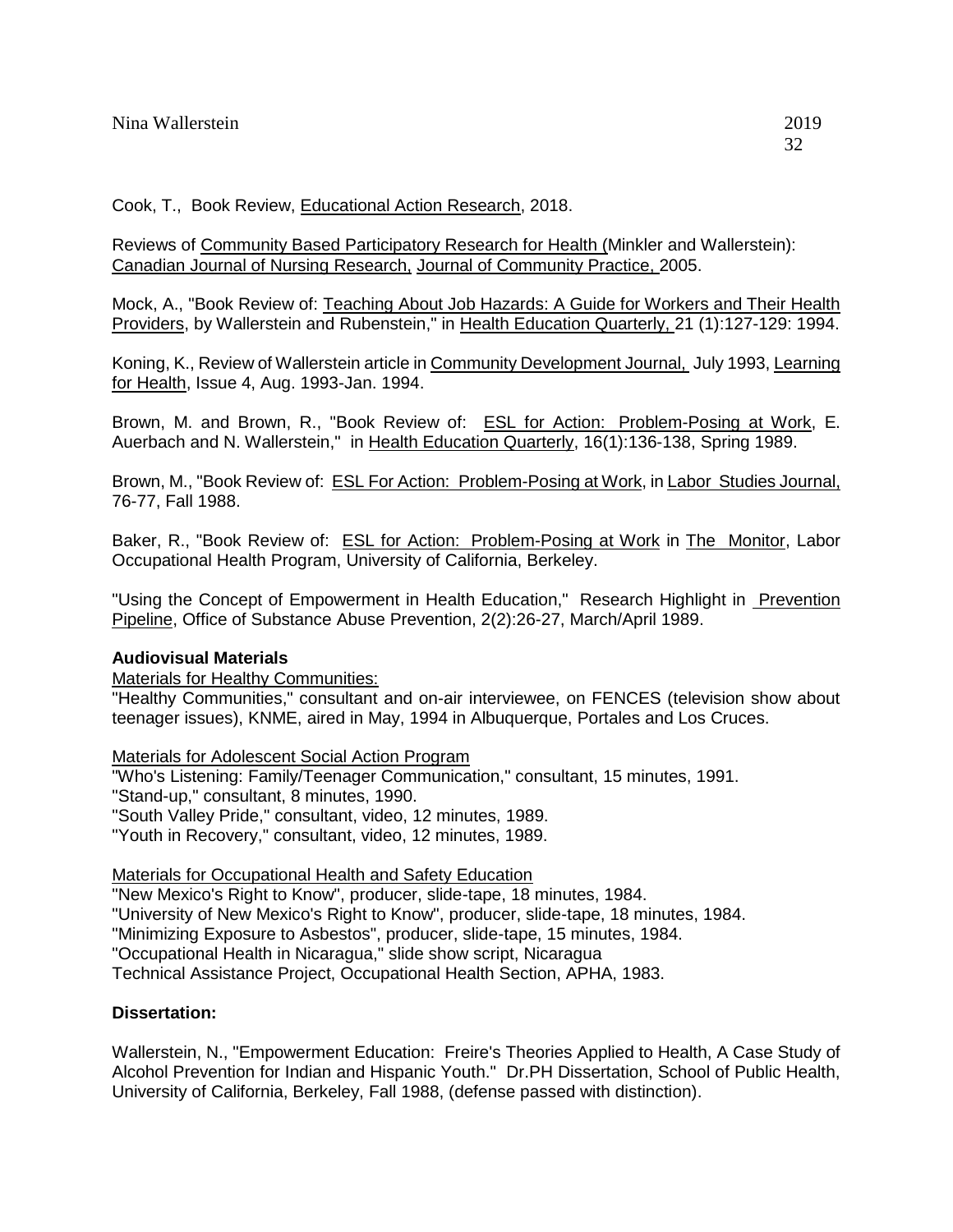# **SCHOLARLY WORKS IN PROGRESS:**

Gonzales, M., Verney,S., Simmons, J., Scarpetta, M., Participatory Evaluation of the University of New Mexico TREE Health Equity Center.

Lucero, J., et al, CBPR as Negotiation: A Cancer Screening Case Study from Chinatown, San Francisco.

Belone, L., Rae, R., Hirchuk, K., Johnson, H., Wallerstein, N., Dissemination of Culture-Centered Community Based Participatory Research Family Listening Program: Implications for Global Indigenous Well-Being, submitted to Geneology, Special issue on global indigenous health.

Wallerstein, N., Minkler,M., Community Based Participatory Research Contributions to Culture of Health Robert Wood Johnson Foundation (in process).

Wallerstein, N., Larsen, M. Woodall, G., Adams, A., Rael, R. "Youth Link: A participatory evaluation of a youth policy leadership program in New Mexico." (to be submitted to Journal of Adolescent Health)

### **REFEREED ABSTRACTS/PRESENTATIONS AT PROFESSIONAL MEETINGS**

National/International Meetings (also see earlier section on **Invited Lectures/Presentations**)

Moderator, Panel, "Engage for Equity: Quantitative and Qualitative Analyses of Partnering Processes and Outcomes from a National Study of CBPR /CEnR Partnerships," American Public Health Association Meeting, November 2019.

Peña, J. M., Espinosa, P. R., Boursaw, B., & Wallerstein, N. Addressing the Health of Latinx Communities: Findings from a National Study on Community and Academic Partnerships. Presented at the National Latinx Psychological Association conference, Miami, FL., Oct. 2019.

Coordinator, Symposium, "Community Based Participatory Research for Health: Tensions and Paradoxes in Co-Creation of Knowledge Democracy," Action Research Network of the Americas (ARNA) International Conference, Cartagena, Colombia, June, 14, 2017.

Panel, "Engage for Equity: Learnings and Challenges from a National Study of CBPR /CEnR Partnerships," American Public Health Association Meeting, November 2017.

"CBPR Measures and Strategies for Global Health Initiatives", for Community Based Primary Care Day- Long Workshop, American Journal of Public Health Association Meeting, November 2016.

"Experiences with Up/Down/Peer-Mentorship," Wallerstein, N, with Shannon Sanchez-Youngman, Ethel Nicdao, and Sonia Bettez, in 20 Years of Mentoring for Passion, Politics, Social Justice, and Public Health, Spirit of 1848 Caucus, American Public Health Association Conference, New Orleans, Nov. 2014.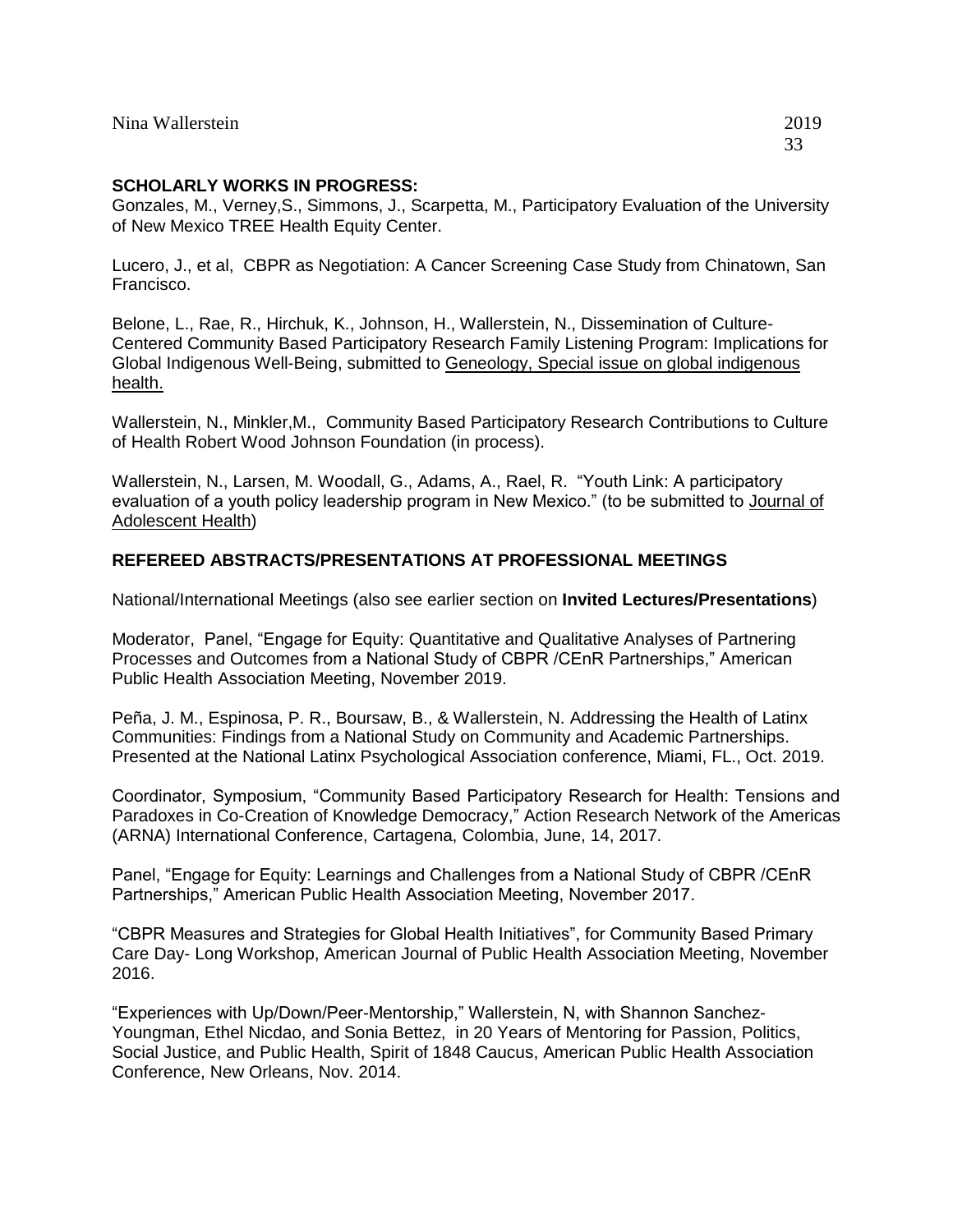| Nina Wallerstein | 2019 |
|------------------|------|
|------------------|------|

Wallerstein, N. Research for Change: A National Study of Community-Researcher Relationships, American Public Health Association Conference and International Health/Primary Care Section Pre-Conference Workshop, Nov. 2012, San Francisco, CA

Wallerstein, N. Research for Change: A National Study of Community-Researcher Relationships, American Public Health Association Conference and NIMHD Grants Conference, Nov. 1-2, 2011, Washington DC.

Wallerstein, N, Duran, B., Community-Based Participatory Research and the Potential and Risks for Cooptation, American Public Health Association Conference, Nov. 9, 2010, Washington DC.

Wallerstein, N., and Belone, L. "Community Based Participatory Research: Working with Communities to Interpret Data and Get to Outcomes: The Experience of Ramah Navajo," ½ day workshop for APHA Community Based Public Health Caucus Continuing Education Institute, 2007; 2008 (San Diego).

Sanchez, V., Carillo, C., Hale, R., Wallerstein, N., Participatory Evaluation of Health Councils: American Public Health Association, 2008, San Diego.

Belone, L., Tafoya, G., Rae, R, Oetzel, J, Wallerstein, N. Community Based Participatory Research in co-developing a Family Intervention in Tribal Communities: Comparison of two tribes in the Southwest. American Public Health Association, Washington DC, November 5, 2007.

Wallerstein, N., Plaza, V., Mendes, R., Montoya, J., Power and Sustainability in Health Promotion: A Case Study of the Comprehensive Reproductive Health Coalition, International Union for Health Promotion and Education Conference, Vancouver, June, 2007.

Tafoya, G., Toya, A., Gachupin, C., Belone, L., Wallerstein, N. Community Based Participatory Research in co-developing a Family Intervention in Tribal Communities: Comparison of two tribes in the Southwest. International Union for Health Promotion and Education Conference, Vancouver, June, 2007.

Solimon, A., Garcia, B., Wallerstein, N., "Community and Cultural Capacity Assessment: A Participatory Research Process Among San Felipe Pueblo, the University of New Mexico MPH Program, and the Albuquerque Area Indian Health Board," American Public Health Association, Boston, November, 2006.

Oetzel, J., Wallerstein, N., Belone, L., Solimon, A., Garcia, B., Rafelito, A., Adeky, Sa., Finster, C., "Development of an Instrument to Assess Perceived Community and Cultural Capacity Assessment," Indian Health Service Research Conference, Albuquerque, May 2006.

Wallerstein, N., and Adeky, S. "Community Based Participatory Research: Working with Communities to Interpret Data and Get to Outcomes: The Experience of Ramah Navajo,"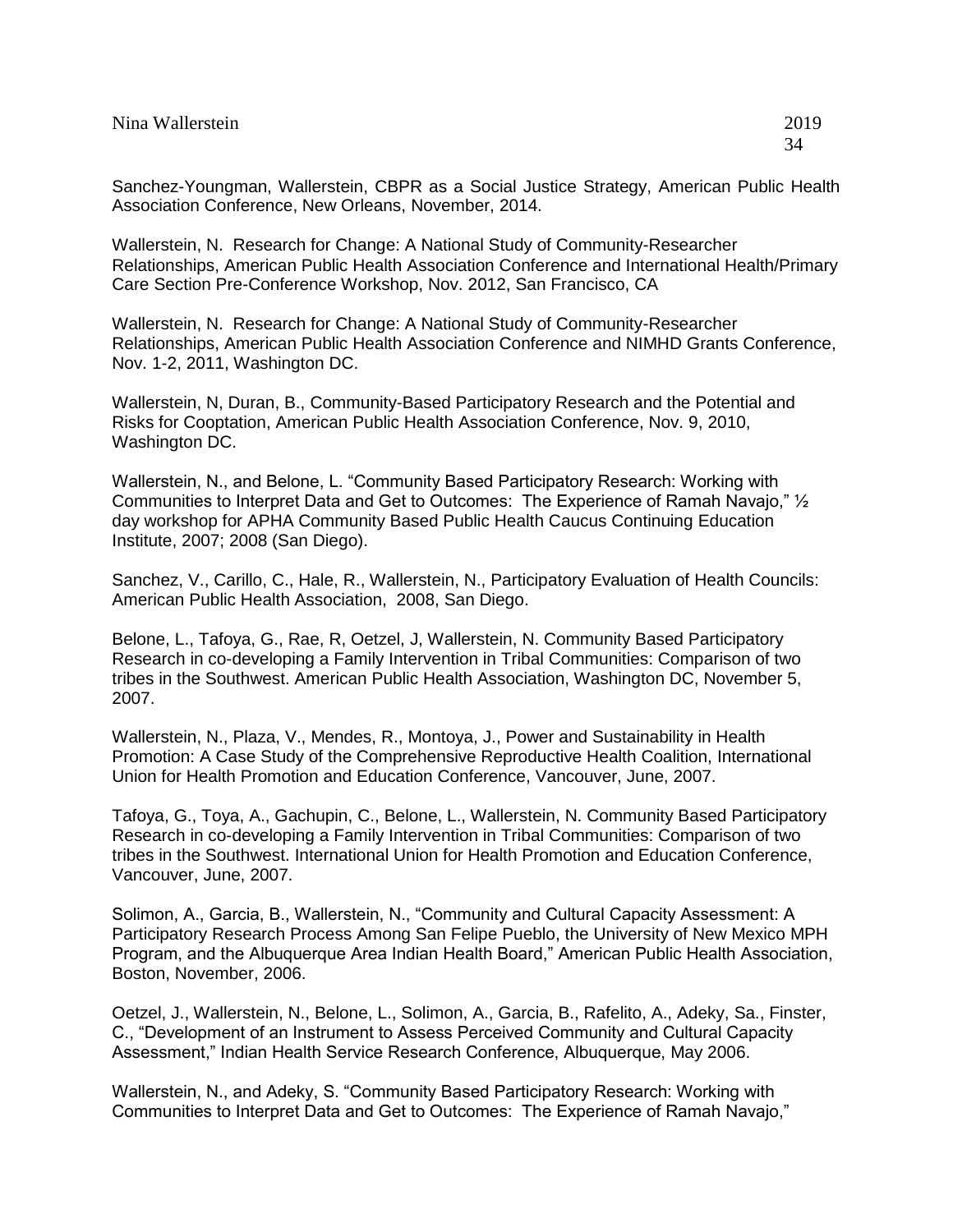Romero, L., Lucero, J., O'Connell, J., Wallerstein, N. "Women to Women: An Empowerment HIV/AIDS Prevention Program for High Risk Women," poster session, APHA, December 10, 2005.

Wallerstein, N., and Rafelito, A., "Community Based Participatory Research: Working with Communities to Interpret and Analyze Data and Get to Outcomes: The Experience of Ramah Navajo," presenter and planner with tribal colleague, ½ day workshop for APHA continuing education institute, November 7, 2004, Washington DC.

Wilson, N., Dasho, S., Wallerstein, N., "Youth Empowerment Strategies: A community based participatory prevention research project,) APHA, Nov, 2004, Washington DC.

**"**Participatory Assessment of Community Capacity and Social Capital: A Multi-Community, Multi-University Collaboration," Wallerstein, Aguilar, Shendo (from Jemez Pueblo), American Public Health Association National Conference, San Francisco, CA, November 19, 2003.

"Community Capacity/Social Capital Community-Based Participatory Research: Jemez Pueblo (with Randy Padilla) and UNM (with Nina Wallerstein) perspectives," Mid-year national SOPHE Conference, Las Cruces, June 19, 2003.

"Development of Practical Measures of Protective Factors and Social Capital in Racial and Ethnic Communities: A View from Jemez Pueblo", Wallerstein, N., Yepa, H. (from Jemez Pueblo), CDC National Chronic Disease Conference, Atlanta, GA, February 27, 2002.

"Infusing Social Justice into the MPH Curriculum: A UNM MPH Experience," Wallerstein, N., , American Public Health Association National Conference (APHA), Atlanta, GA, October 2001.

"Participatory Models for Evaluating Labor Markets and Health Initiatives," Wallerstein, N., American Public Health Association Conference, Atlanta, GA, October 2001.

"Youth Link: A Youth Policy Leadership Program in New Mexico," Wallerstein, N., Larsen, M., Adams, A., Rael, R., APHA, Boston, MA, November 14, 2000.

"Public Health Training in a Family Medicine Residency," Poster Session, Unverzagt, M., Wagner, L., Charlie, J., Wallerstein, N., APHA, Boston, MA, November, 15, 2000.

"Development of Participatory Evaluation Model of Coalitions," Wallerstein, N., Polascek, M., Maltrud, K., APHA, Boston, MA, November 15, 2000.

"The Political Economy of Health Education: The Case of Youth Policy", Society of Public Health Education (SOPHE) national meetings, Boston, MA, November, 12, 2000.

"Participatory Planning in a District Health Dept. Reflections of Two Consultants," Wallerstein & Sanchez, APHA, Washington DC, Nov 1998.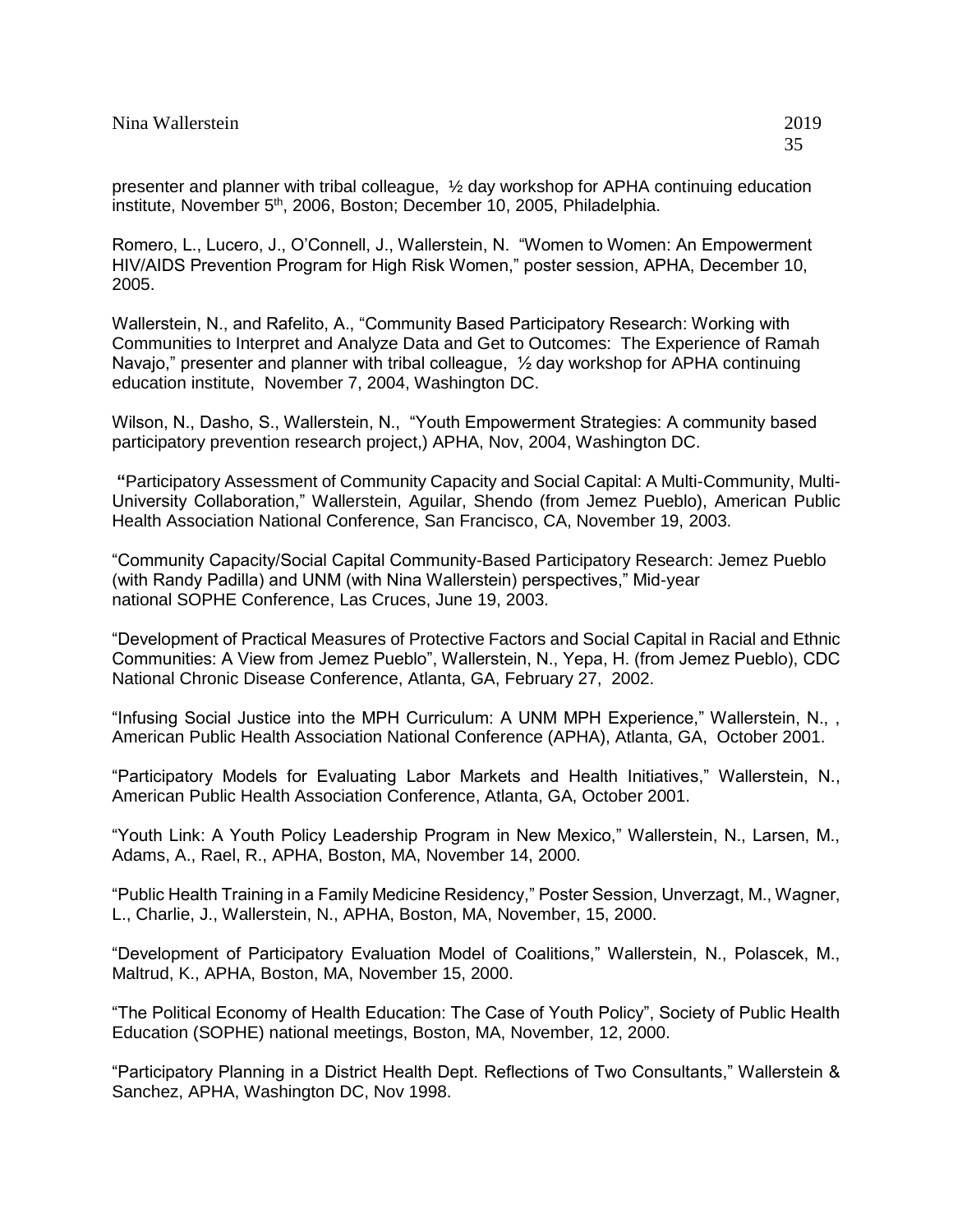"Dilemmas in Participatory Community Evaluation: Wallerstein & Maltrud, APHA, Washington DC, Nov 1998.

"Dilemmas in Participatory Evaluation: The Southwest/South of the Border Experience," Wallerstein & Helitzer, SOPHE mid-year Scientific Conference, San Antonio, May 1998.

"Health Promotion and Social Justice: a Rational and Two Case Studies," plenary dialogue with Nick Freudenberg. SOPHE Conference, New York, November 1997.

"Intent Versus Action: Evaluation of the Young Girl's Mentoring Program," Wallerstein, N., Tobkes, C., Stilwell, C., Kunde, T., APHA Conference, Indianapolis, Indiana, 1997.

"Program Retention Factors for High Risk Adolescent Girls," Wallerstein, N., Tobkes, C., Stilwell, C., Kunde, T., APHA Conference, Indianapolis, Indiana, 1997.

"Building Communities from the Inside Out: Community Capacity," co-led one-day continuing education workshop, American Public Health Association Meetings, San Diego, October 1995.

Discussant on panel entitled "Health Education Models: A Practitioner's Guide," sponsored by Centers for Disease Control, American Public Health Association conference, Washington D.C., Oct. 30-Nov. 2, 1994.

"Using Qualitative Methods to Evaluate Healthier Communities Programs," presentation by N. Wallerstein at "Health Promotion Leadership: Cornerstone for Change," National Conference on Health Education and Health Promotion, sponsored by Centers for Disease Control/ASTDPHE, Tampa, FL, April 24-27, 1994.

"Healthier Communities Evaluation and Issues of Power Between Researcher and Community" Presentation by N. Wallerstein at University of North Carolina School of Public Health, March 1994.

"Empowerment and Underserved Populations," American Journal of Health Promotion Conference, Colorado Springs, CO, February 1994.

"Values Clarification and Valuing Our Students," Invited Lecture, TEAL Conference, British Columbia, March 18-20, 1993.

"Healthier Communities Evaluation Issues," International Healthy Cities/Communities Conference, San Francisco, CA, December 1993.

"Youth Empowerment: An Evaluation Case Study of a Substance Abuse Prevention Program in New Mexico," American Evaluation Association Meeting, November 3-6, 1993, Dallas.

"Motivation and Prevention" by P. May, N. Wallerstein, B. Miller, Presentation at Sixth International Conference on Treatment of Addictive Behaviors (ICTAB-C), Santa Fe, January 10- 14, 1993.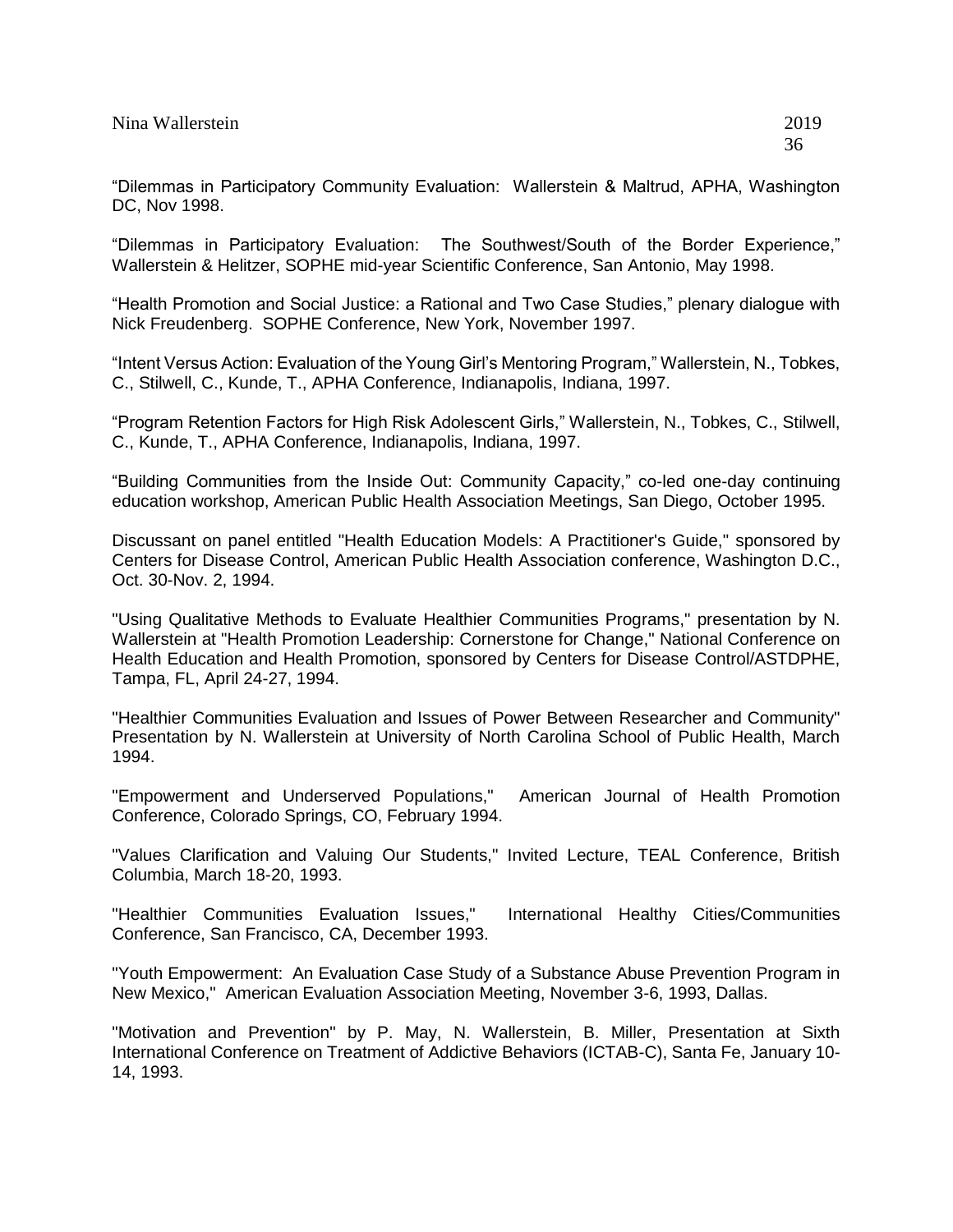"Strategies for Empowerment in Communities: A Case Study of Healthier Communities in New Mexico," Invited Speaker, International Healthy Cities and Communities Conference, San Francisco, December 8-11, 1993.

"Results from Demonstration Alcohol Substance Abuse Prevention Project," American Public Health Association, (APHA), Washington, D.C., Nov. 1992.

"Assumptions Underlying Community Empowerment and Health," APHA, Washington, D.C., Nov. 1992.

Tabet, S., Voltura, A., Wallerstein, N., Koster, F., "An Assessment of Knowledge and Attitudes of Medical, Nursing, and Medical Technology Students," Poster session, Western Society for Clinical Investigation, February 5-6, 1991.

"Community Competence and Empowerment: Applications in Health Education Research and Practice to Reach the Year 2000 Objectives," American Public Health Association, New York, September 30-October 4, 1990.

"A Critical Appraisal of Community Organizing and Empowerment Education in Health Education Practice," 7th Annual Society for Public Health Education (SOPHE) Midyear Conference, June 14-16, 1990.

"Empowerment Education: Paulo Freire's Ideas Applied to Community Health Education, Case Studies from Alcohol Prevention, Occupational Health and Elderly Health," XIII World Conference on Health Education, Houston, TX, August 28-September 2, 1988.

"Popular Health Education in Occupational Health," National Conference of Labor Educators, Highlander, Center, Tennessee, April 1988.

"Interdisciplinary Approaches to Freire Problem-Posing and Empowerment Education," Bergamo Conference on Curriculum Theorizing and Classroom Practice, Oct. 28-31, 1987.

"Freire's Methodology," International Occupational Health Panel, APHA, Sept. 1986.

"Freire's Methodology Applied to Teaching and Organizing: Occupational Health and Alcohol Education Case Studies," APHA, Washington, D.C., Nov. 1985.

"The Social and Political Function of Curriculum in the Americas: An Analysis of Traditional Curriculum and a Counter Freire-based Approach," XI International Congress of Latin American Studies Association, Mexico City, Sept. 1983.

"Successful Worker Education Methods," APHA, Montreal, Nov. 1982.

"International Occupational Health: A case study of Nicaragua," APHA, Montreal, Nov. 1982.

"Consequences of Using Problem-Posing in the Classroom," "Experiences in Conscienticazao," "Student-Centered Problem-Posing," national TESOL meetings, 1982-present.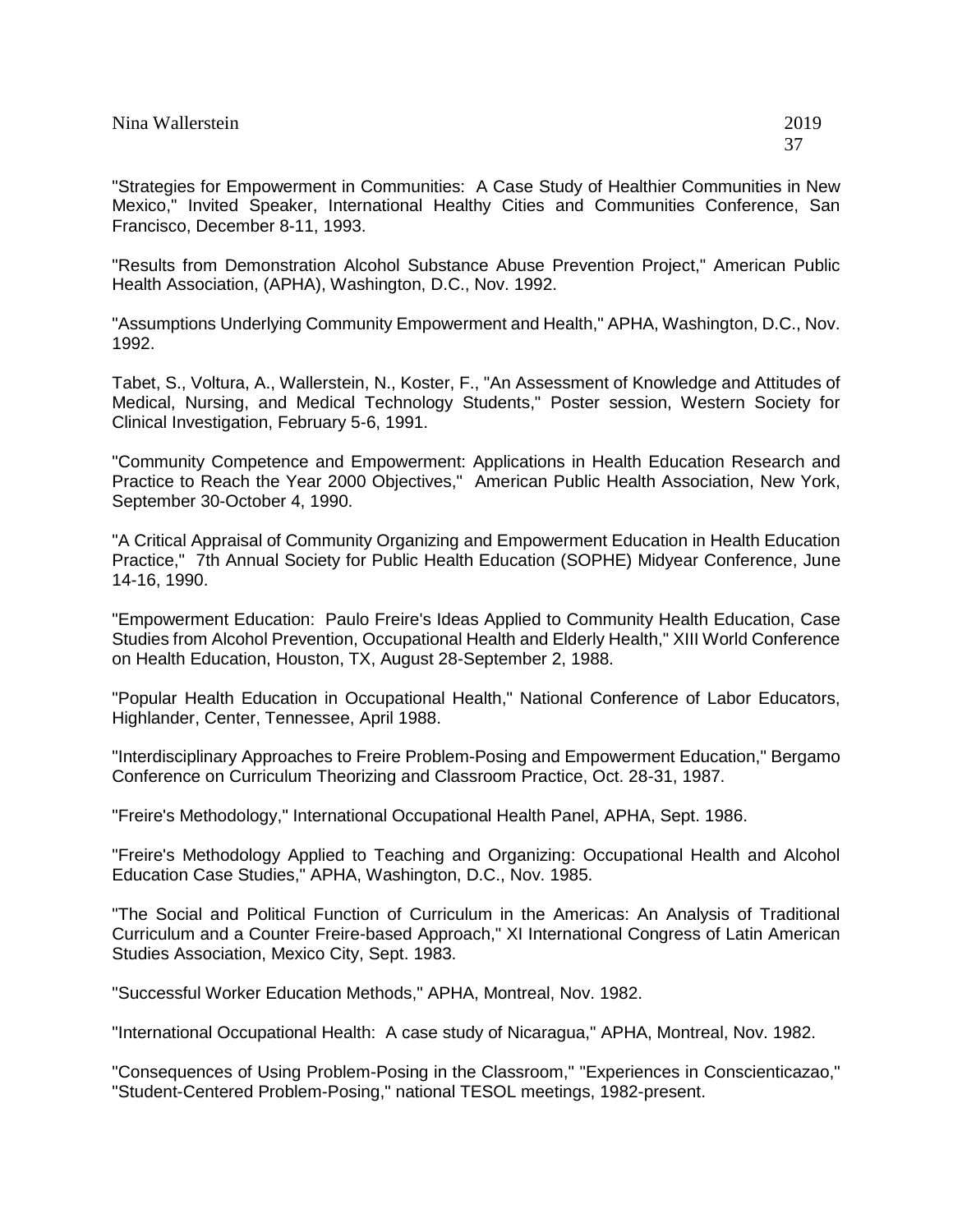Rae, R., Jones, M., Tso, T., Frazier, S., Handal, A., Wallerstein, N., Case Studies of Healthy Native Communities, New Mexico Public Health Association, April, 2013.

Rae, R., Jones, M., Tso, T., Frazier, S., Handal, A., Wallerstein, N., Case Studies of Healthy Native Communities, New Mexico Public Health Association/ NM CARES Health Disparities Conference, April, 2012.

Rae, R., Jones, M., Tso, T., Frazier, S., Handal, A., Wallerstein, N., Case Studies of Healthy Native Communities, Navajo Research Conference, July, 2011.

Rae, R., Jones, M., Tso, T., Frazier, S., Handal, A., Wallerstein, N., Case Studies of Healthy Native Communities, New Mexico Public Health Association/ NM CARES Health Disparities Conference, April, 2012.

Wallerstein, Metrics and Measures for Evaluating Community Engaged Research: Instruments from Research for Improved Health: A National Study of Academic-Community Partnerships, Vision2020 Seminar, December, 2011.

Wallerstein, N., Belone, L., Tafoya, G., Rae., R., Family Listening Program, A CBPR Research Prevention Project with two Southwestern Tribes, Vision 2020 Conference, University of New Mexico, Dec. 2010.

Wallerstein, N., Oetzel, J., Lucero, J., Belone, L., Tafoya, G, Duran, B., Simonds, V., Sussman, A., Muhammad, M., Research for Improved Health: A National Study of Academic-Community Partnerships. Vision 2020 Conference, University of New Mexico, Dec. 2010.

Belone, L. Tafoya, G., Rae, R., Wallerstein, N., and tribal partners: Family Listening Program: Views from Partners, New Mexico Public Health Association, April, 2010.

Belone, L, Yepa, T., Henio, J., K., L, Atole, S., The development of two tribal partnerships for an intergenerational family prevention program, New Mexico Public Health Association, Albuquerque, April, 2008.

Garcia, C., Vigil, H., Luna, J., Fairbanks, J., Wallerstein, N., "Tribal capacity building in the Ramah Navajo community to increase cancer screening," New Mexico Public Health Association, Albuquerque, April, 2007.

Wallerstein, N., Plaza, V., Montoya, J., Mendes, R., Cardiel, E., Melendez, M., Vasquez, F., Ronquillo, F., Ross, L., Scharmen, T., Power and Sustainability in Health Promotion: A Case Study of the Comprehensive Reproductive Health Coalition, New Mexico Public Health Association, Albuquerque, April, 2007.

Wallerstein, CBPR and Health Disparities, New Mexico Public Health Association, Albuquerque, April, 2007.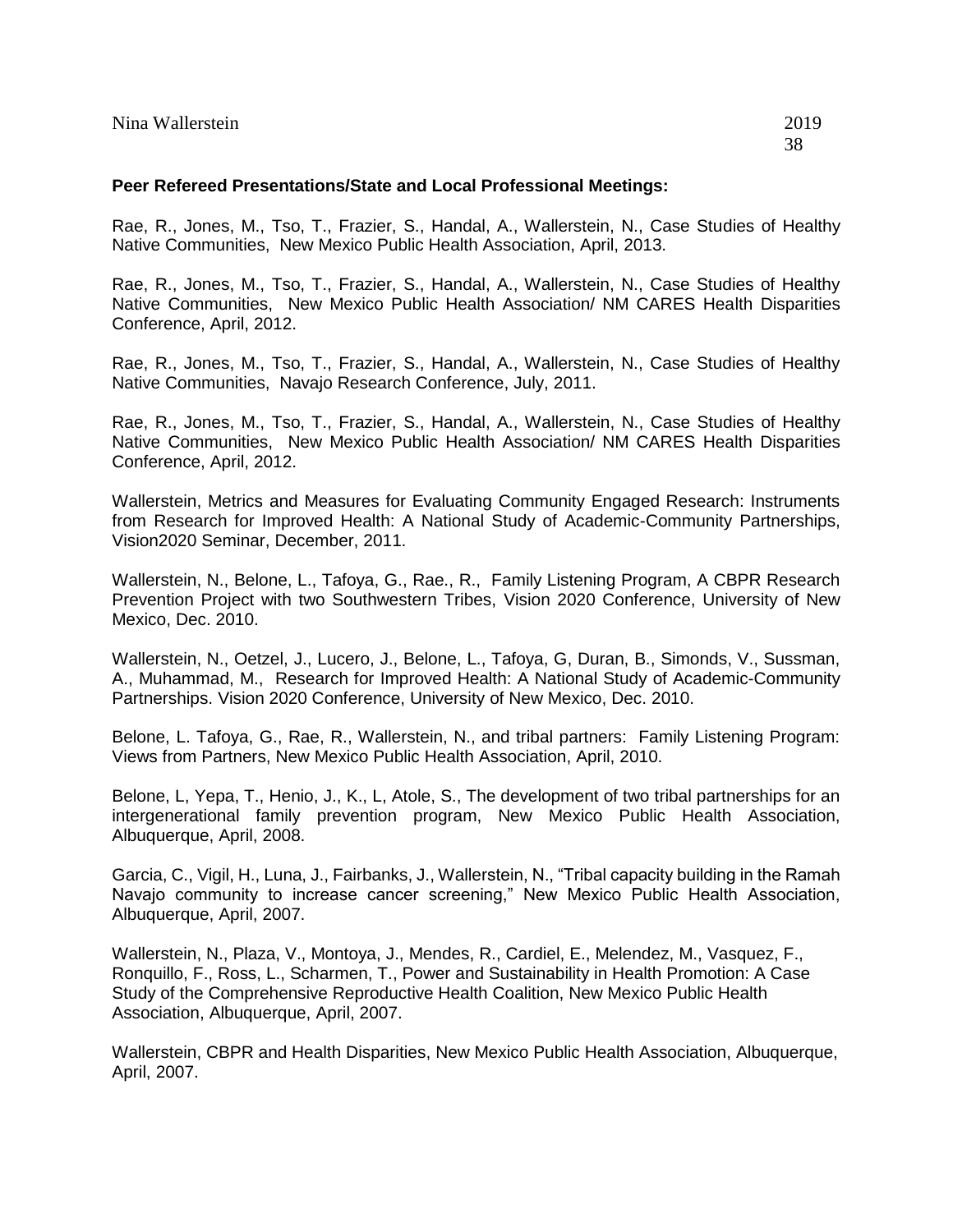Wallerstein, Belone, Solimon, Garcia, Rafelito, Luna, Fairbanks, Duran, and Oetzel, "Community and Cultural Capacity Assessment: A Participatory Research Process Among University, Tribal, and Intertribal Organizational Partners" New Mexico Tribal Health Research Conference, Albuquerque, June 2006 (panel discussion with tribal partners).

Wallerstein, Belone, Solimon, Garcia, Rafelito, Luna, Caston, Kennedy, Duran, and Oetzel, "Community and Cultural Capacity Assessment: A Participatory Research Process Among University, Tribal, and Intertribal Organizational Partners," New Mexico Public Health Association, Albuquerque, April, 2006 (panel discussion with tribal partners).

Wallerstein, "Community Based Participatory Research for Health Care," New Mexico Medical Review Association, Albuquerque, December 8, 2004.

Wallerstein, "Community Based Participatory Research to Reduce Health Disparities," Reducing Health Disparities and the Role of the Community, A Course for Community, DOH staff, contractors, and senior policy makers, April, 21, 2004.

Wallerstein, "Maximizing Mixed Methods through CBPR", Mental Health Mentorship and Education Program Training Institute, Albuquerque, March 1-5, 2004.

October 2, 2002, "Native American Research Centers for Health: Participatory Research with Tribes" Wallerstein, N., I.H.S./U.N.M./Tribal Partnership Conference, Albuquerque.

April, 24, 2002, "Social Protective Factors/Community Capacities and their Relationship to Social Determinants of Health: A Partnership with Jemez Pueblo," Wallerstein, N., Toya, A., New Mexico Public Health Association (NMPHA) annual meeting, Los Cruces, New Mexico.

April 13-14, 2000, "Social Protective Factors/Community Capacities and their Relationship to Social Determinants and Health," Wallerstein, N., Lopez, C., Duran, B., NMPHA annual Meeting, Ruidoso.

September 20, 2000, "Social Capital in Tribal Communities," Wallerstein, N., Lopez, C., IHS/UNM/Tribal Partnership Conference, Albuquerque.

October 23-25, 1994, "Healthier Communities Coalition Evaluation" and "Community Needs and Capacity Assessment," Prevention '94, Albuquerque.

September 29, 1994, "Community Organizing and Empowerment Models," for the "Community Health in a Changing Border Environment: A Foundation for Continued Cooperation," Border Health Education Training Center Conference, Las Cruces.

September 23-24, 1993, "Healthier Communities Evaluation," UNM/W.K. Kellogg Community Initiatives in Health Promotion Conference, Albuquerque.

August 10-12, 1993, "Qualitative Evaluation," Biannual Health Promotion Meeting, Department of Health Staff, Albuquerque.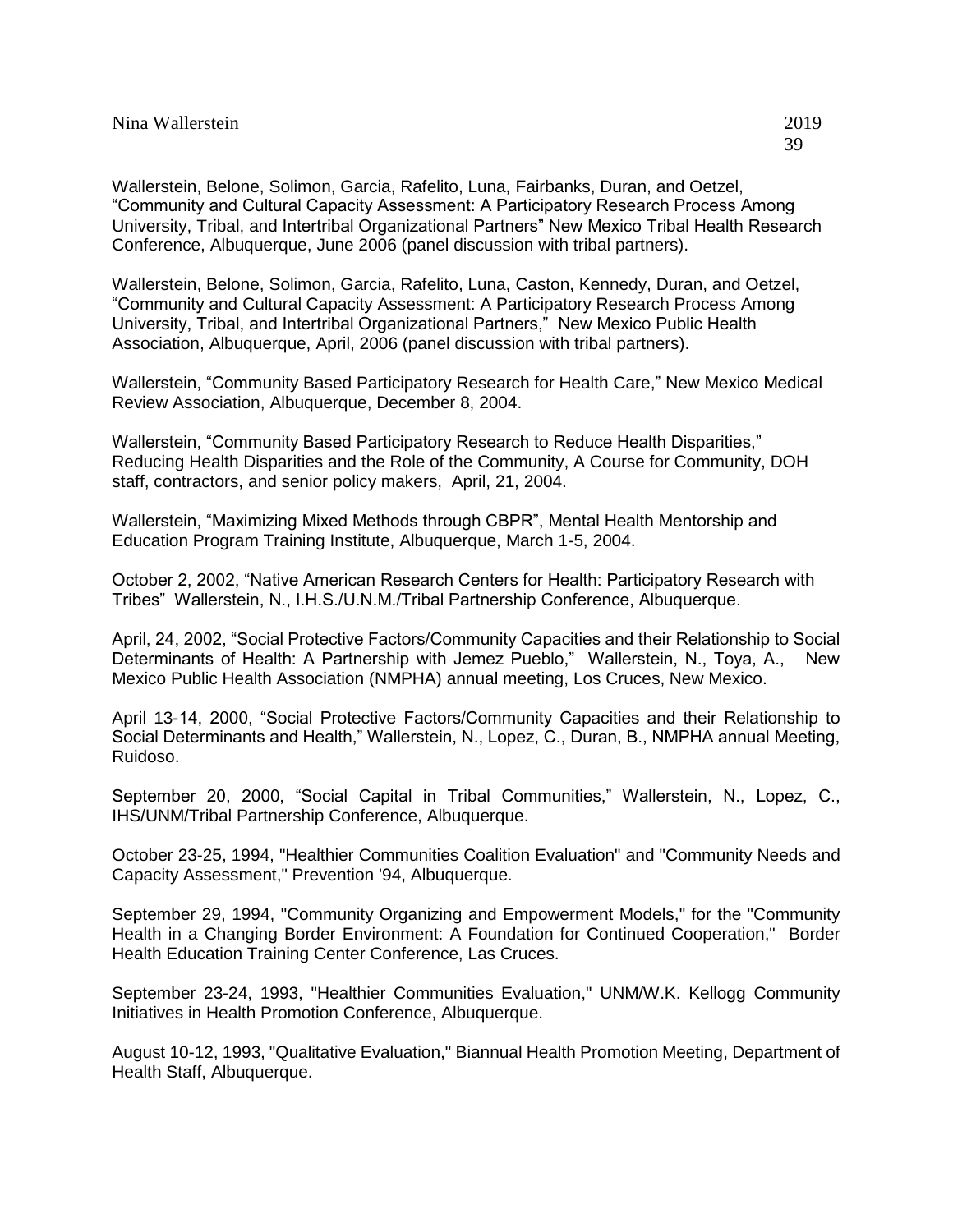April 29-30, 1993, "Visioning and Healthier Communities," Second Annual Maternal Child Health Council County Summit, Albuquerque.

May 14, 1993, "Cultural Stereotypes and Community Building," Early Childhood Retreat, Ramah Navajo School Board, Inc., Continuing Education Program, Gallup.

March 27, 1992. "Prevention: Can it Really Reduce Costs?" Health Care Rationing: Who Decides Conference, Albuquerque.

Sept. 1-3, 1992. "Empowerment and Health." Growing with Quality: Federal Southwest Regional Quality Conference, Albuquerque.

April 25, 1991, Strategies for Change, Southwest Regional Breastfeeding Conference, Albuquerque.

April 19, 1991, Building Teams and Coalitions, Workshop for Second State-wide Child Abuse Prevention Conference: Empowering Communities Through Positive Alternatives, Albuquerque.

April 9, 1991, Visions of a Healthy Community, Workshop for the New Mexico Public Health Association Conference: Building Coalitions, Albuquerque.

February 13, 1991, ASAP Interview, Appearance on Second Century, KNME television.

1982-present: "Occupational Health and Safety and Right to Know" for Building Trades Apprenticeship Program; labor and employer groups.

1984-1987: Health and Safety Classes for Labor and Industrial Studies Program, UNM Continuing Education.

1983-1987: "The Hazards of Video Display Terminals," for Governor's Conference on Women, 1983/84; for state and city government, public schools, private business.

November '87: Health Promotion Talk in Spanish for University Latin American Programs in Education (LAPE) sponsored visit of athletic coaches from El Salvador.

October '87: The Alcohol and Substance Abuse Prevention Program, for University LAPE Roundtable on Drug Abuse Control with Latin American Visitors.

October '87: Networks for Action and Change Panel, an Emerging Coalition for New Mexico's Youth Convention, Albuquerque.

September '86: Occupational Health Panel, New Mexico Hospital Association.

Nov. '84 and Sept. '86: Occupational Health Seminar for Governor's Conference on Nursing.

November '83: Labor Management Training for Albuquerque City Workers.

October '83: Retail Clerks Health and Safety Conference.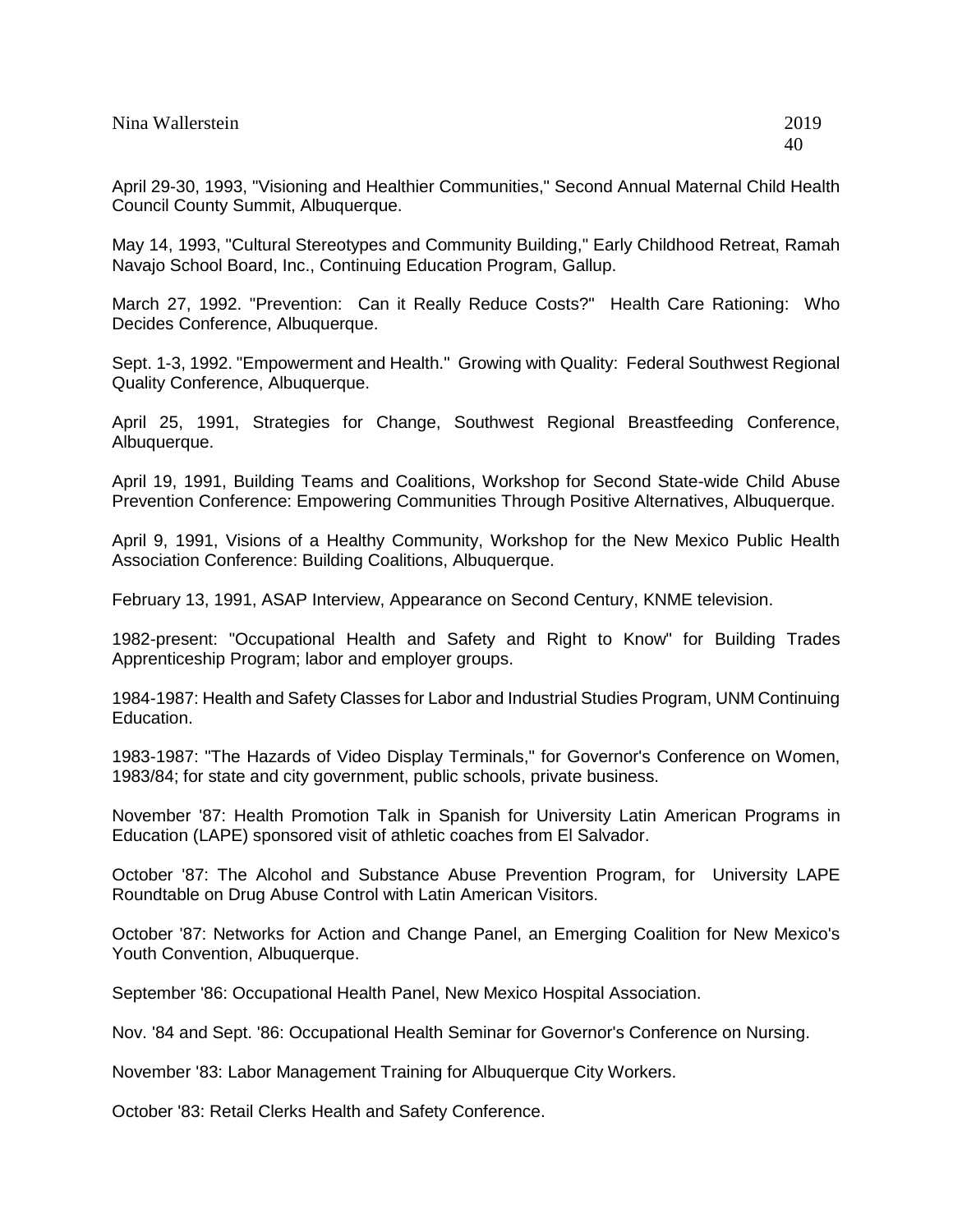March '83: National Federation of Federal Employees Seminar.

March '83: "Hospital Work Can Be Dangerous To Your Health" conference.

February '83: Education program for asbestos workers with screening program conducted by Mount Sinai medical team.

# **Continuing Medical Education Workshops: New Mexico**

December '84: Workshop for clinic staffs in Las Cruces, N.M.

- March '84: "Practical Occupational Medicine in a Rural Clinic," Seventh Annual National Conference on Rural Primary Care, Albuquerque, N.M.
- July '83: Workshop for clinic staffs in Tierra Amarilla and El Rito, N.M.
- July '83: Workshop for National Health Service Corps assignees, N.M.
- January '83: Workshop for clinic staff at La Clinica de la Gente, Santa Fe, N.M.
- November '82: Workshop for physicians participating in medical preceptorship program at Ghost Ranch, N.M.

**RESEARCH CAREER:** Highlighted Researcher for Annual Report of UNM Health Sciences Center Research, "Translating Today's Research into Tomorrow's Cures," article and videotaped interview, 2009.

# **GRANT SUBMISSIONS:**

Senior Mentor, Co-Investigator (in-kind), Research Supplement to Promote Diversity in Healthrelated Research, submitted by Shannon Sanchez-Youngman, TREE Center, March, 2020.

Co-Investigator (15%), (Principal Investigator, Belone), RO1: Family Listening Program (FLP) Culturally-Centered Dissemination & Implementation Project, IRINAH (Intervention Research in Native American Health), National Institute of Drug Abuse, 4/01/2020 – 03/31/2025, \$517,175.

Senior Mentor (in-kind), R36 Training Grant for Kasim Ortiz doctoral dissertation research, National Institute of Aging, February 2020.

# **CURRENT GRANT AND CONTRACT FUNDING:**

Principal Investigator: Wallerstein, N., (15%) 1 R01 NR015241-01A1, Engage for Equity (E2): Advancing Community Engaged Research, (submitted as: Advancing CBPR Practice through a Collective Reflection and Measurement Toolkit), National Institute of Nursing Research, Sept. 23, 2015-May 31, 2021, ~\$400,000/year.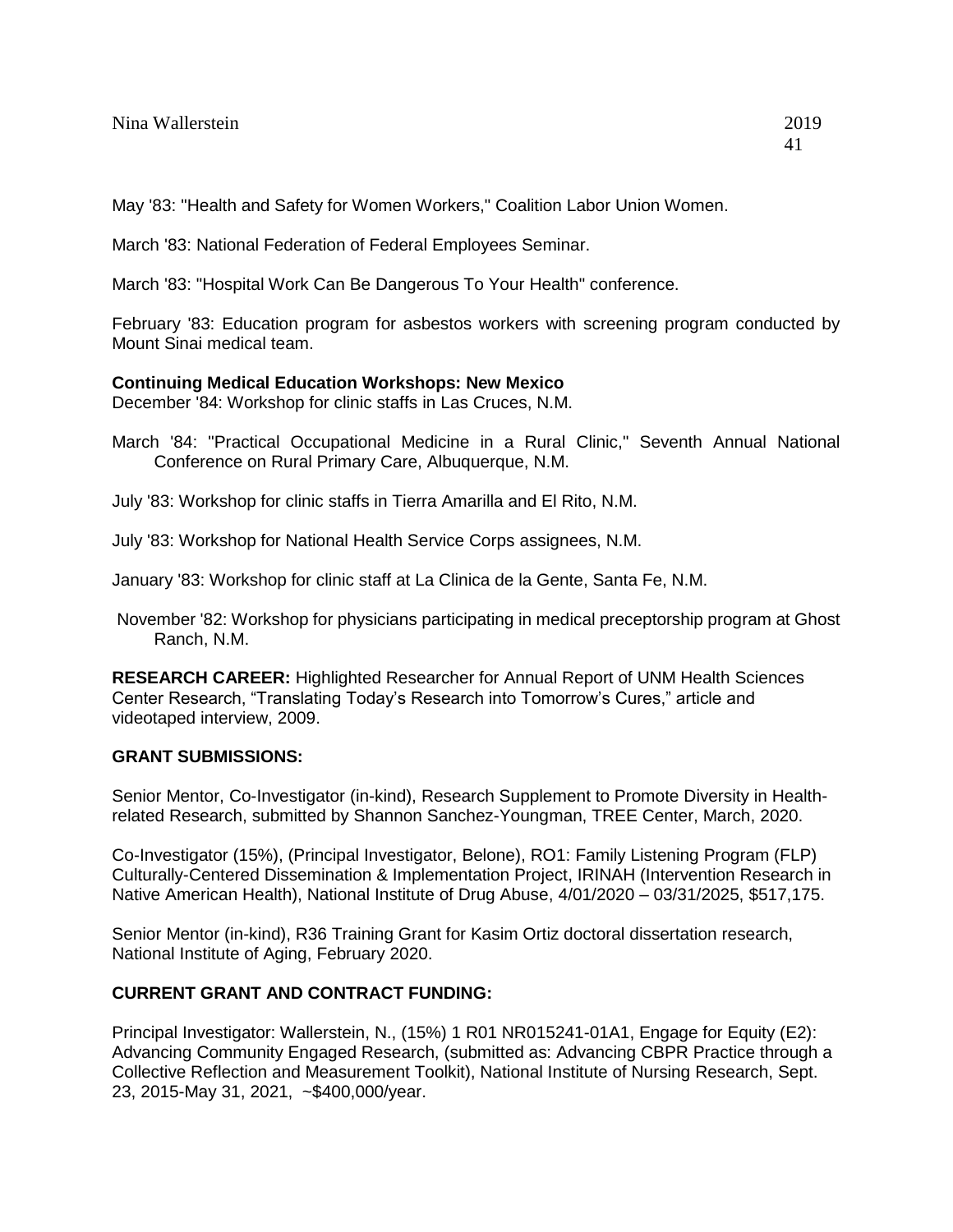Principal Investigator: Wallerstein (contact PI, 10%) with Belone (Co-PI, 25%), 1RO1 DA037174-01, Family Listening Program: Multi-Tribal Implementation and Evaluation of Intergenerational Cultural-Centered Family Listening Project to Prevent Substance Abuse in Mescalero Apache Tribe, Ramah Navajo, Jemez Pueblo, National Institute of Drug Abuse, Score of 18; 4<sup>th</sup> percentile, April 1, 2014- March 31, 2019; ~\$500,000/year. (2<sup>nd</sup> no-cost extension year, March 31, 2021).

Principal Investigator, (4%), Consultation on Developing a Community Engagement Infrastructure with ALTAMed Health Care System, Los Angeles, PCORI-funded contract, 2019- 2021, \$24,000/ yr.

Co-Investigator/Senior Advisor/Mentor for Evaluation (13%); (Principal Investigators: Cacari-Stone, Verney, Yellowhorse-Braveheart, Sanchez), U54 2U54MD004811, New Mexico Transdisciplinary Research, Equity and Engagement (TREE) Center for Behavior Health, National Institute for Minority Health and Health Disparities, Sept 1. 2017-August 31, 2022, \$1,433,258/year.

Principal Investigator: Wallerstein (1%), subcontract to Columbia University (PI: Muenning), An Experimental Investigation into the Impact of Socioeconomic Context on Biological Markers of Aging, Health and Mortality, (support for doctoral student, Kasim Ortiz), National Institute of Aging Research**,** 5R01AG054466, 9/30/2016-05/31/2022

Co-Investigator (In-kind); Principal Investigator, Akerman, M., Objetivo do Desenvolvimento Sustentável e Promoção da Saúde: Estudo de Métodos e Ferramentas de Pesquisa Participativa, School of Public Health, University of São Paulo, Federal University of São Paulo, Santos Campus with non-governmental organization, Camará, funded by FAPESP, 2019-2021.

Principal Investigator: Wallerstein, N, (4%) Contract with Morgan State University, Training in Engage for Equity evaluation tools with pilot BUILD grants, July, 2018-June, 2019, \$50,000.

Principal Investigator: Wallerstein (in-kind), Informationist Roles for Engage for Equity (E2): Administrative Supplement, National Library of Medicine, 5R01NR015241-02, 2017- 2020; ~\$25,000/year; \$75,744/3 years

# **UNFUNDED ONGOING RESEARCH:**

Principal Investigator, Multicenter Collaborative Engage for Equity Adaptation, Health Promotion and Participatory Research Networks, Brazil, 2017- present.

# **PAST AND COMPLETED GRANT/CONTRACT FUNDING:**

Community Engagement Investigator (10%) (Principal Investigator, Yonas). Access to Critical Cerebral Emergency Support Services (ACCESS). Department of Health and Human Service, Center for Medicaid and Medicare, Healthcare Innovation Award, Grant Number: CMS-1C1-14- 001-017996*)* 2014-2018, \$15.1 million.

Senior Fellow (2%) (Principal Investigator, Sanchez). Robert Wood Johnson Foundation Health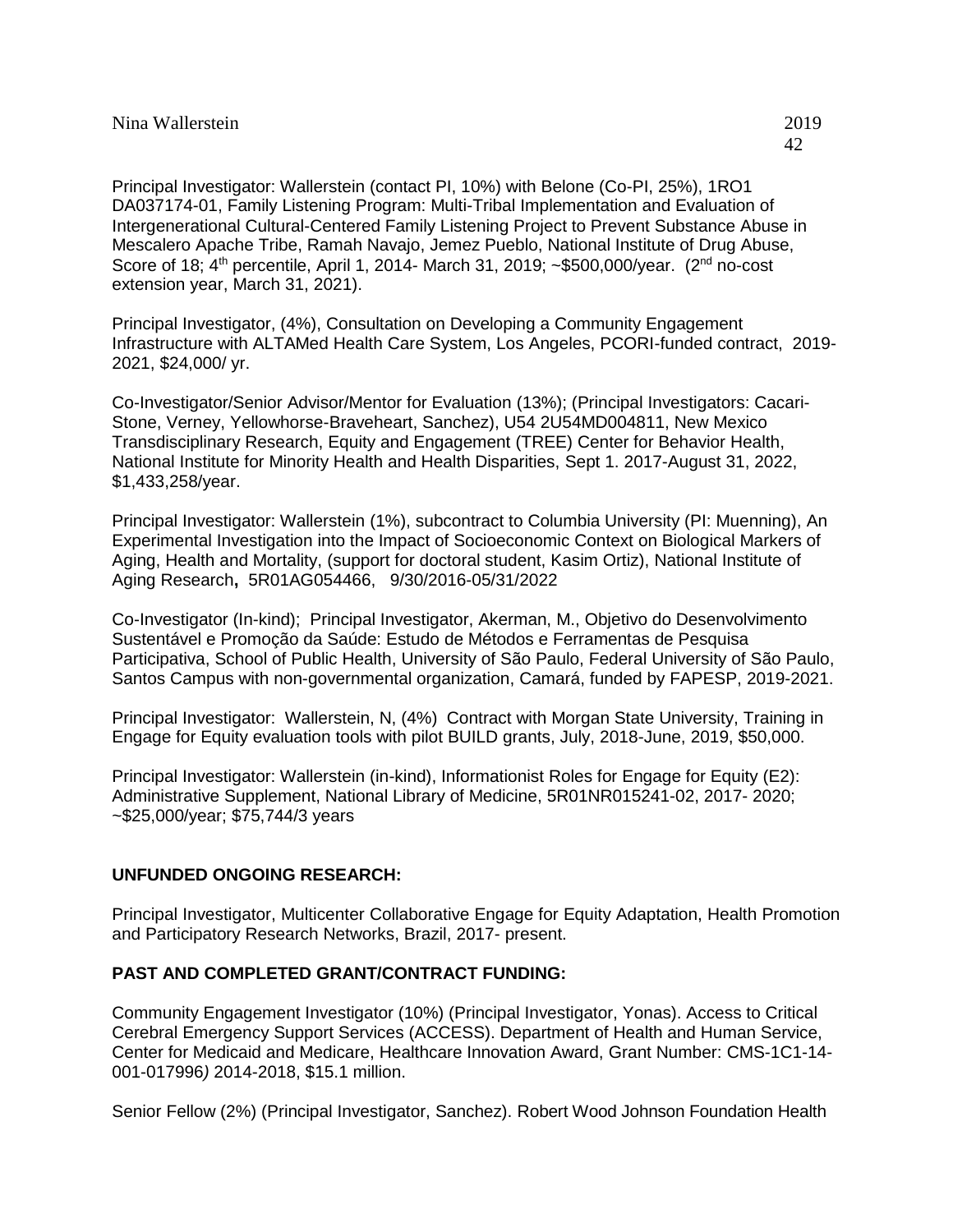Policy Center at UNM, ~2 million/annually, to provide mentorship to minority junior faculty and postdoctoral scholars in social sciences and health policy, 2007-2018.

Principal Investigator: Wallerstein (in-kind), for doctoral student Kasim Ortiz, UNM Cancer Center disparities pilot (\$50,000). July 2017-June 30, 2018.

Principal Investigator (15%): An Intervention for High-Risk Youth, National Institute of Drug Abuse, R34DA030680, \$450,000/year, April 1, 2012-2016 (no-cost extension year) (Score of 10).

Co-Investigator, Associate Director, NM CARES HD Center and Co-Director, Community Engagement Section, (15%) (Williams, PI), New Mexico Center for the Advancement Research Engagement and Science on Health Disparities (NM CARES HD), National Institute of Minority Health and Health Disparities, ~900,000/annually, 2010-2016.

Principal Investigator (5%), Longitudinal Research of National Healthy Native Community Fellowship, Indian Health Service, January 2004-October, 2017.

Principal Investigator, UNM (10%), U26IHS300293, Research for Change: A Cross-Site Community Based Participatory Research Study, NARCH V (Native American Research Centers for Health (an Indian Health Service partnership with NIDA, NCRR, NIGMS, OBSSR, NIMHD, NCI). \$775,000/1<sup>st</sup> year; \$534,00/2-4<sup>th</sup> year, divided between National Congress of American Indians (overall PI), University of Washington, and University of New Mexico, 2009- 2013.

Co-investigator until 2015 (10%), Lucero, PI: NCAI partnership with UNM: CBPR Dissemination of Toolkit, Native American Research Centers for Health (NARCH VII), U261IHS0082-01- 00, October 2013-2017.

Co-PI (8%), Family Listening Project to Prevent Alcohol Abuse in Mescalero Apache Tribe, NIH: National Institute of General Medical Science, Native American Research Centers for Health (NARCH V), \$183,000/annual, 2009-2013.

Principal Investigator, UNM (2%). Jemez Health and Human Services Evaluation Contract, Technical Services Consultant to develop evaluation protocols for public health programs. \$30,000, Sept. – Dec. 2012.

Principal Investigator, (in-kind), RezRIDERS: An Intervention for High-Risk Youth, CTSA Pilot Grant, \$20,000, April 1, 2010-2011.

Co-Principal Investigator (10%), (Sussman/Wheeler, PI) Practice Systems Assessment and Interventions to Enhance Cervical Cancer Screening and Care among Latino and Native American Populations, PROSPR grant, 1U54CA164336-01, National Cancer Institute, 2011- 2012.

Co-Principal Investigator, (in-kind), (Avila, PI), Study of CBPR Processes within South Valley Environmental Justice Coalition, RWJF Center for Health Policy at UNM Seed Grant, \$20,000, May 1, 2010 -2011.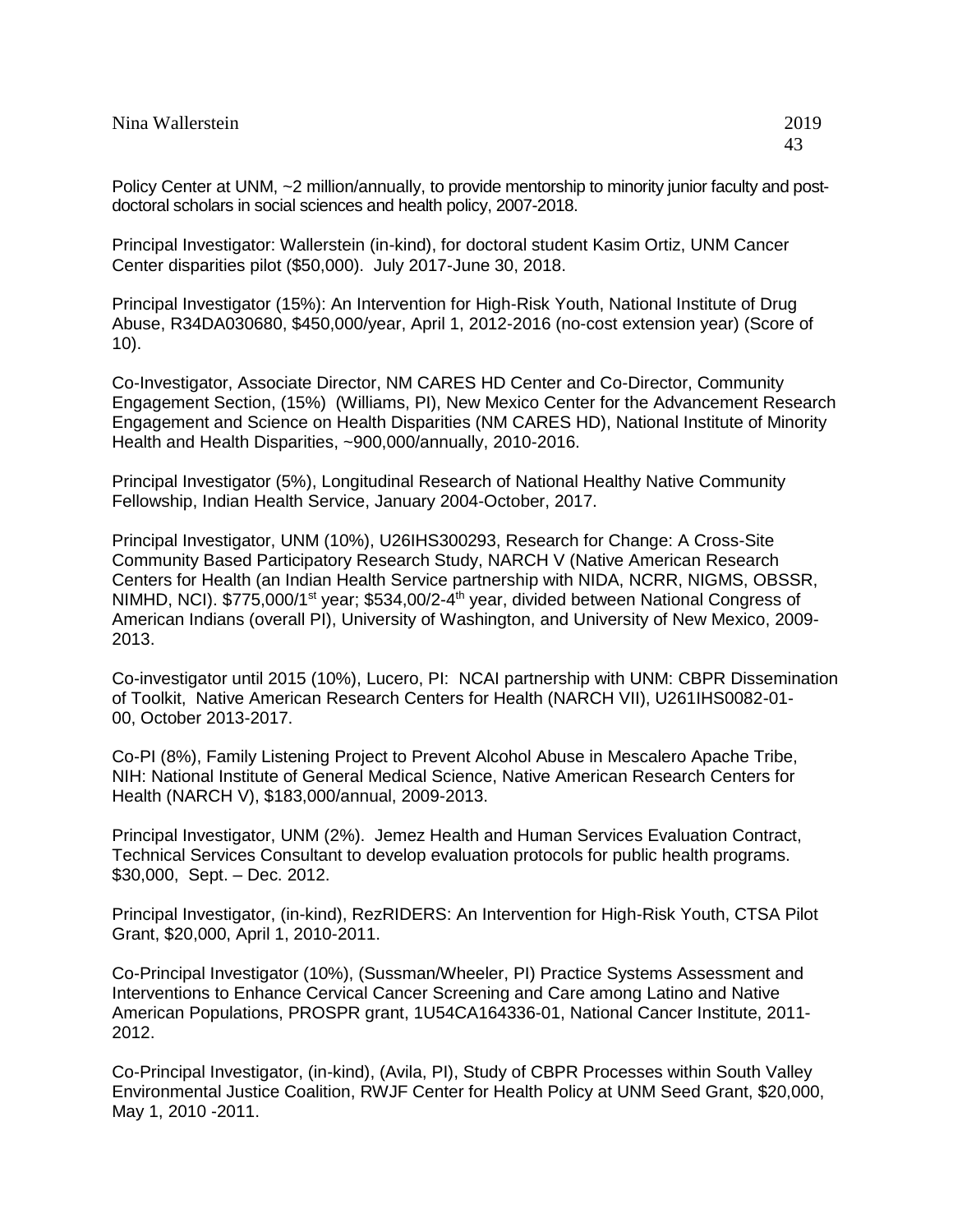Principal Investigator (5%), Study of CBPR Processes and Outcomes, National Center for Minority Health and Health Disparities/NARCH, U26IHS300009A Supplement, \$458,000 total, October, 2006-2010.

Principal Investigator (25%), Family Listening Project to Prevent Alcohol Abuse in Ramah Navajo and Jemez Pueblos, NIH: National Institute of General Medical Science, Native American Research Centers for Health (NARCH III), U26IHS300009A, \$600,000 direct, October 1, 2005-2009.

Co-Principal Investigator (8%), Participatory Evaluation of Health Councils, Department of Health, New Mexico, \$180,000, total, October 1, 2006- June 20, 2010.

Principal Investigator (5%), Power and Sustainability in Health Promotion Initiatives: A Case Study of the Health Care Access Coalition, UNM Robert Wood Johnson Foundation National Center, pilot funding, \$10,000 direct, July 2007 – March 2008.

Principal Investigator (20%), Southwest Addictions/Alcohol Research Group, minority training center for intervention research, National Institute of Alcohol Abuse and Alcoholism, U01 AA014926, \$750,000 direct, 2003-2007. (Mentorship of 12 junior faculty and post-docs of color).

Principal Investigator (10%), American Indian/Alaska Native Core Capacity Building Programs/ REACH Program, Centers for Disease Control/Albuquerque Area Indian Health Board, U50/CCU622181, \$192,090, UNM Subcontract, \$32,000 annual; October, 2001- 2007.

Principal Investigator (20%), Social Protective Factors in Tribal Communities: Measurement Issues: NIH: National Institute of General Medical Science, Native American Research Centers for Health (NARCH I), U26 94 00006, \$379,281, October, 2001- 2006.

Principal Investigator (5%), Shiprock MPH Satellite Program, Contract with Shiprock Indian Health Service, \$120,000 annually, 2003 – 2006.

Principal Investigator, Active Living by Design, \$17,000 Subcontract from 1000 Friends to codevelop new Town Design and Public Health Course, Robert Wood Johnson Foundation, \$225,000 total, November 2003-2006.

Co-Investigator (10%), Youth Empowerment Strategies, Centers for Disease Control, S. Leonard Syme, Principal Investigator, R06/CCR921439-01, \$1.5 million, October 2002-2006.

Population Core Leader (7%), National Institute of Environmental Health Sciences Center, Scott Burchiel, Principal Investigator, \$3.8 million, 2003-2005.

Principal Investigator (5%), Social Protective Factors in Tribal Communities, Centers for Disease Control, U48/CCU610818-05SIP24R-99, \$396,000, October 1999-2002, no cost extension until 2003.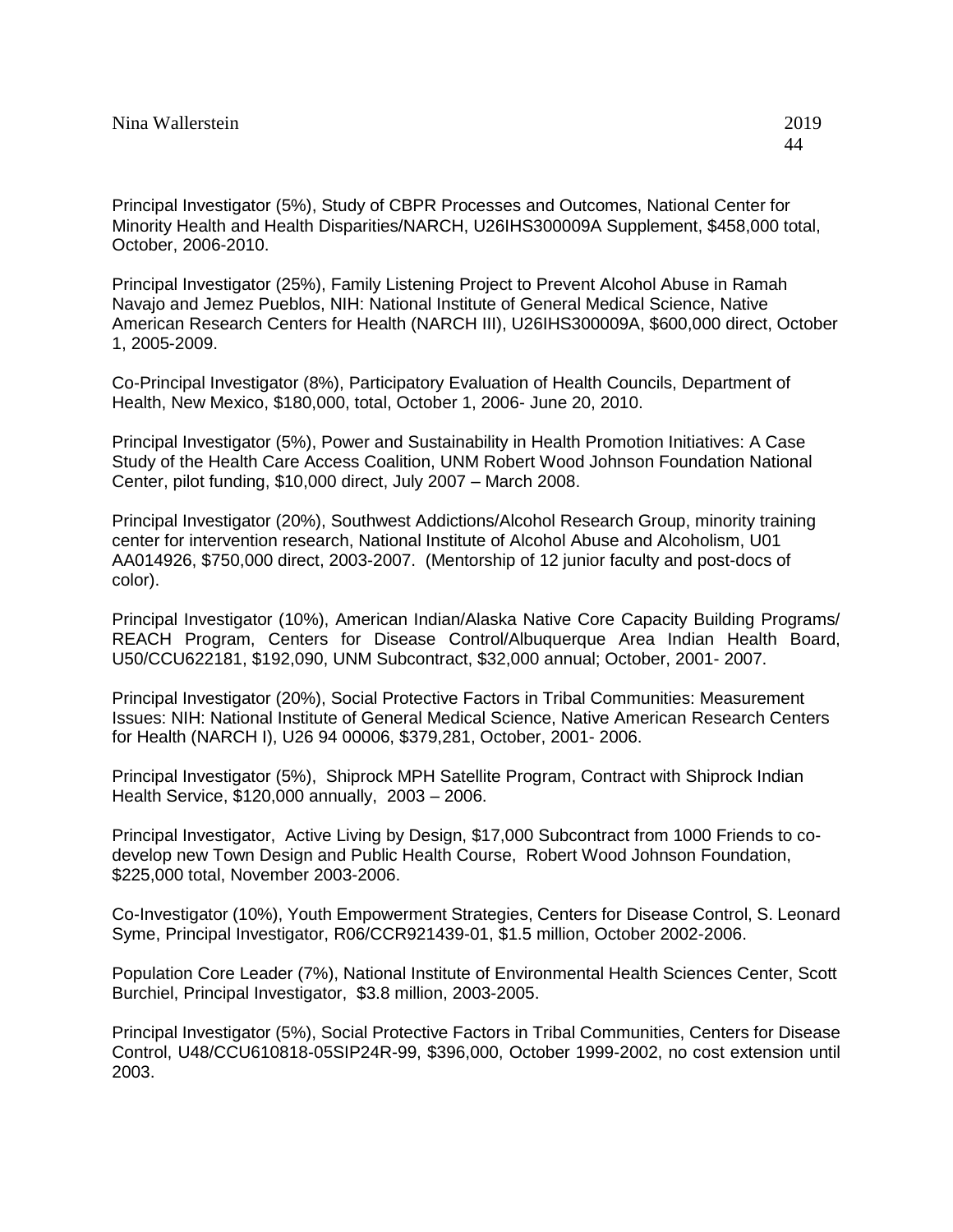Evaluation Coordinator (5%), Women to Women: Coming Together for Positive Change, an HIV intervention, Planned Parenthood of New Mexico, Inc. \$32,500, October, 2000 – September, 2003.

Evaluation Coordinator (5%), Mental Health Mentorship and Education Program, Howard Waitzkin, Principal Investigator, 1R25 MH60288-01, HRSA, 1999-2003.

Principal Investigator (in-kind), Continuing Education in Maternal Child Health, MCH-B/HRSA, \$90,000, June 2000 – May 2003.

Principal Investigator (in-kind), Public Health Training in Maternal Child Health, with University of Arizona, MCH-B/HRSA, \$64,799, July 2001-June 2004.

Environmental Health Curriculum Development, \$450,000, Los Alamos National Laboratories, Department of Energy, May 1997—2000.

Curriculum Developer for Family Practice Residents, (7%), Community Voices, Dan Derkson, Principal Investigator, Kellogg Foundation, 1999-2002.

Principal Investigator, Adolescent Social Action Program (ASAP) Minority Alcohol Substance Abuse Prevention Program, National Institute on Alcohol Abuse and Alcoholism, RO1 AA08943- 01A3, \$1.6 million, Aug. 1994-1999.

Co-investigator, Maternal Child Health Training Institute, MCH-B, HRSA, \$50,000, October 1997- 1999.

Evaluator, Youth Link, Youth Policy Initiative, Advocates for Children and Families, Albuquerque, Kellogg Foundation subcontract, \$38,000, May 1994-April 1996; Surdna Foundation, \$11,000, 1999.

Evaluator, Turning Point Partnerships, Department of Health, \$37,000, June 98-June 99.

Principal Investigator, Training, Technical Assistance and Evaluation for Healthier Communities, NM Department of Health, \$33,718, January-June, 1997.

Evaluator, New Mexico AIDS Services Young Girls Mentoring Program, \$2,000, August 1996- June 1, 1997.

Co-Principal Investigator, Tobacco and Alcohol Abuse Prevention, U.S. Department of Education, \$192,000, October 1993-September 1995.

Principal Investigator, Healthy Communities Evaluation, Re-Visioning New Mexico, Department of Health, Santa Fe, \$9,250, Jan. 1993-Sept. 1994.

Principal Investigator, ASAP Photo Novella Project, Department of Children, Youth and Families, Santa Fe, \$55,000, November 1994-1995.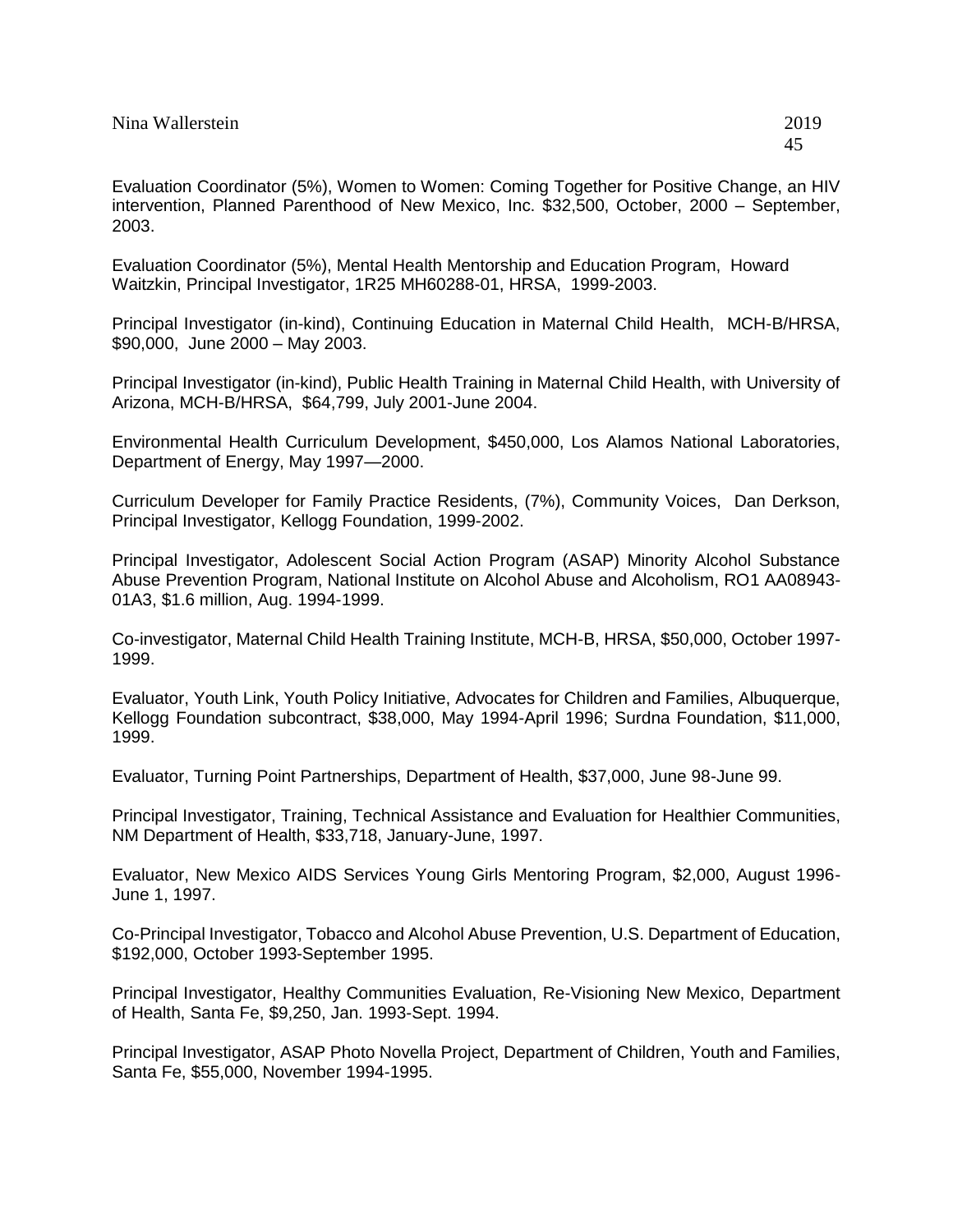Principal Investigator, Youth Photo Novella Project, Department of Children, Youth and Families, October 1993-September 1994, New Mexico, \$31,500.

Co-principal Investigator, Model Demonstration Grant Extension, Federal Department of Education, \$200,000, April 1992-September 1993.

Principal Investigator, Community Development Technical Assistance, U.S. Housing and Urban Development, Drug-Free Neighborhoods, for Tucumcari Housing Authority, \$8,560, Dec. 1992- Jan. 30, 1993.

Co-Principal Investigator, ASAP Demonstration Grant, to Drug-Free Schools, U.S. Department of Education, \$389,692.00, October 1990-May 1992.

Co-Principal Investigator, "ASAP Teacher Training Grant," to Drug-Free Schools, U.S. Department of Education, \$126,000.00, October 1989 - October 1990.

Co-Principal Investigator, "ASAP Training and Evaluation Project," to Drug-Free Schools, U.S. Department of Education, \$188,496.00, May 1988-May 1990.

Project Director, "ASAP Curriculum Development Model Demonstration Project," to Drug-Free Schools, U.S. Department of Education, \$242,000.00, October 1987-October 1989.

Grant Writer:

Primary Prevention section of Pew Trust/Rockefeller Foundation Health of the Public Grant, UNM. Three-year funding, 1988-1991.

Occupational Health section of Kellogg Foundation Health Promotion Grant, Colleges of Education, Nursing, Medicine, UNM. Three-year funding, 1986-1989.

Occupational Health section of Family Practice Residency Training Grant, UNM School of Medicine, 1983-1986.

Occupational Health Film Series, New Mexico Humanities Council.

Occupational Health Labor Program, Abelard Foundation, Southwest Research, Albuquerque, (\$5,000), 1982-1983.

### **GRANTS SUBMITTED (Unfunded):**

Co-Investigator, (Belone, L. ,PI), Family Listening Project Dissemination Grant, R21, IRINAH Network, National Institute of Drug Abuse, May 2018-2020.

Co-Investigator, Substance Abuse Prevention and Dissemination Best Practices Technical Assistance, National Indian Child Welfare Association, NARCH X Center, 2018-2022.

Wallerstein, PI of subcontract to Healthy Native Community Partnership, "Healthy Native Communities Fellowship (HNCF)-Community Engagement and Collaborative Leadership to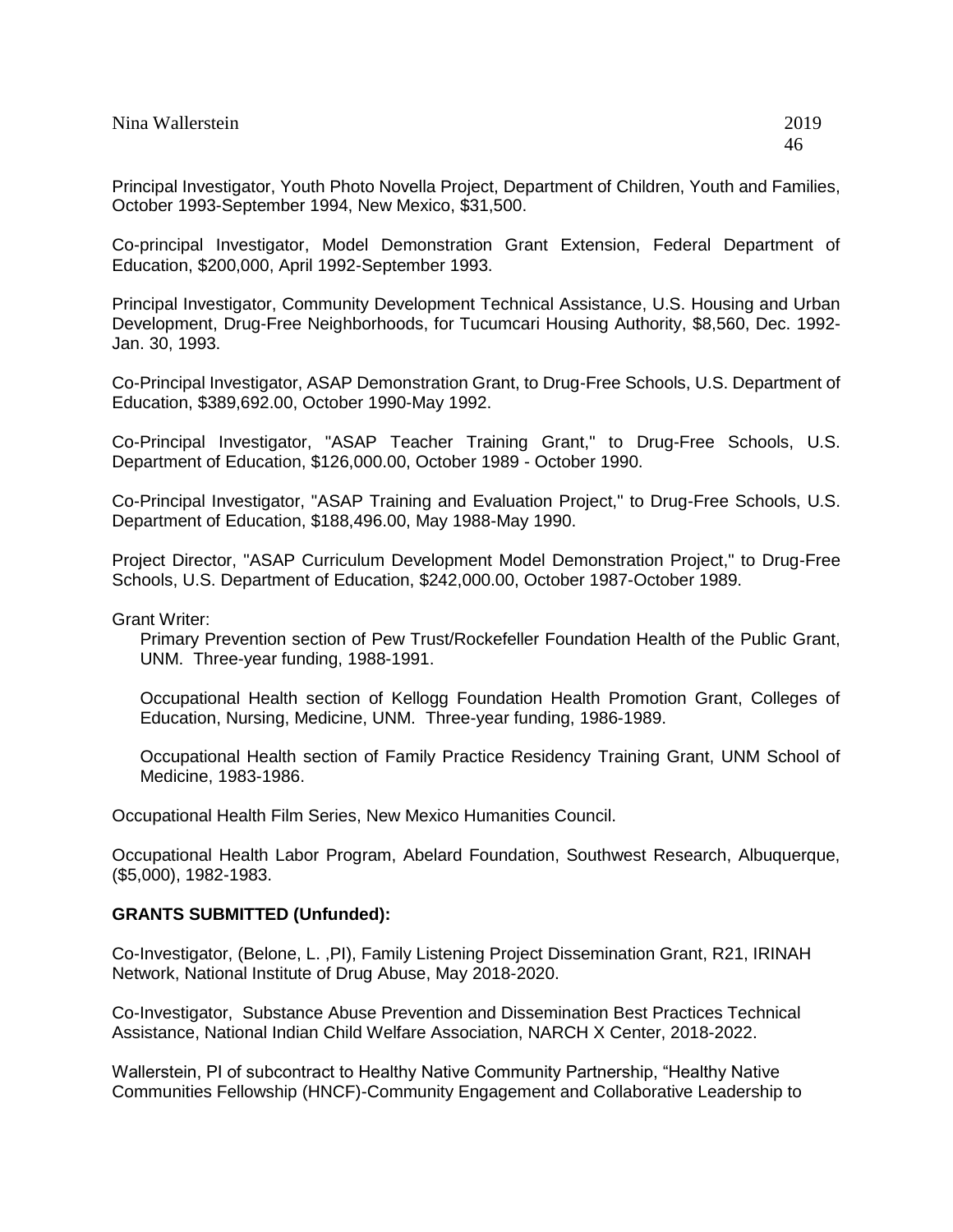Improve Child Healthy Weight, UO1, National Institute of Minority Health and Health Disparities, April, 2016-2021.

Principal Investigator, (10%) R21: Research Integrity within CBPR, Office of Research Protection, Health and Human Services, 2011-2013.

Principal Investigator (25%), Minority Infrastructure Development Addictions Research Program (MIDARP), minority training center, National Institute of Drug Abuse, R24 DA022879-01, \$500,000 annual direct, February, 2007 – 2012.

Principal Investigator, (25%), Southwest Center for Health Disparities, National Institute of Environmental Health Sciences/National Institute of Aging/National Cancer Institute, \$6.5 million, 2003-2008.

# **MENTORSHIP OF OTHER FACULTY IN RESEARCH AND SCHOLARSHIP:**

Christine Loignon, University of Montreal, 2018- present, Mentorship in CBPR grant application to Canadian National Institutes of Health

Shannon Sanchez-Youngman, PhD, Research Assistant Professor, Public Administration 2016 present, Mentorship in scholarship, grants management and submission, publication.

Elizabeth Dickson, PhD, Assistant Professor, College of Nursing, 2018-present, Mentorship in scholarship, grants management and submission, publication.

Nancy Lopez, PhD, Associate Professor, Sociology, 2017-2018, Mentorship in grants development and research.

Lisa Cacari-Stone, PhD, COPH Faculty, 2017- Current senior advisor mentorship for TREE Center.

Angela Sy, PhD, faculty, University of Hawaii, 2014- 2015, Mentorship for visiting scholar of Mountain West CTR-IN and CREMCaD on community engagement methodologies and submission of NINR R-21 measurement grant.

Writing Group Mentorship for Tassy Parker, Lisa Cacari-Stone, Victoria Sanchez, Magdalena Avila, 2008-2013.

Alberta Kong, MD, 2006 –2011, Mentorship in R21 CBPR NIH RFA on obesity interventions with school based health centers.

Tassy Parker, PhD, 2006- 2011, Mentorship on grants to NIMH and RWJ on CBPR approach to identifying culturally based guidelines for depression treatment in primary care clinics for Native American women.

Bowen Chung, MD., 2006- 2009. Requested by Dr. Chung, an RWJ Clinical Scholar at the UCLA Center for Mental Health Research, to serve as consultant for his Witness for Wellness CBPR grant to NIMH.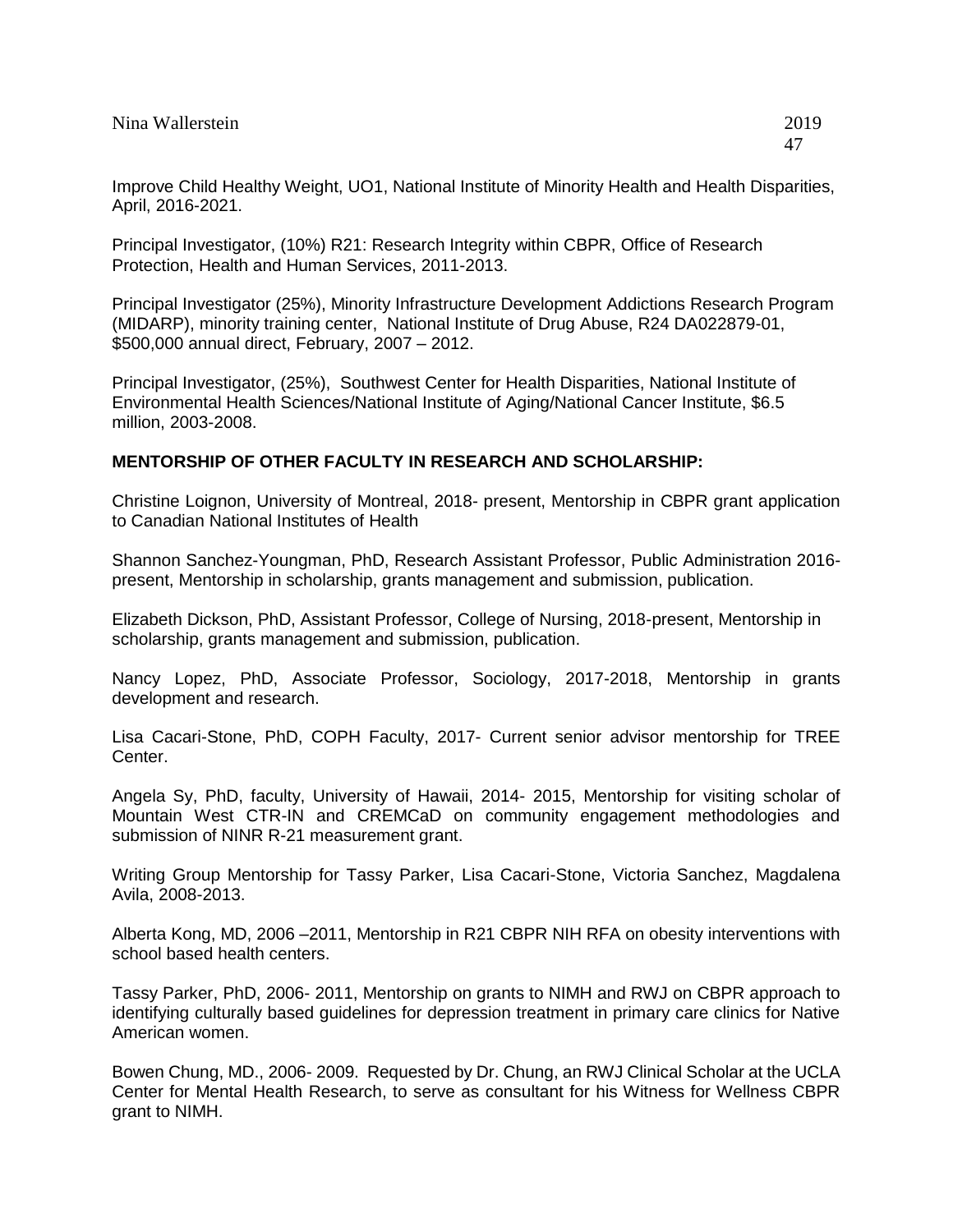Sarita Mohanty, MD, 2006-2009. Requested by Dr. Mohanty, an RWJ Clinical Scholar at the UCLA Center for Mental Health Research, to serve as consultant for K award to NIMH in CBPR.

Celia Iriart, Ph.D., 2001- 2012. Have provided opportunities for Dr. Iriart to teach Masters in Public Health students and residents, and have recently become involved in mentorship on grant opportunities. I encouraged her to submit a pilot project within the Southwest Health Disparities Center and Southwest Addictions Research Grant (Wallerstein as P.I.), and have provided editing and consultation on the development of grants to the Agency for Health Care Quality and Research.

As Principal Investigator for the Southwest Addictions/Alcohol Research Group (2003-2007), have mentored 8-10 interdisciplinary minority junior faculty and post-doctoral students in providing conceptual, editing, and methodologic support for their research applications, their presentations to national conferences, and publications. Also created supportive environment for junior faculty and students of color in dominant culture academic environment. Mentorship continues with publications and grant submissions.

Billie Jo Kipp, Ph.D., 2004- 2007. Supported Dr. Kipp to finish her dissertation, to apply for pilot grants with the Southwest Addictions Research Group, and currently to conduct Community Based Participatory Research with her tribe, the Blackfeet of Montana.

Andrew Rowland, Ph.D., 2002- 2006. Recruited and have mentored Dr. Rowland in his faculty position as of Fall, 2001. Provided one year funding for a research assistant position. Meetings on potential research directions. Provided program support for Dr. Rowland to apply for a CDC PERT grant and supporting letter for his successful application for University Research Allocation Contract funding and for his NIMH funding.

Lily Dow Velarde, Ph.D., 2002 – 2006 (also 1990-1999). Recruited and have mentored Dr. Velarde as full-time faculty in 2002. Meetings on potential research directions and new grant opportunities. Provided the opportunity for Dr. Velarde to submit a pilot project for the Health Disparities Center. Collaboration on several publications on the Adolescent Social Action Program (in particular, supported Dr. Velarde to be first author of chapter in adolescent book.) As a pre-doctoral student in the 1990s, Lily Velarde successfully wrote and received a minority supplement to do a research project on Photonovelas with Youth as a result of Wallerstein's NIAAA RO1 funding mechanism. This turned into her dissertation with the Health Education Program, U.N.M.

Rosilda Mendes, PhD., 2006. Sponsored Dr. Mendes as post-doctoral scholar from the University of Sao Paulo, Brazil for a six month internship at UNM.

Lorraine Halinka Malcoe, Ph.D., 1997- 2005. Recruited and mentored Dr. Malcoe in all aspects of academic life, including education, scholarship, and research. Provided Dr. Malcoe with opportunities to participate on research grants, as co-core leader of the Population Health Core for the NIEHS grant, and as epidemiology core leader for the Health Disparities grant. Provided MPH program support and mentorship for Dr. Malcoe's successful application for the University Research Allocation Contract funding.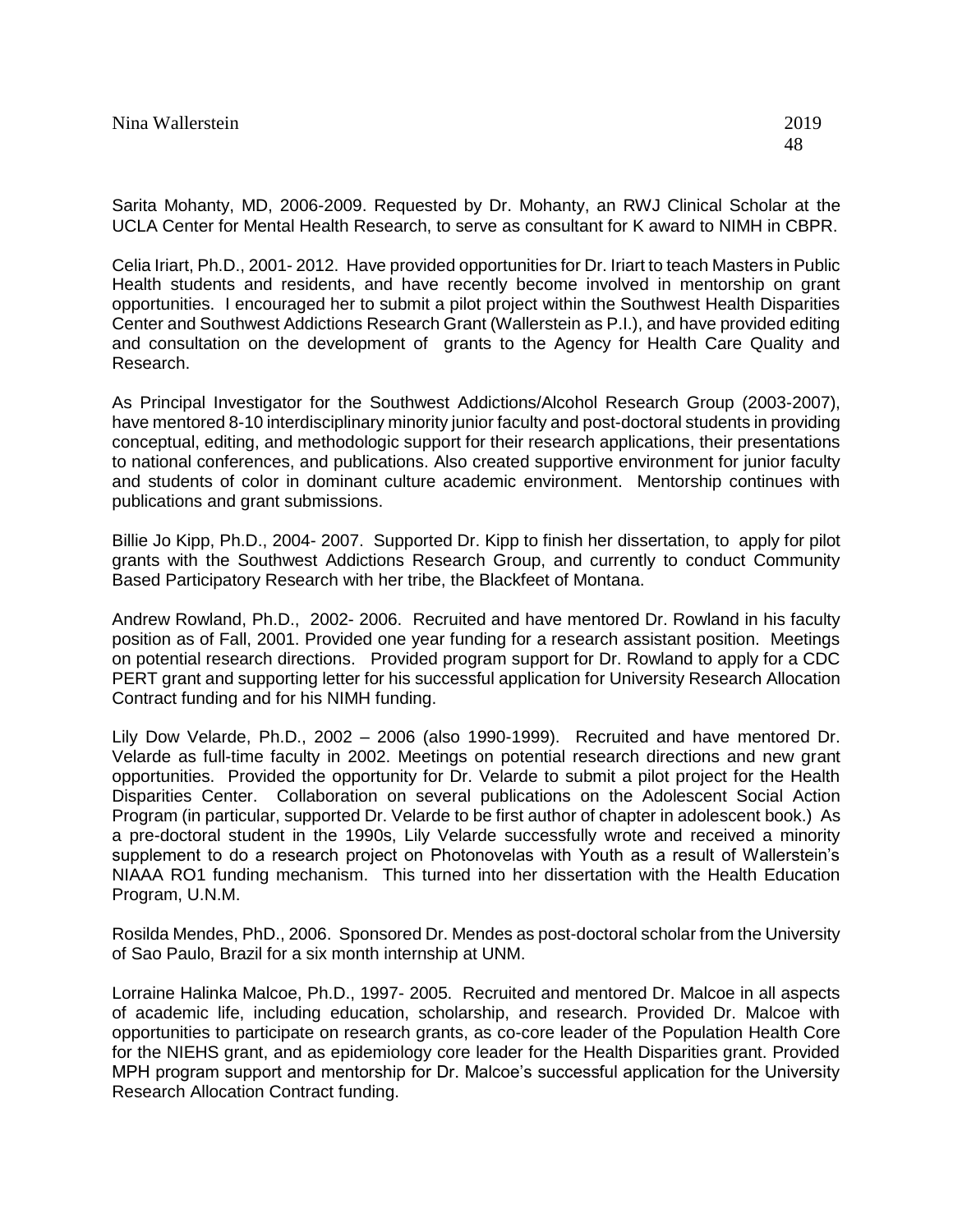Bonnie Duran, Dr.P.H., 1996 – 2003. Recruited and mentored Dr. Duran in all aspects of academic life, including education, scholarship, and research. As Principal Investigator of the NIAAA RO1 was able to provide Dr. Duran the opportunity to successfully write and receive a minority supplement to do a research project on cultural differences in youth resiliency. Included Dr. Duran as co-Principal Investigator and collaborator on several grants: the CDC Social Capital Grant and the NIGMS/I.H.S. NARCH grant. Provided MPH program support and mentorship for Dr. Duran's K award (2001-2006). Mentorship has become transformed to collaboration in multiple grants, scholarship and writing projects.

Jeanne Miranda, Ph.D., 2002-2004. Requested by Dr. Miranda to serve as her community intervention and participatory research mentor for her application to NIMH. Although not funded in the first cycle, Dr. Miranda has received ongoing consultation and mentorship in several pilot projects with Hispanic communities in mental health services research.

Gayle Dine Chacon, M.D., 2000-2004. As Dr. Chacon has become increasingly interested in public health research, have met with her to provide public health frameworks, and involved her in research discussions. I edited and provided consultation on her faculty development grant for the NARCH.

Regina Pontes, PhD., 1999-2005. Sponsored Dr. Pontes dissertation research as a visiting scholar from the University of Sao Paulo, Brazil. Assisted in her data collection and analysis and facilitated the completion of her dissertation.

Michele Polacsek, Ph.D. 1996-2000. When Dr. Polacsek was a research faculty at University of New Mexico, involved her my healthier communities research efforts, provided opportunities for co-presentation at national meetings, provided opportunity to participate as co-author on several publications, including Participatory Workbook for Evaluation of Healthier Communities, and the recent research publication in Health Promotion Practice.

# **TEACHING AND EDUCATION:**

Doctoral Student Mentoring, Kasim Ortiz, PhD Candidate, Department of Sociology, University of New Mexico, 2017-present. (including mentor for subcontract with Columbia University, pilot grant, UNM Cancer Center; NLM administrative informationist supplement).

Pre-Doctoral RWJF Fellow mentorship and development of module on Reflective/Critical Scholarship for Friday Journal Clubs, 2012-2018.

Post-Doc Mentorship, 2010- present: Co-chair of Robert Wood Johnson Center for Health Policy at UNM post-doctoral group with Vanessa Simonds, Valarie Bluebird Jernigan, Lorenda Belone, Julia Austin, Kimberley Huyser (2010-2012); Julie Lucero (2013-2014), Sonia Bettez (2014-2015)

Outside Member, Ph.D. Dissertation Committee, Shannon Sanchez-Youngman, Department of Political Science, University of New Mexico, 2014-2016.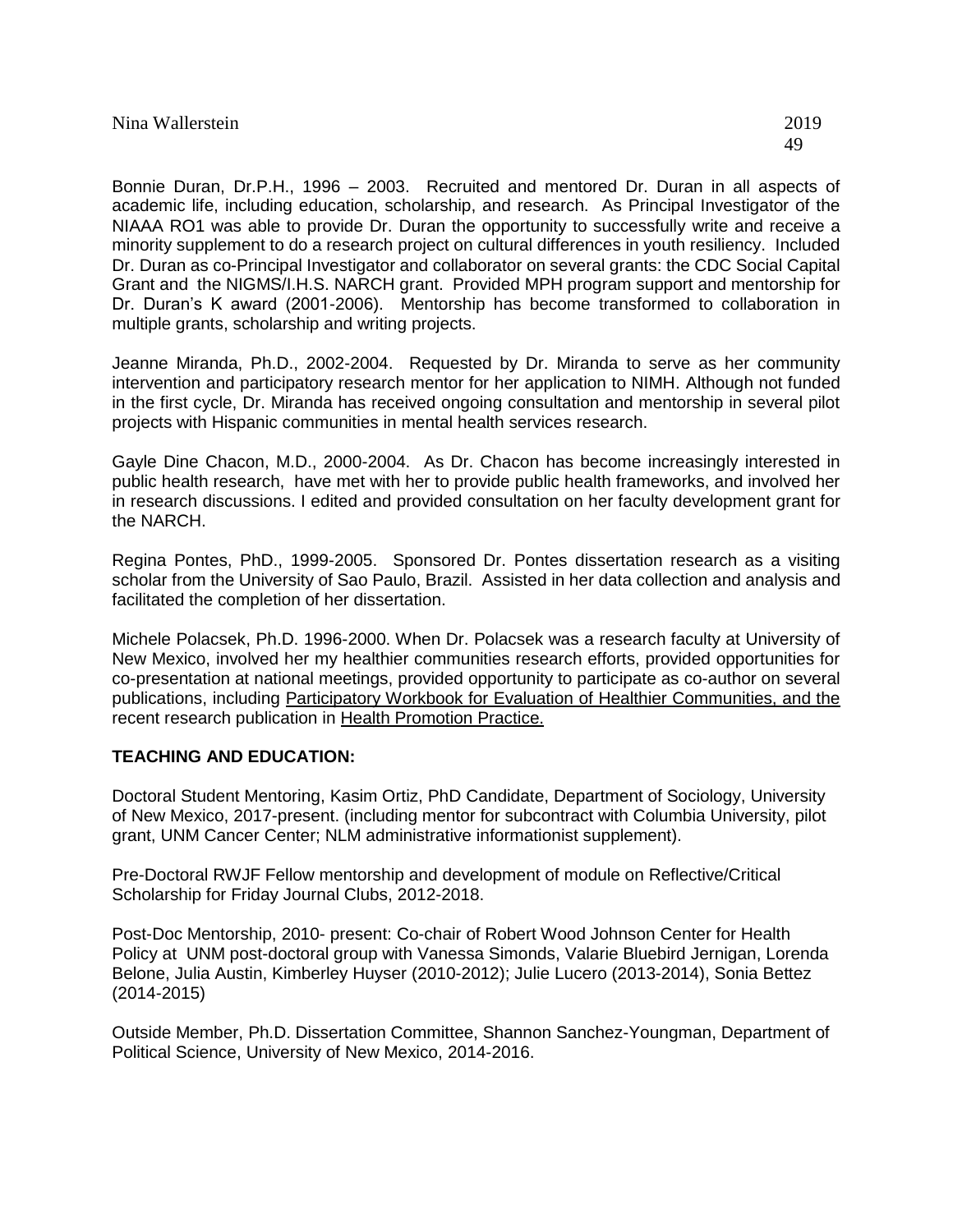Outside Member, Ph.D., Dissertation Committee, Julie Lucero, "Trust and its Role in Communication within CBPR Partnerships," Department of Communication and Journalism, University of New Mexico, 2010 - 2013.

Outside Member, Ph.D., Dissertation Committee, Lorenda Belone, "Communication within a CBPR research team, Tribal Perspectives," Department of Communication and Journalism," University of New Mexico, 2008-2010.

Outside Member, PhD., Dissertation Committee, Isabel Villareal, "Latino Women's Experience and Access to Mental Health Services," Department of Psychology, University of New Mexico, 2006-present.

Outside Member, Ph.D., Dissertation Committee, Tom McQuiston, "Empowerment Evaluation of Worker Safety and Health Education Programs," University of North Carolina, Chapel Hill, June 2001.

Member, Ph.D. Dissertation Committee, Suruchi Sood, "Audience Involvement with 'Tinka Tinka Sukh' an Entertainment-Education Radio Soap Opera in India: An Analysis of Media Effects," Department of Communication and Journalism, May 1999.

Member, Ph.D. Dissertation Committee, Lily Dow Velarde, "Privileging the Voice of Youth: The Photo Novela Project," Health Education, College of Education, May, 1999.

Outside Reader, Ph.D. Dissertation Committee, Margaret Cargo, "Partnering with Adults as a Process of Empowering Youth in the Community: A Grounded Theory Approach," University of British Columbia, Vancouver, October 1998.

Member, Ph.D. Dissertation Committee, Summers Goff Kalishman, "Uncertainty in Medicine: Learning and Teaching in an Ambulatory, Primary Care Academic Setting," Educational Thought and Socio-Cultural Studies, College of Education, August 1997.

Member, Ph.D. Dissertation Committee, MaryAnn Eklund, "Understanding Southwest Urban Hispanic Women's Source of Health Information," Health Education, College of Education, May, 1996.

External Examiner, Ph.D. Dissertation Committee, Marcia Hohn, "Partnering for Empowerment Health Education in Adult Literacy: A Single Site Case Study Using Participatory Action Research with a Student Action Health Team," Fielding Institute Graduate School in Clinical Psychology," 1996.

### **Masters Student Mentoring: Theses/Professional Papers:**

Committee Member, Professional Paper Committee, Devon Lara, Summer, 2020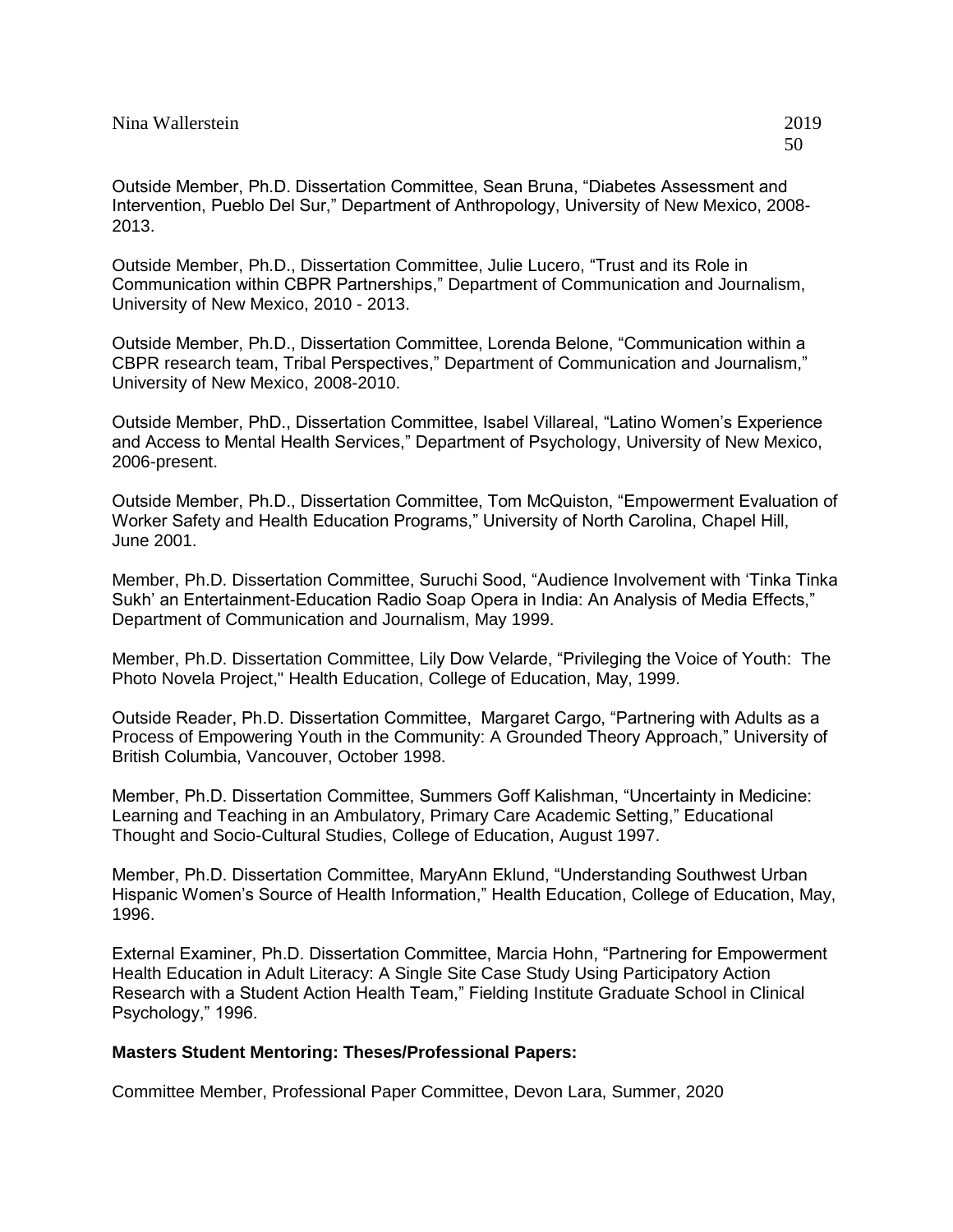Committee Member, Professional Paper Committee, Alexandra Vigil, Summer, 2020

Committee Member, integrative Experience Committee, Tracie Daniels, Summer, 2019

Chair, MPH Professional Paper Committee, Melanie Wood, Summer, 2019

Committee Member, Professional Paper Committee, Sonnie Williams, Spring 2019

Committee Member, integrative Experience Committee, Fadi Jamaleddin Ahmad, Spring, 2019

Chair, MPH Professional Paper Committee, Justin Garoutte, Spring, 2019

Chair, MPH Professional Committee, Katrina Nardini, Summer, 2018

Chair, MPH Professional Paper Committee, Erin Madden, Summer, 2018

Member, MPH Professional Paper Committee, Marissa Elias, Summer 2018

Member, MPH Professional Paper Committee, Madison Schaefer, Fall, 2017

Member, MPH Professional Paper Committee, Patricia Rodriguez, Summer, 2017

Member, MPH Professional Paper Committee, Sara Ali, Summer, 2017

Member, MPH Professional Paper Committee, William Hudson, Spring 2016

Chair, MPH Professional Paper, Toyese Oyeyemi, Analysis of Implementation of Health Extension Rural Officers, Dec., 2015.

Chair, MPH Professional Paper, Emma Noyes, Governance in Tribal-Academic Partnerships, Summer, 2013.

Member, MPH Professional Paper, Anzia Bennett, Analysis of Discourse of Obesity as Public Health Issue, Summer, 2013.

Member, MPH Professional Paper, Liza Bley, Summer, 2013.

Member, MPH Professional Paper, Carla Roybal, Examination of School Nutrition and Physical Activities Policies and Practices that Address Childhood Obesity in Local Middle Schools Serving Ethnic Minorities in Rural New Mexico, Fall, 2010.

Chair, MPH Professional Paper, Susie Kinyajui, "Assessment of Facilitators and Barriers to Women Walking in Albuquerque, Fall, 2008.

# **Masters Student Mentoring: Oral Exams**

On sabbatical, Spring 2017, 2018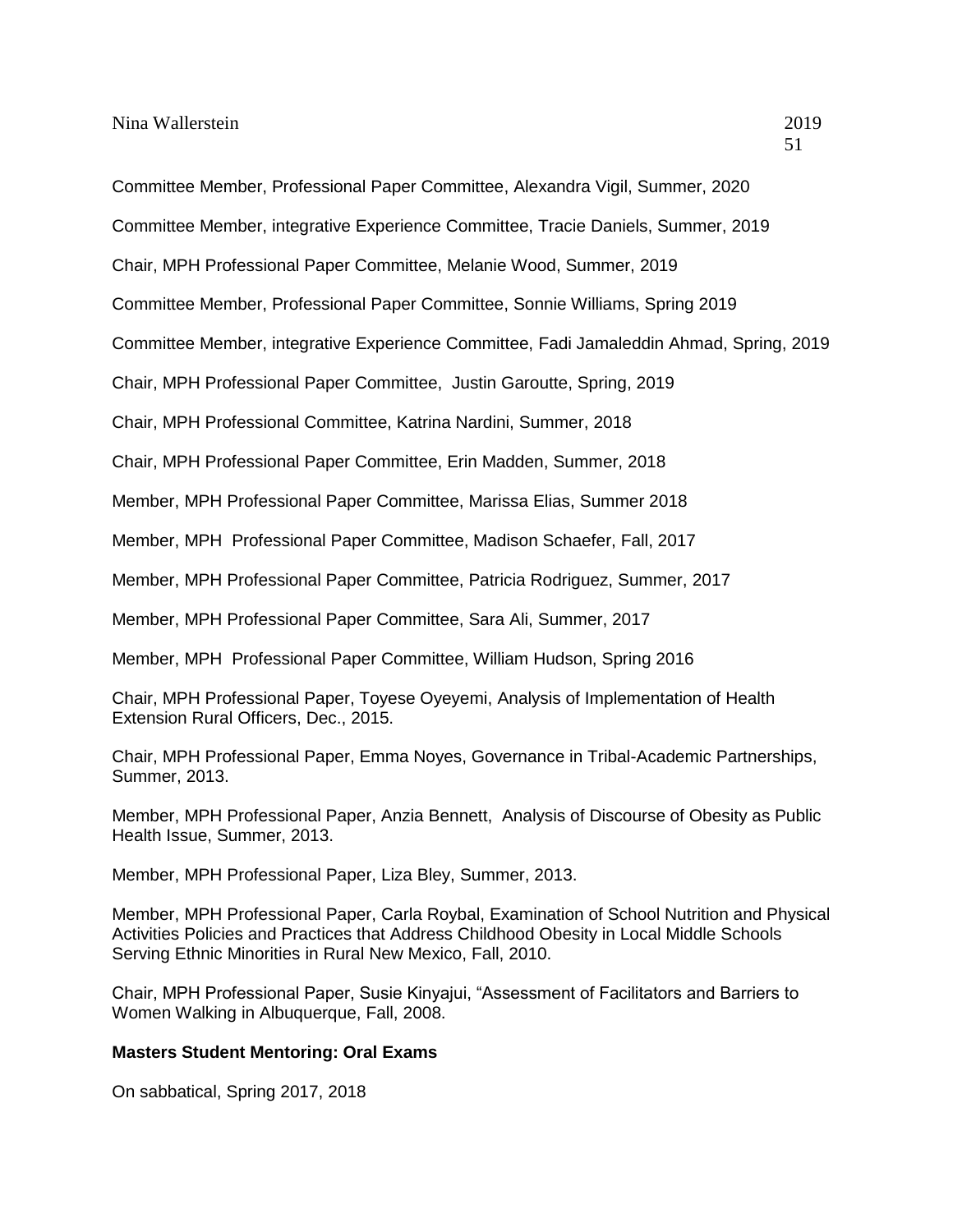Nina Wallerstein 2019

Member, MPH Integrative Experience Paper/Orals, Virginia Chitwood, Spring 2016

Member, MPH Integrative Experience Paper/Orals, Ashleigh Reyna, Spring 2016

Chair, MPH Integrative Experience Orals, Patrick Chee, Spring 2015

Member, MPH Integrative Experience Orals, Reese Cuddy, Spring 2015

Chair, MPH Integrative Experience Orals, Denise Inight, Spring 2014

Chair, MPH Integrative Experience Orals, Sheri Lesansee, Early Adolescent Substance Abuse Prevention for Native Youth, Spring 2014.

Chair, MPH Integrative Experience Orals, Anita Harschman, "Health Literacy as a Public Health Issue, Spring, 2013.

Member, MPH Integrative Experience Orals, Clarissa Hoover, "Critical Public Health," Spring, 2013.

Member, MPH Integrative Experience Orals, Kimothi Cain, "Autism as a Public Health Issue, Spring, 2008.

Member, MPH Integrative Experience Orals, Matt Slater, "Traffic Safety," Spring 2007.

Chair, MPH Integrative Experience Orals, Bridgid Isworth, "Intervention for Caregivers of Disabled Patients," Spring 2007.

Co-chair, MPH Professional Paper, Jane Cotner: "Development of a Comprehensive Health Literacy Assessment Instrument," Fall, 2006

Member, MPH Integrative Experience Orals, Audrey Solimon, "Suicide Prevention in Indian Country," Spring 2006.

On sabbatical, 2005

Chair, MPH Integrative Experience Orals, Yvonne Davis, "Adolescent Health in Indian Country," Spring 2004.

Chair, MPH Professional Paper Committee, Lawrence Shorty, "An Agenda Setting Analysis of the Master Settlement Agreement and Indian Lawsuit Years (1997-2001) on American Indian Tobacco Control Programs," Spring 2004.

Member, MPH Professional Paper Committee, Lorenda Joe Belone, "Navajo Older Women Perceptions of Hormone Replacement Therapy," Spring 2004.

Member, MPH Integrative Experience Orals, Dr. Marcello Maviglia, "Rural Adolescent Substance Abuse Correlates," Fall, 2003.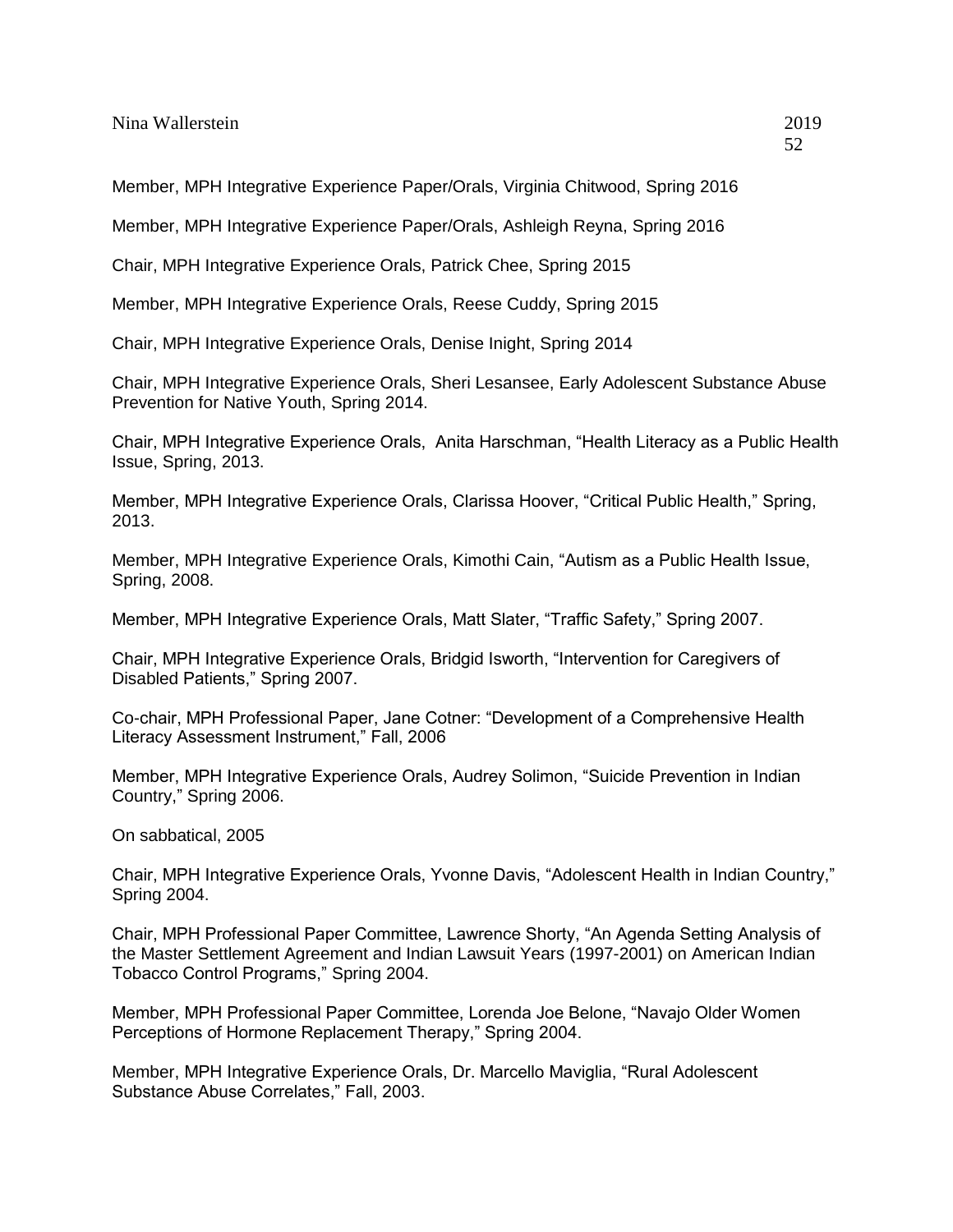Chair, MPH Integrative Experience Orals, Terry Schleder, "Correlates of Adult Physical Pain from Early Experiences of Childhood Abuse," Summer 2003.

Member, MPH Integrative Experience Orals, Melissa Caddell, "Predictors of Immunization Rates," Spring 2003.

Member, MPH Integrative Experience Orals, Jolene Aguilar, "History of Indian Health Services on Navajo Nation," Spring 2003.

Member, Professional Project Committee, Mary Ulrich, "Dialogical Discourse in Radio Communication," Department of Communication and Journalism, 2003.

Chair, MPH Professional Paper Committee, Anne Worthington, "Fatality Death Review: Systems to Reduce Intimate Partner Violence," Fall, 2002.

Member, MPH Professional Paper Committee, Angela Landwehr, MD, "Potential Impacts of International Trade Agreements on Health Care Services in Brazil," Fall, 2002.

Reader, MPH Professional Paper Committee, Shelly Moeller, "Participatory Planning for Theory Driven Program Evaluation" dual degree with Community and Regional Planning, Fall, 2002.

Chair, MPH Professional Paper Committee, Kristen Sharp, "Substance Abuse in Rio Arriba County: An Evaluation of the DARE to be You Program," Spring 2002

Member, MPH Professional Paper Committee, Ron Romero, "Oral Health of New Mexico Children: A Statewide Assessment of Oral Health Status and Dental Care Access for Third Grade Students in New Mexico," Spring 2001. (Assessment used by Office of Oral Health).

Reader, MPH Professional Paper Committee, Jackie Two-Feathers, "Developing a New Theory of Training Effectiveness: A Case Study Based on Strong in Body and Spirit Curriculum," Summer, 2001.

Member, MPH Professional Paper Committee, Nelleke Wurst, MD, "New Born Screening in New Mexico: Pilot Testing of a Research Based Video," Summer, 2001. (Assessment used by DOH).

Chair, MPH Professional Paper Committee, Cheryl Ferguson, "Are Social Determinants on the Radar: A Comparative Analysis of Stakeholder Perceptions of New Mexico's Pressing Health Care Concerns," Spring, 2000. (Research supported state-wide document for New Mexico Town Hall).

Reader, MPH Professional Paper Committee, Sherri Alderman, MD, "Analysis and Assessment of the Process for Screening Out Reports of Suspected Child Physical Abuse and Neglect Used by New Mexico Children, Youth and Families Department Statewide Central Intake," Fall 2000.

Member, MPH Professional Paper Committee, Marcia Stone, "Participatory Evaluation: Theory and Practice," Summer 2000.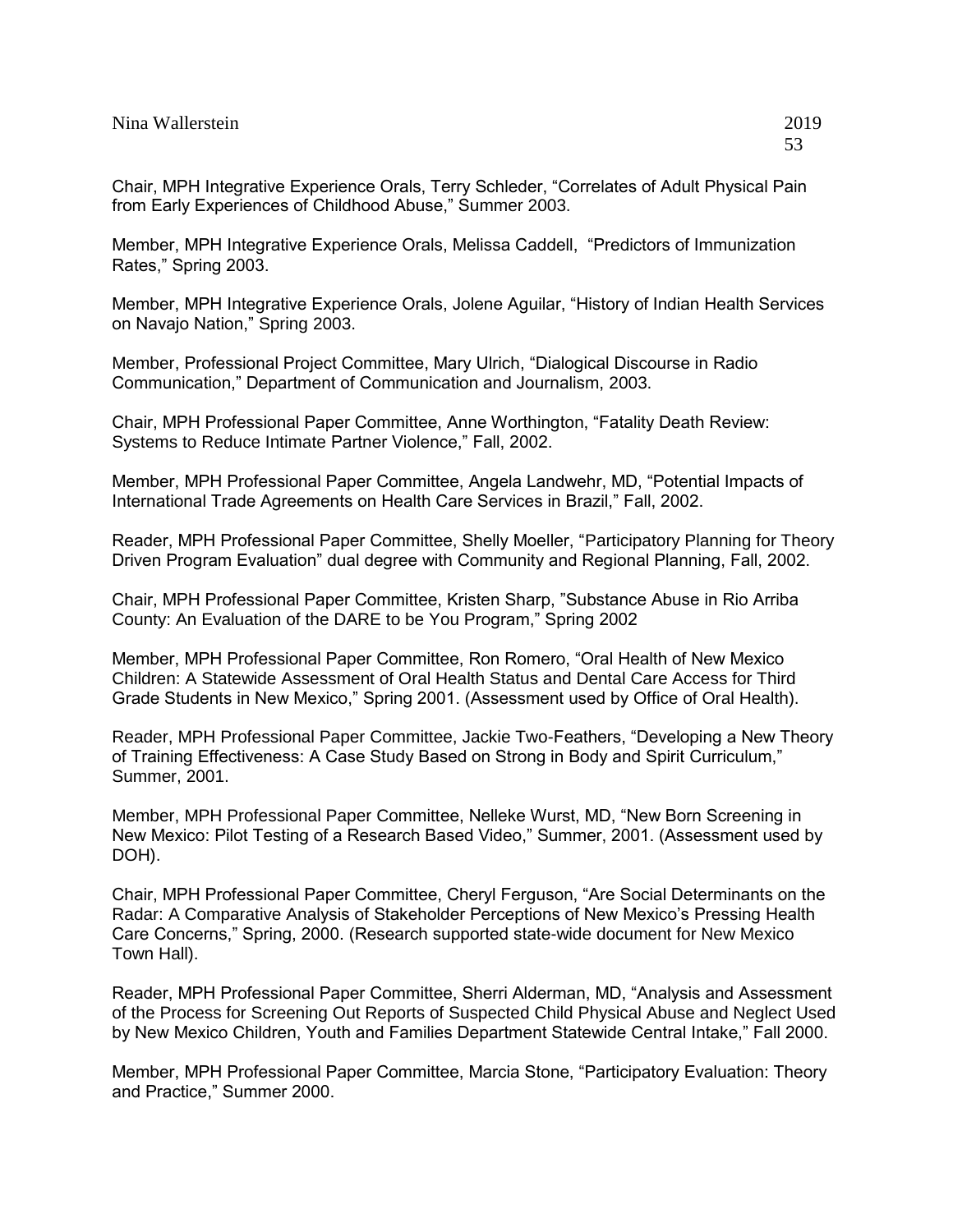Chair, MPH Professional Paper Committee, Lisa Romero, " Women to Women: Coming Together for Positive Change: Using Empowerment and Popular Education to Prevent HIV in Women: A Participatory Intervention," Spring, 1999. (Successful grant application with Planned Parenthood to start intervention).

Chair, MPH Professional Paper Committee, Laura Chanchien-Parajon, MD, SEAD Project: Support, Empowerment, Advocacy and Doulas: A CommunityBased Intervention to Access Health Care for Limited Language Proficient Vietnamese Women and Their Families," Spring, 1999. (Successful grant application with Southeast Heights Partnership to start project).

Chair, MPH Professional Paper Committee, Shelley Carter, dual degree with Community and Regional Planning, "Exposure of School-Age Children to Violence and the Built Environment," Summer, 1998.

Chair, MPH Professional Paper Committee, Mary Ramos, MD, "Attitudinal Barriers to Care: New Mexico's Physicians'Attitudes towards Gay Men and Lesbian Women," Spring 1997.

Member, MPH Professional Paper Committee, Muree Larson, "Collection of Risk Factor Data for Public Health Research, Surveillance, and Planning," Fall, 1996. (Successful publication)

Member, Masters Thesis Committee, Martha Jo Trolin, "New Mexico's 1994 Community Planning for HIV Prevention: Mobilizing Rural Communities to Solve Difficult Health Issues," Public Administration, May 1995.(Thesis used by Department of Health in state-wide planning).

Member, Professional Project Committee, Marah Moore, "A Cost Comparison of a Single Payer Health Care System (New Mexicare) and Actual Health Spending," Community and Regional Planning, July 1993.

### **MPH Student Mentoring as Advisees:**

| 1994 Class: | Muree Larson            |
|-------------|-------------------------|
|             | Kristen Sharp           |
|             | Laura Chanchien Parajon |
| 1995 Class: | Colleen Williams        |
|             | Marianna Kennedy        |
|             | <b>Shelley Carter</b>   |
| 1996 Class: | Anne Worthington        |
|             | Nell Wurst              |
| 1997 Class: | Lisa Romero             |
| 1998 Class: | Marcia Stone            |
|             | <b>Shelly Moeller</b>   |
|             | <b>Terry Schleder</b>   |
| 1999 Class: | Sarah Day               |
|             | Sherri Alderman         |
|             | Sonya Freeman           |
| 2000 Class: | Maryanne Morelos        |
|             | Lorenda Joe             |
| 2001 Class: | Melissa Caddell         |
|             | Pallavi Pokhrel         |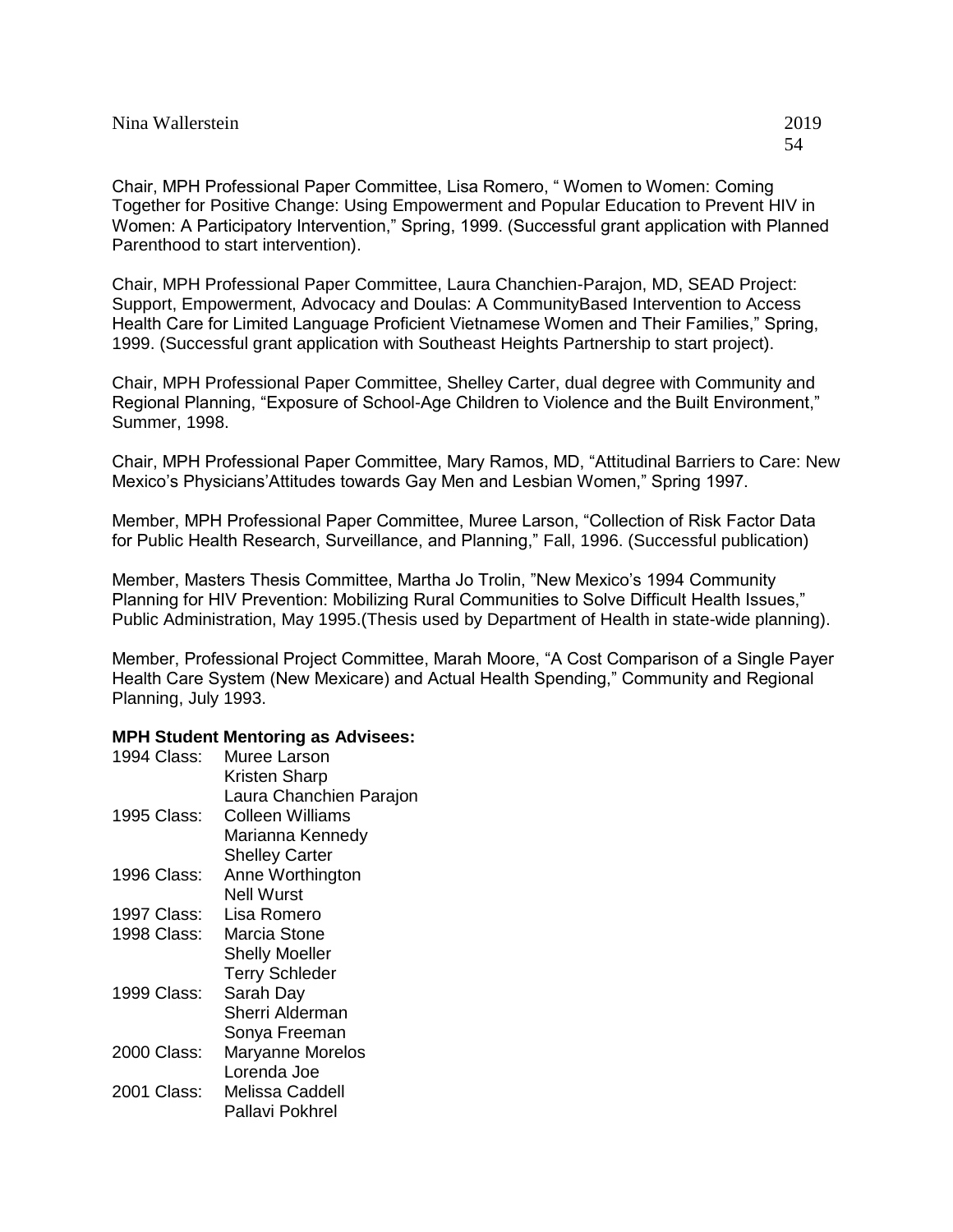|             | Magdalena Hurtado                 |
|-------------|-----------------------------------|
| 2002 Class: | Karen White                       |
|             | <b>Yvonne Davis</b>               |
| 2003 Class: | <b>Audrey Solimon</b>             |
| 2004 Class: | Sandra Wechsler                   |
| 2005 Class: | <b>RuthAnn Goradia</b>            |
|             | <b>Bridgid Isworth</b>            |
| 2006 Class: | <b>April Curley</b>               |
|             | Greg Tafoya                       |
| 2007 Class: | Lisbeth Iglesias Rios             |
|             | Susie Kinyajui                    |
| 2008 Class: | Calvin Boyd                       |
|             | Tara Misra                        |
| 2009 Class: | Anita Harshman                    |
|             | <b>Diane Pratt</b>                |
|             | <b>Sheri Lesansee</b>             |
|             | Denise Inight                     |
| 2010 Class: | Lorene Garcia                     |
| 2011 Class: | Anzia Bennett                     |
|             | <b>Rebekah Salt</b>               |
|             | Emma Noyes (secondary)            |
| 2012 Class: | <b>Patrick Chee</b>               |
|             | Virginia Chitwood                 |
| 2013 Class: | Toyese Oyeyemi                    |
| 2014 Class: | Katrina Nardini                   |
|             | Kristyn Yepa                      |
| 2015 Class: | Marissa Elias                     |
|             | Nica Taylor                       |
| 2016 Class: | <b>Celina Martinez</b>            |
|             | Alissa Nelson                     |
| 2017 Class: | <b>Tenley Hope Vigil</b>          |
|             | <b>Travis Justin Garoutte</b>     |
|             | Erin Madden (joined me this year) |
| 2018 Class: | Lenora Waconda                    |
|             | Mayvilynne Poblete                |
|             | Maia Scarpetta                    |
| 2019 Class: | <b>Katie Myers</b>                |
|             | Sophie Rouge                      |
|             | Francesca Pacheco                 |

# **Student Mentoring as Research Assistants:**

Hope Johnson, BSPH student, Population Health, (2019-2020) Arianna Trott, doctoral student, Counseling Studies (2018-2019) Jeremiah Simmons, doctoral student in Psychology (2017-present) Juan Peña, doctoral student in Psychology (2017-present) Maia Scarpetta, MPH student (2018-present) Ellen Burgess, MPH student (2017-2019) Justin Garoutte, MPH student (2017- 2019)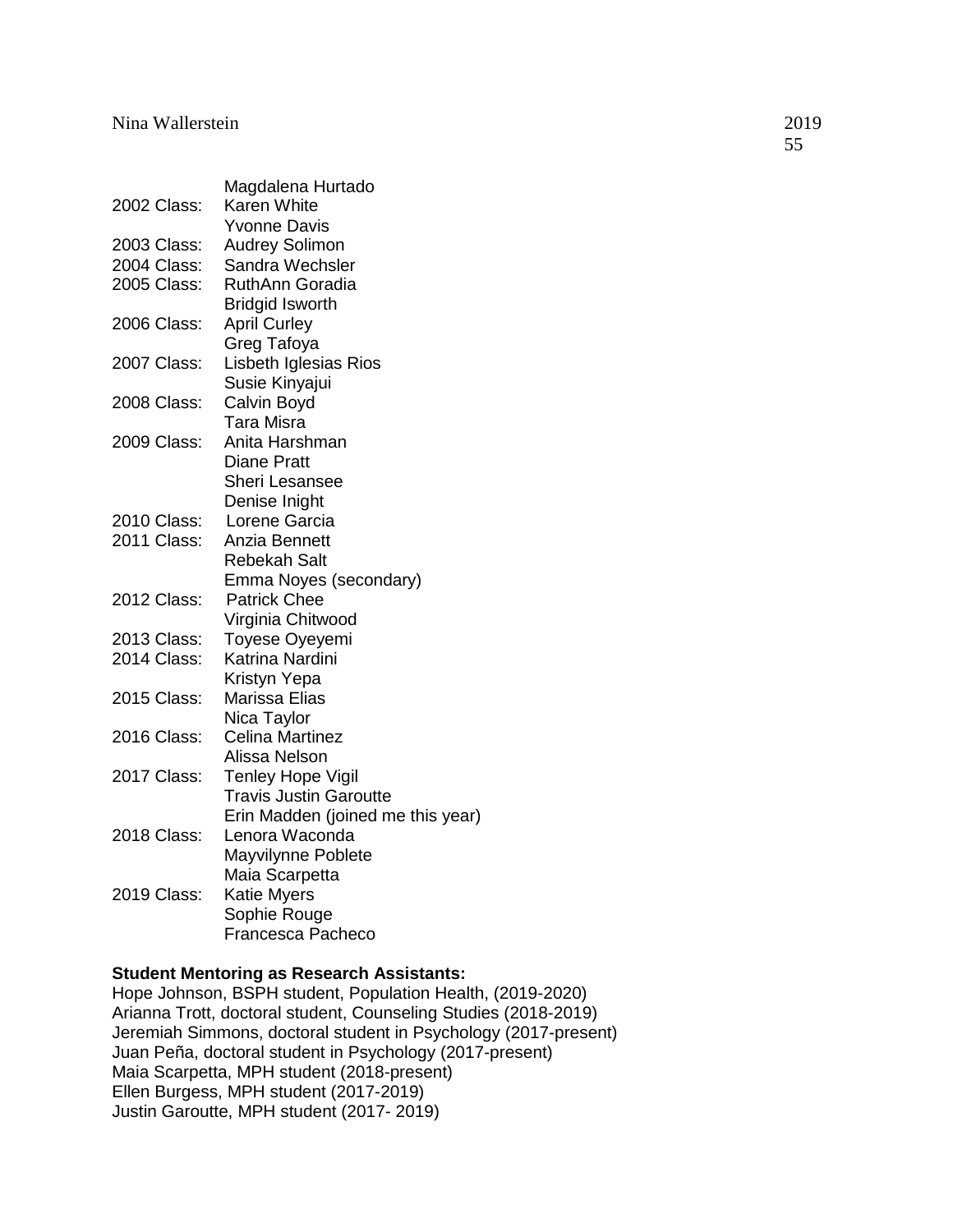Katonya Begay, undergraduate population health student, Spring, (2018 – present) Kathryn Green, undergraduate populaton health student (spring 2018, semester in Brasil) Marisa Eiias, MPH student, (Spring and summer 2018) Tenley Vigil, MPH student (Spring, 2018) Kasim Ortiz, PhD Sociology Student (2017-present) Elizabeth Dickson, PhD Nursing Student/RWJF Collaborative Fellow (2016-2017) Abby Reese, PhD Nursing Student/RWJF Collaborative Fellow (2015-present) Anslem Omeh, PhD Student, Pharmoco-economics, (2014-present) Patricia Rodriguez, PhD Psychology/MPH student/RWJF Fellow (2013 – 2017) Shannon Sanchez-Youngman, PhD Political Science student/RWJF Fellow (2013-2016) Alexandra Parr (BS Health Education (2015-2016) Valerio DiFonza, PhD Student, Anthropology (2015-2016) Belinda Vicuna, PhD Psychology student/MPH student/RWJF Fellow (2011 –2015) Michael Muhammad, MS, Sociology doctoral student (2009-2014) Lucinda Cowboy, MsHE student (2010-2014) Liliana Hussein, MsHE student (2012-2014) Allison Maduena, MPH student (2010-2012) Lisa Herrera, MPH student (2011-2014) Emma Noyes, MPH student (2011-2013) Rose Chavez, MPH student (2010 -2011) Michael Muhammad, MS, Sociology doctoral student (2009-2014) Julie Lucero, MPH, Communication and Journalism doctoral student (2008-2013) Lorenda Joe Belone, MPH, PhD, Communication and Journalism doctoral student (2000-2011) Johnnita Tsebatsaye, BS, Economics masters student (2009) Rebecca Rae, MCRP/Water Resources masters student (2006- 2009) Greg Tafoya, MPH (2005- 2009) Lisbeth Iglesias Rios, MPH (2008-2009) Aprilshandiin Curley-Sherer, MPH (2008-2009) Scott Atole (2007-2008) Audrey Solimon, MPH (2003-2006) Rebeccah Rodriguez, MPH (2003-2004) Jolene Aguilar, MPH (2001-2004) Julie Lucero, MPH (2001-2005) Amie Kincaid (2002- 2004: Doctoral Student, Department of Communications and Journalism) Joanne O'Keefe, MPH (2002- 2004) Laverne Garnenez, MPH (2003-2004) Yvonne Davis, MPH (2002-2004) Heidi Fredine, MPH (2001-2002) Marcia Stone, MPH (1998-2000) Terry Schleder, MPH (1998-2000) Muree Larson, MPH (1994-1996)

### **Classroom Teaching: Masters in Public Health Program**

Determinants of Health Equity, Developed and taught first iteration of course to fulfill new CEPH competencies (with co-instructors, Jon Eldredge and Michele Minnis for writing lab), Fall, 2018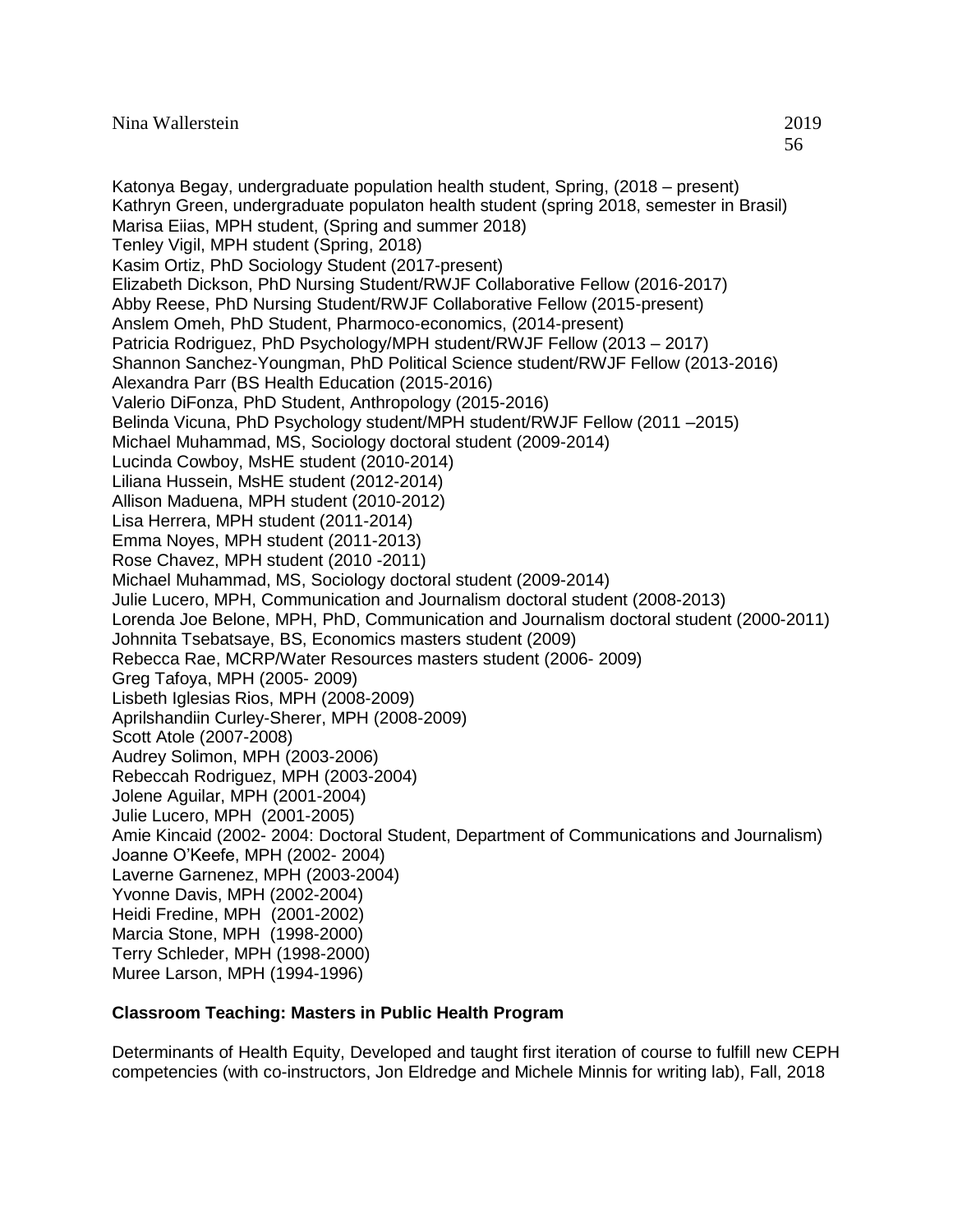Annual CBPR For Health: Indigenous and Critical Methodologies, Summer Institute, UNM: first week in June:

--Developed and piloted first summer institute in 2010, 26 participants, (with co-instructors, Tassy Parker, Lorenda Belone). Teaching evaluations (77% excellent, 23% very good) --2011-present: CBPR and Indigenous Methodologies Summer Institute (with coinstructors, Lorenda Belone, Victoria Sanchez, Shannon-Sanchez-Youngman): Average teaching evaluations: (90% Excellent; 10% very good).

Principles of Public Health (taught every Fall, with Drs. Jon Eldredge and Robert Rhyne, 2009 present; Dr. William Wiese, 1990 – 2008)

Core course in the behavioral and social sciences of public health: Average class size of 20-25 students. Average teaching evaluations (80% Excellent; 20% Very Good).

Popular Education/Empowerment Education (taught every other spring, since 1998-2012) Theory and methods of empowerment approaches to public health education. Average class size of 15 students, Teaching evaluations (75%-100% Excellent).

Adolescent Social Action Program Elective (1987-2000 as medical student elective; 1994-2000 as public health graduate seminar: approximately 30-40 interdisciplinary students per year)

Research Design and Methods: (taught with Tim Whitehorse, 1995) Overview to qualitative and quantitative research design, questions, and methods

Community Organization (1988, 1989: through College of Nursing and Health Education Program)

Occupational Health and Safety Education: (1983, 1984, 1986: taught through College of Nursing).

Independent Studies and Professional Paper Credits (see above).

### **Classroom Teaching and Tutoring: Undergraduate Medical Education**

From 1984 until the start of the MPH Program in 1994, Dr. Wallerstein actively taught and developed curriculum for medical education blocks in community medicine, social determinants of health, health promotion and wellness, occupational health and substance abuse prevention. She has participated in multiple population health task forces to develop Health of the Public curriculum. As the MPH Program became more demanding by 1998, she reoriented to infusing public health skills and training opportunities in post-graduate medical orientation. She has actively solicited medical students, residents, fellows and faculty into the MPH Program or to take individual classes to build public health skills. Developed the dual MPH/MD degree, and supported the development of the Public Health Certificate for medical students.

### Tutor and Curriculum Developer:

Community Medicine Coordinator for 3rd year Family Medicine clerkship (1993-1998) Developed Community-Oriented Primary Care Model for required community medicine project; Tutor: 8-12 students every three months. New publication in Journal of Family Medicine on this curriculum evolution.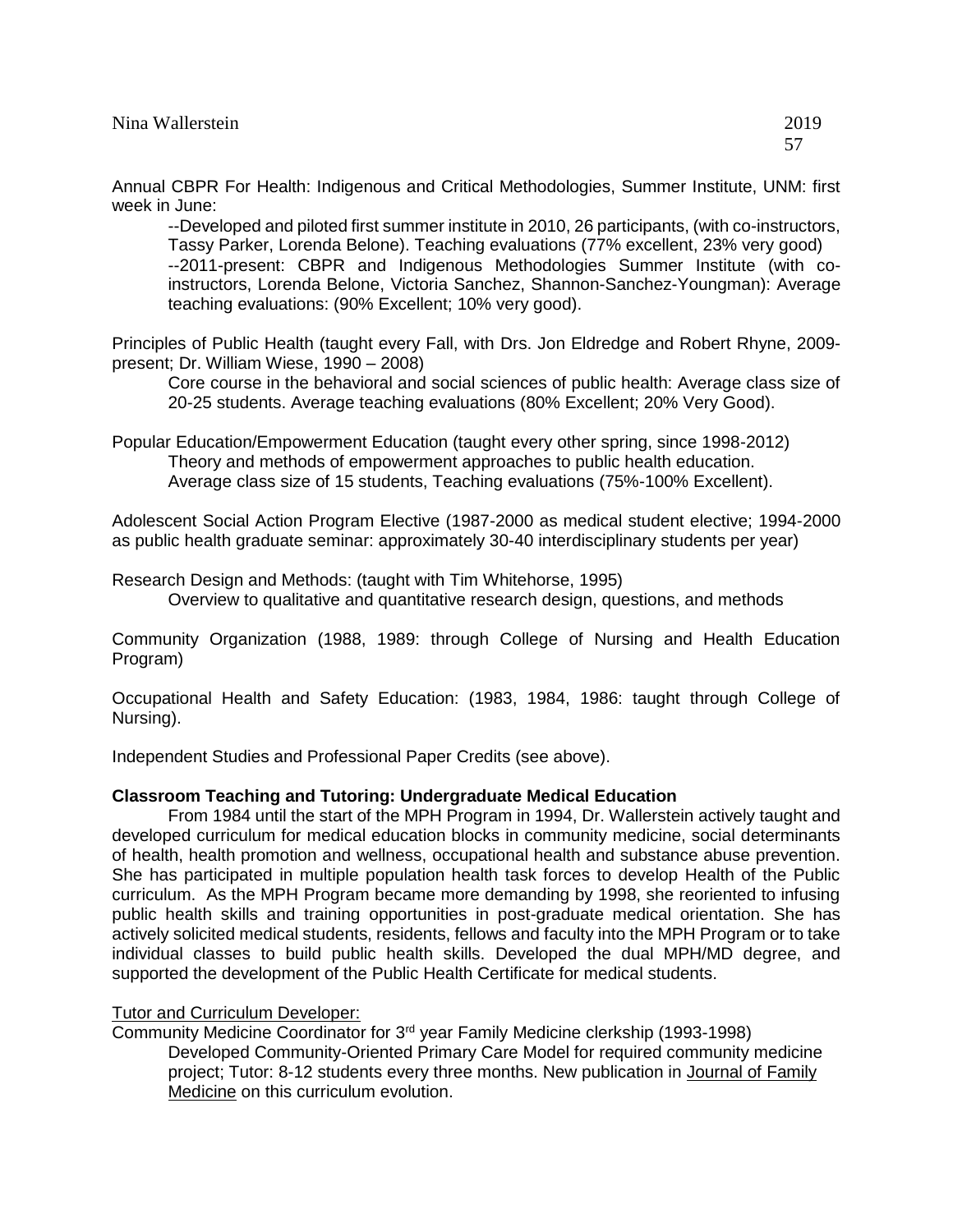| Community Medicine Coordinator for 4 <sup>th</sup> year Family Medicine clerkship (1991-1993)<br>Tutor: 2-3 students/month (precursor to $3rd$ year clerkship) |  |
|----------------------------------------------------------------------------------------------------------------------------------------------------------------|--|
| Community Medicine Clinical Skills for PCC Year One Block (1984-1993)<br>Redesigned Block to be Community-Oriented Primary Care focus which                    |  |

Redesigned Block to be Community-Oriented Primary Care focus which prepared students for Phase IB community project; Tutor: 20 students annually; 50-60 contact hours per year.

Primary Care and Social Dimensions Block (1989-1990) Developed 3-hour "Strategies for Behavior Change Workshop;" Tutor: 21 contact hours.

Occupational Health Teaching: PCC Year Two (1985-1992) Developed Occupational Health Case taught during Neurology Block, Prepared tutors and served as resource.

Substance Abuse Block (1990-1992): 9 contact hours.

Seminar for Professional Responsibility Tutor (1985, 1987, 1990)

Perspectives in Medicine Tutor (1993, 1994)

Lectures in Medical School Blocks:

Community Medicine Assessment Lecture: Preparation for Practical Immersion Experience (1994-1997)

First Days Block: Health Promotion Lectures (1988-1992)

Preceptor for Electives:

Adolescent Substance Abuse Prevention/Adolescent Social Action Program (1987-2000) 2-3 medical students/year; 30-40 hours

Occupational Medicine (1987-1998): 2-3 students/year

Health Promotion/Wellness (1987-1998): 2-3 students/year

Healthier Communities/Community Development: (1994-):

#### **Post-Graduate Medical Education: Resident and Fellows Teaching and Mentoring:**

Coordinator, Public Health Certificate, Family Practice Residents (1999- 2011).

Developed 15 credit option for family practice residents to integrate public health learning into their residency education. Involves Principles of Public Health course, a web-based analytic skills course, and independent study credits for their community medicine project.

Facilitator, Research Curriculum for Graduate Fellows (2002- 2008).

MPH contract to support the development of research skills for post-graduate training of fellows in collaboration with Dr. Tollestrup.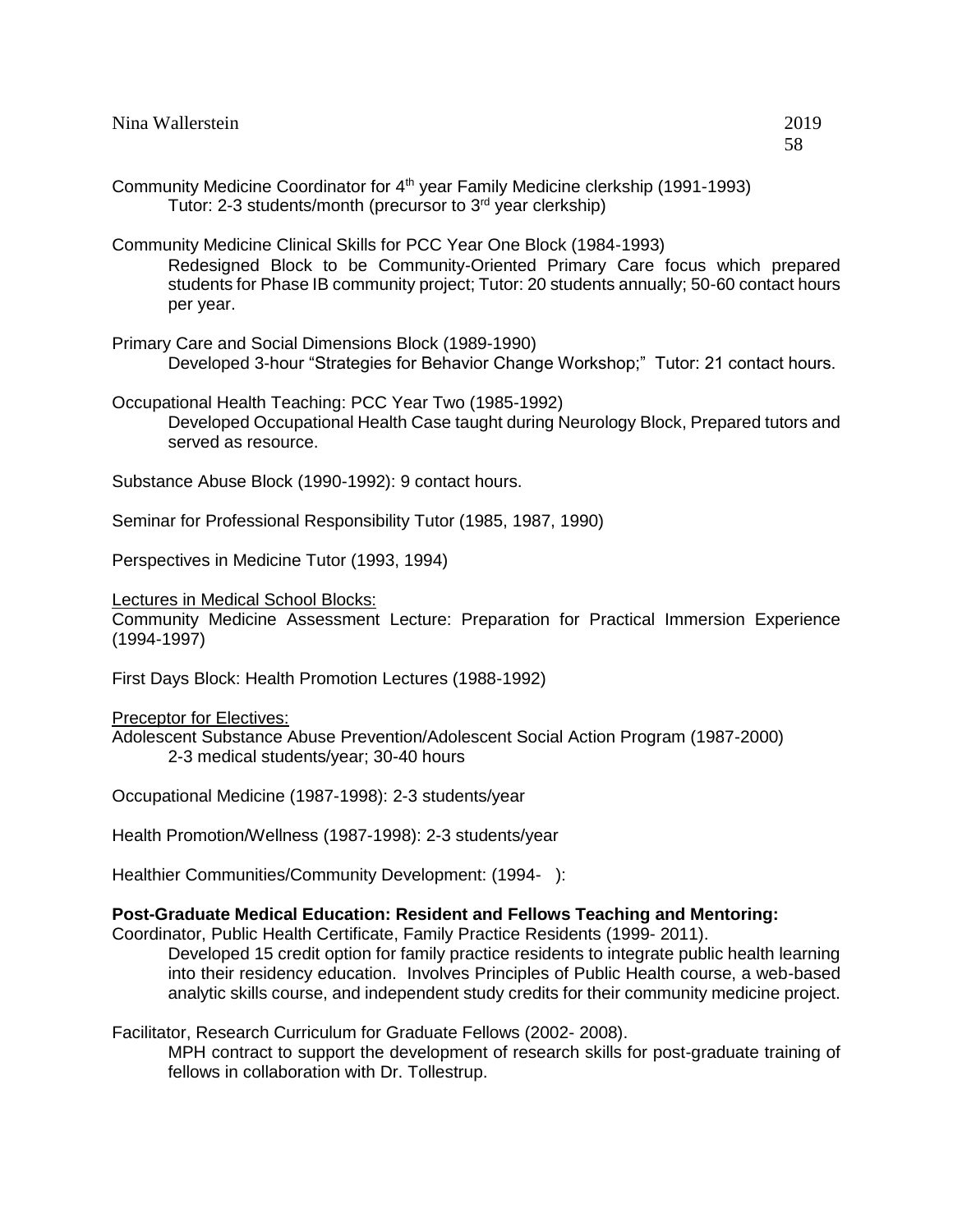| Nina Wallerstein | 2019    |
|------------------|---------|
|                  | 50<br>ັ |

Tutor and Curriculum Developer: Occupational Health Block for family practice interns (1983 – 2000).

Developed field experiences, occupational health patient cases involving interviewing skills, toxicology, ethical and legal issues.

Community Medicine Project Preceptor: (1990 – present)

Co-developed community medicine curriculum for  $2<sup>nd</sup>$  and  $3<sup>rd</sup>$  year residents on community projects. Continue to offer mentorship (see curriculum manuals).

Primary Prevention Seminar Series in Grand Rounds (1986-1989)

Offered monthly grand rounds on issues in public health and prevention through sponsorship of Kellogg Foundation.

#### **Continuing Medical Education and Faculty Development:**

Curriculum Developer and Faculty Tutor: Health of the Public Workshops (1988, 1989, 1990) (See Medical Education Curriculum Manuals in publications).

Coordinator, Jonathan Mann Health and Human Rights Annual Lecture

Jack Geiger, M.D., 1999 Charles Clements, M.D., 2000 Carola Eisenberg, M.D., 2001 Laurie Garrett, 2002 Camara Jones, MD, PhD, 2004 Mindy Fullilove, PhD, 2005 Ron Labonte, PhD, 2007 Robert Putnam, PhD, 2017 Marco Akerman, MD, PhD, 2018

Coordinator, Wilhelm Rosenblatt and Edith Lenneberg Lecture Series on Endemic Infectious Diseases and International Health

Paul Farmer, MD, 2001

### **Curriculum Development and Educational Administrative Positions:**

As director of the Masters in Public Health Program between 1994 and 2007, I oversaw the growth and development of the graduate curriculum, which now includes close to 70 courses, with concentrations in epidemiology, community health, and health systems and policy. The program consists of 10 core faculty, many adjunct teaching faculty, over 50 preceptors and mentors, and 15-22 admitted students annually, 120 graduates (as of 2006), with additional hundreds of enrollments annually of non-degree students.

I took the MPH through two successful accreditation site visits. In 1996, after two years of operation, the MPH received a full five years of first-time accreditation. In 2001, the MPH received a full seven years of its reaccreditation.

I oversaw the satellite MPH Program in Shiprock, New Mexico which served the Navajo Nation and the four corner region in the Southwest (20 students, 13 Native.

Currently, as a senior fellow for the new Robert Wood Johnson Health Policy Center to provide PhDs to Native, Latino, and other underrepresented minorities in the social sciences with integrated public health and health policy training. I serve on the leadership council and am an active mentor of pre-doctoral students in their journal club.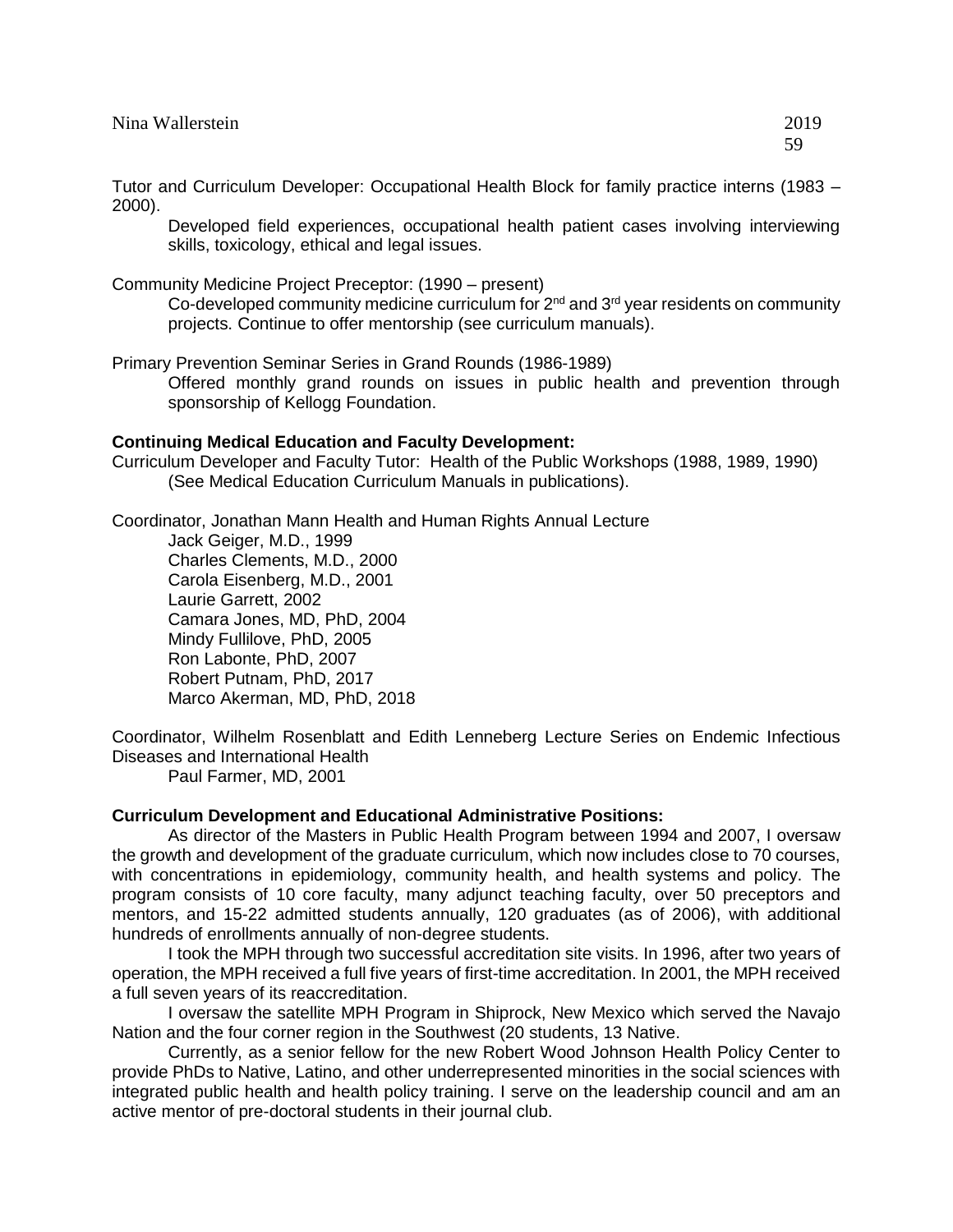#### **Mentoring of Faculty in Education:**

For each of the faculty of the MPH Program, I am available to provide mentorship and oversight as regards to the curriculum content and teaching methods. When I was MPH Program Director, I reviewed teaching evaluations every semester, listen to student comments, and was also open to discussions with any faculty on a proactive basis. In this capacity, I met with Drs. Duran, Malcoe, Waitzkin, Tollestrup, Rowland, Iriart, Velarde, and Fairbanks, among other adjunct faculty. I continue in an informal basis to meet with faculty as requested; and support Dr. Tollestrup as Program Director. I also have provided faculty workshops for the MPH faculty in areas of expressed interest, including: Problem-Based Tutoring and Case Development, Integration of Communication Skills; Integration of Writing Skills; Integration of Critical Thinking Skills.

### **COMMUNITY SERVICE/CONSULTANT (National/International):**

Developer and Coordinator of Train the Trainer Workshops, "Empowerment, Social Participation in Health Promotion/Empoderamiento, Participacion Social y Promocion de Salud" with PAHO collaborating centers in Latin America, 2007-present. (Portuguese and Spanish)

Community Engaged Research and CBPR Consultant for Clinical Translational Science Centers nationally, 2010- present.

Community Intervention and CBPR Consultant, Clinical Scholars and Center for Mental Health Services Research, Department of Psychiatry University of California Los Angeles, and Rand Corporation, 2001-2011.

Co-Founder, Rocky Mountain Public Health Education Consortium, a consortium of six Universities in the four corners region to improve the delivery of Maternal and Child Health certificate and graduate level training in the Southwest and Rocky Mountain region, 1999-2006.

Community Intervention Consultant, CHAMACOS Project, a pesticide residue reduction intervention for farmworker families, Center for Children's Environmental Health Research, University of California, Berkeley, 2001-2004.

Coordinator and Faculty Instructor, "Participatory Health Education and Empowerment," One-Week, Summer Courses at the University of Sao Paulo, Sao Paulo, Brazil, February, 1997, 1999.

Coordinator and Developer of "Taller de Empoderamiento/ Empowerment Workshop," sponsored by Pan American Health Organization, workshop to develop graduate curriculum with faculty from Schools of Public Health from Latin America, Santa Fe, New Mexico, July 10-20, 1999.

Organizer, National Conference on Community Capacity and Community Coalition Evaluation, sponsored by the Centers for Disease Control and UNM MPH Program, Jan 23-24, 1999.

Workshop Leader, "Curriculum Development in Empowerment and Popular Education," in English & Spanish for International Conference on Partnerships for Community Health, Network, Community-Oriented Educational Institutions for Health Sciences, Albuquerque, October 1998.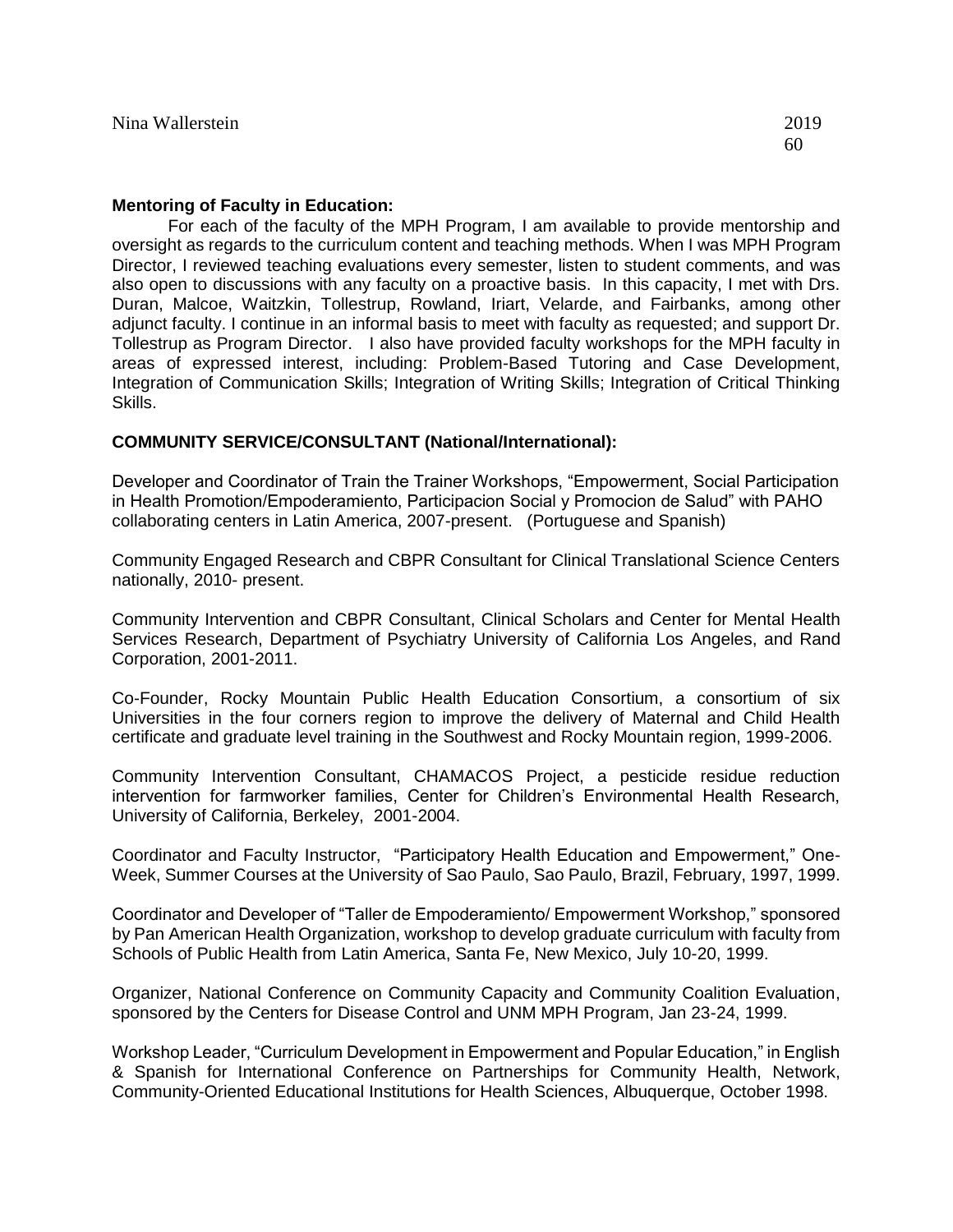Presenter, Behavioral Scientist Workshop for World AIDS Foundation Training Grant, Juarez, Mexico, May 1998.

Co-Developer and Workshop Leader (with Ron Labonte and Marcia Hills): "Power, Participation, and Partnership," week-long health promotion workshop for University of Victoria Health Promotion Center and British Colombia Ministry of Health, Canada, June 1995.

### Co-Developer, Sustainable Social Action Training Package, UNICEF, 1993-1994.

Co-Developer and Workshop Leader (with Merri Weinger) "Effective Teaching Methods in Environmental Health," World Health Organization, Geneva, August 23-26, 1993.

Presenter, "Educational Methods for Health and Safety Education," Service Employees International Union, Washington D.C., May 6-7, 1991.

Developer and Workshop Leader, "Youth Health Promotion and AIDS Prevention," Urban Indian Health Board, Oakland, California, June 19-22, 1989.

Video Consultant, Community Interventions for Alcohol and Drug Prevention video, Agency for Instructional Technology, Indiana, Spring 1988-1989.

Workshop Leader, Youth Job Training Partnership Act Programs, Chicago Mayor's Office for Employment and Training, Chicago, March 1988.

Workshop Leader, Popular Health Education Institute, American Friends Service Committee, Philadelphia, Jan 1988.

Co-Developer and Workshop Leader (with Pia Moriarty), week-long Paulo Freire Institutes, Loyola Marymount University, California, July 1987 and 1988.

Consultant, National Adult Literacy Initiative, National Institute of Education (1984-1985).

Consultant, Community Learning Teacher Training Program, Queens College Linguistics Department, New York (1983-1984).

Consultant and Workshop Leader, Indochinese Refugee Camp, Philippines, for International Catholic Migration Commission (two weeks, Nov. 1982).

Instructor, Adult Education Credential Program, University of California, Berkeley (summer 1981 and 1982).

Occupational Health Training Consultant (1982- present):

International Chemical Workers Union; 1986--present

New Mexico O.S.H.A.: outreach training program in state; part-time, 1983-1984.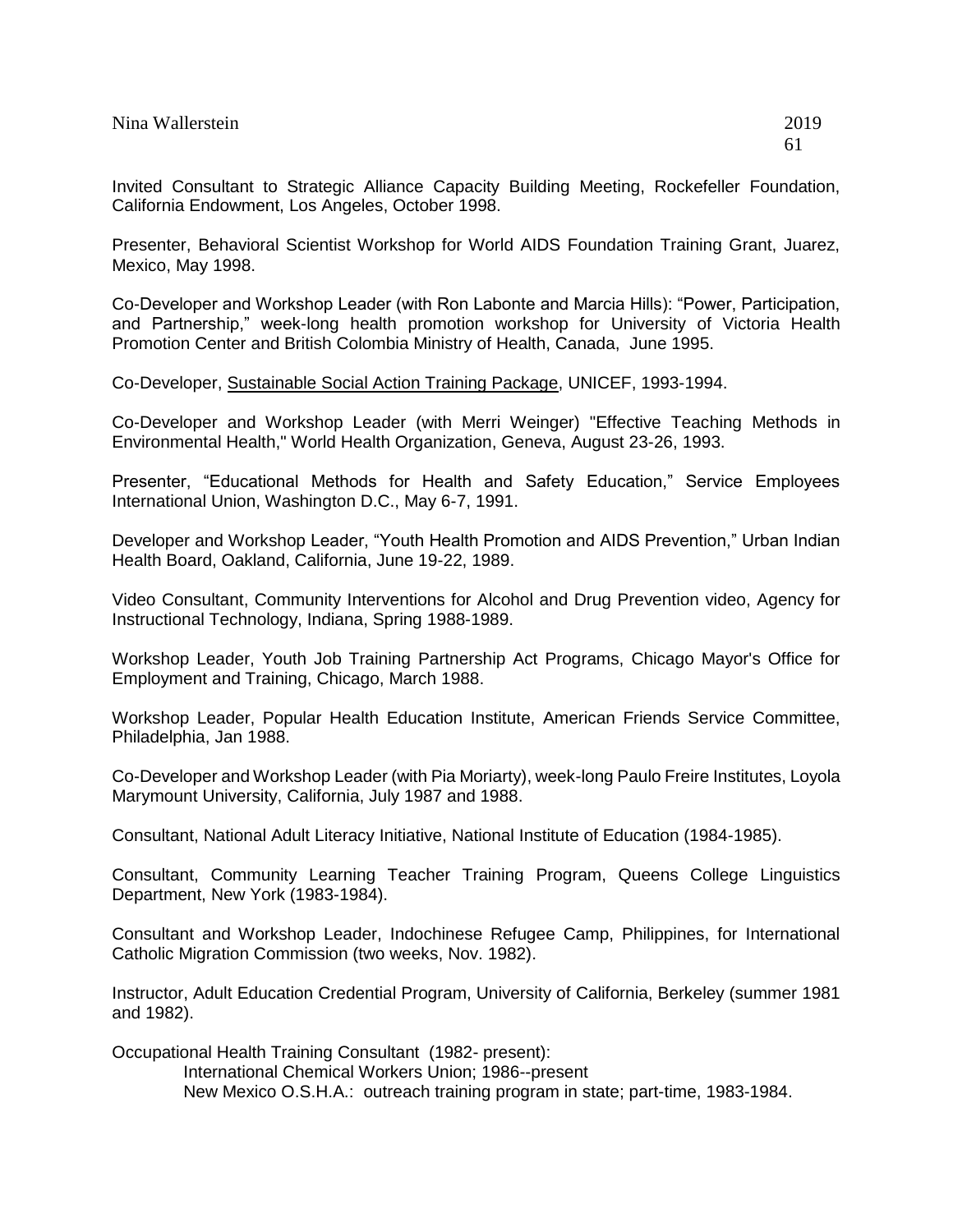Dept. of Community Health, University of Nairobi Medical Centre, Kenya: lectured in occupational health for medical/public health students, spring 1984.

Occupational Health Division, Ministry of Labor, Nicaragua, (as representative of American Public Health Association), July 1982.

#### **COMMUNITY SERVICE (New Mexico):**

1994- Task forces related to professional development and capacity building of the present public health workforce in New Mexico: MPH advisory council, environmental health

curriculum committee, policy development committee, outreach committee. Ad hoc representative to Department of Health task forces on evaluation and indicator development.

1990- New Mexico Public Health Association, Chair of the Student Awards Committee,

present 1993-2000, Chair of the Nominating Committee, 1994-1995. Co-sponsorship of NMPHA annual meetings, 2000-present, Chair, Nominating Committee, 2003-2004.

- 2002- Participant in PHPPO essential public health services instrument for tribes on a state and tribal level.
- 1998- Participant, Turning Point Task Force and Partnership, Department of Health, 2000 Chair, Evaluation Committee
- 1992- Founder and Steering Committee Member, New Mexico Partnership for Healthier 1997 Communities; Chair, Evaluation Committee.
- 1992- Coordinator and Workshop Leader, "Community Organizing, An Experience for 1997 Building Healthier Communities," week long train-the-trainer sessions, New Mexico.
- 1989- Developer and Workshop Leader, Two Day Community Organizing/Empowerment 1991 Workshops, New Mexico Department of Health.
- 1989- Co-Chair Alcohol Issues Consortium, which received State Coalition Award from 1991 Center for Disease Control and Association of State and Territorial Departments of Public Health Education.

### **UNIVERSITY SERVICE:**

### **University, SOM, HSC Administrative Duties**

Director, Center for Participatory Research, Health Sciences Center, 2007- present Founding Director, Masters in Public Health Program, 1994 – 2007

Successfully took MPH Program through two national accreditation cycles with the Council on Education for Public Health. After two years of operation, MPH Program received the full five years of accreditation in 1996. In 2001, the MPH Program received the full seven years of reaccreditation.

### **University, SOM, HSC, Department Committees**

Member, Office of Academic Affairs, Task Force, Community Engaged Scholarship/SOM 2010-